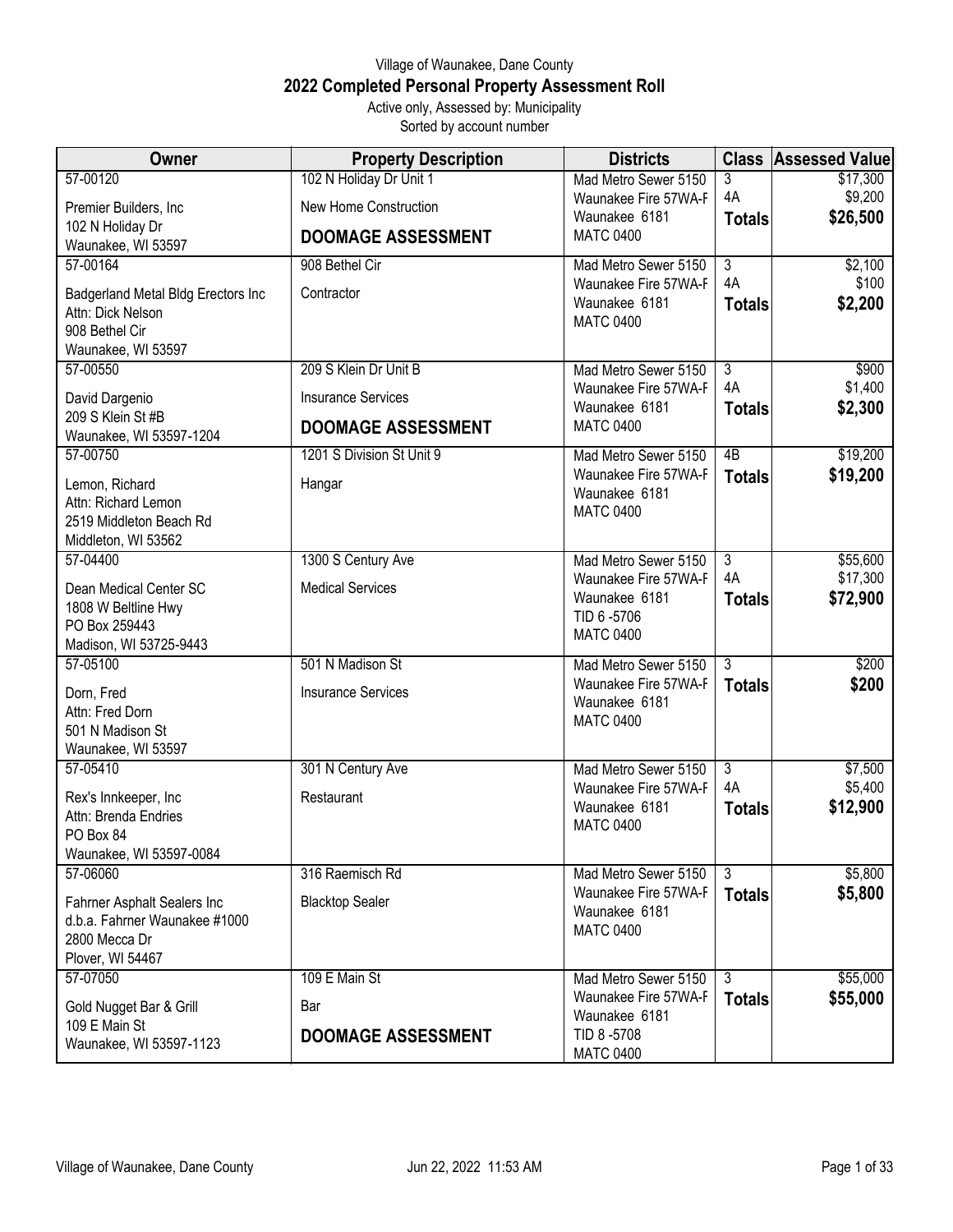| Owner                                            | <b>Property Description</b>   | <b>Districts</b>                             |                                 | <b>Class Assessed Value</b> |
|--------------------------------------------------|-------------------------------|----------------------------------------------|---------------------------------|-----------------------------|
| 57-07350                                         | 1091 Uniek Dr                 | Mad Metro Sewer 5150                         | 3                               | \$50,600                    |
| RG Heating & Air Conditioning, Inc.              | Heating/AC                    | Waunakee Fire 57WA-F<br>Waunakee 6181        | 4A<br><b>Totals</b>             | \$500<br>\$51,100           |
| 1091 Uniek Dr                                    |                               | TID 3-5703                                   |                                 |                             |
| Waunakee, WI 53597-9588                          |                               | <b>MATC 0400</b>                             |                                 |                             |
| 57-07500                                         | 608 E Main St                 | Mad Metro Sewer 5150                         | $\overline{3}$<br>4A            | \$16,900<br>\$6,600         |
| H & R Carpet, Inc.                               | <b>Retail Floor Coverings</b> | Waunakee Fire 57WA-F<br>Waunakee 6181        | <b>Totals</b>                   | \$23,500                    |
| 608 E Main St<br>Waunakee, WI 53597              |                               | <b>MATC 0400</b>                             |                                 |                             |
| 57-07600                                         | 511 Sunset Ln                 | Mad Metro Sewer 5150                         | $\overline{3}$                  | \$100                       |
| <b>TMH Masonry LLC</b>                           | Masonry                       | Waunakee Fire 57WA-F                         | 4A                              | \$600                       |
| Attn: Tom Hadfield                               |                               | Waunakee 6181                                | <b>Totals</b>                   | \$700                       |
| 29 Fairview Trl                                  |                               | <b>MATC 0400</b>                             |                                 |                             |
| Waunakee, WI 53597-1506                          |                               |                                              |                                 |                             |
| 57-08550                                         | 110 Baker St Unit B           | Mad Metro Sewer 5150<br>Waunakee Fire 57WA-F | $\overline{3}$<br>4A            | \$1,200<br>\$400            |
| Hensen Builders, Inc.                            | <b>Building Contractor</b>    | Waunakee 6181                                | <b>Totals</b>                   | \$1,600                     |
| 110 Baker St Ste B<br>Waunakee, WI 53597         |                               | TID 8-5708                                   |                                 |                             |
|                                                  |                               | <b>MATC 0400</b>                             |                                 |                             |
| 57-09300                                         | 209 S Klein Dr Unit A         | Mad Metro Sewer 5150<br>Waunakee Fire 57WA-F | $\overline{3}$<br>4A            | \$1,600<br>\$2,000          |
| Jansen's Hair Designs                            | Salon                         | Waunakee 6181                                | <b>Totals</b>                   | \$3,600                     |
| Attn: Forseth, Nancy A<br>209 S Klein Dr #A      |                               | <b>MATC 0400</b>                             |                                 |                             |
| Waunakee, WI 53597                               |                               |                                              |                                 |                             |
| 57-09750                                         | 400 W Second St               | Mad Metro Sewer 5150                         | $\overline{3}$                  | \$318,000                   |
| Karls Family Dentistry                           | Dentistry                     | Waunakee Fire 57WA-F                         | 4A                              | \$400                       |
| 400 W Second St                                  |                               | Waunakee 6181<br><b>MATC 0400</b>            | <b>Totals</b>                   | \$318,400                   |
| Waunakee, WI 53597                               |                               |                                              |                                 |                             |
| 57-09910                                         | 205 S Century Ave Unit A      | Mad Metro Sewer 5150<br>Waunakee Fire 57WA-F | $\overline{3}$<br><b>Totals</b> | \$55,000<br>\$55,000        |
| <b>KBS Hardware Inc</b>                          | Hardware                      | Waunakee 6181                                |                                 |                             |
| Attn: Paul & Rita Volley<br>205 S Century Ave #A | <b>DOOMAGE ASSESSMENT</b>     | <b>MATC 0400</b>                             |                                 |                             |
| Waunakee, WI 53597-1249                          |                               |                                              |                                 |                             |
| 57-10200                                         | 204 S Century Ave Unit B      | Mad Metro Sewer 5150                         | $\overline{3}$                  | \$700                       |
| Neils Village Liquor                             | <b>Liquor Sales</b>           | Waunakee Fire 57WA-F<br>Waunakee 6181        | 4A<br><b>Totals</b>             | \$6,400<br>\$7,100          |
| Attn: Calvin Kruschek                            | <b>DOOMAGE ASSESSMENT</b>     | <b>MATC 0400</b>                             |                                 |                             |
| 204 S Century Ave<br>Waunakee, WI 53597          |                               |                                              |                                 |                             |
| 57-11000                                         | 208 E Main St                 | Mad Metro Sewer 5150                         | $\overline{3}$                  | \$88,300                    |
| Kwik Trip, Inc                                   | C-Store                       | Waunakee Fire 57WA-F                         | 4A                              | \$100                       |
| d.b.a. Kwik Trip #832                            |                               | Waunakee 6181<br>TID 5-5705                  | <b>Totals</b>                   | \$88,400                    |
| 1626 Oak St                                      |                               | <b>MATC 0400</b>                             |                                 |                             |
| LaCrosse, WI 54602<br>57-11300                   | 205 N Holiday Dr              |                                              | $\overline{3}$                  | \$289,800                   |
|                                                  |                               | Mad Metro Sewer 5150<br>Waunakee Fire 57WA-F | 4A                              | \$236,400                   |
| Piggly Wiggly Of Waunakee<br>205 N Holiday Dr    | Grocery/Bakery                | Waunakee 6181                                | <b>Totals</b>                   | \$526,200                   |
| Waunakee, WI 53597                               | <b>DOOMAGE ASSESSMENT</b>     | <b>MATC 0400</b>                             |                                 |                             |
| 57-12280                                         | 204 S Century Ave Unit A-6    | Mad Metro Sewer 5150                         | $\overline{3}$                  | \$22,500                    |
| China Wok Restaurant LLC                         | Restaurant                    | Waunakee Fire 57WA-F<br>Waunakee 6181        | <b>Totals</b>                   | \$22,500                    |
| 204 S Century Ave<br>Waunakee, WI 53597          | <b>DOOMAGE ASSESSMENT</b>     | <b>MATC 0400</b>                             |                                 |                             |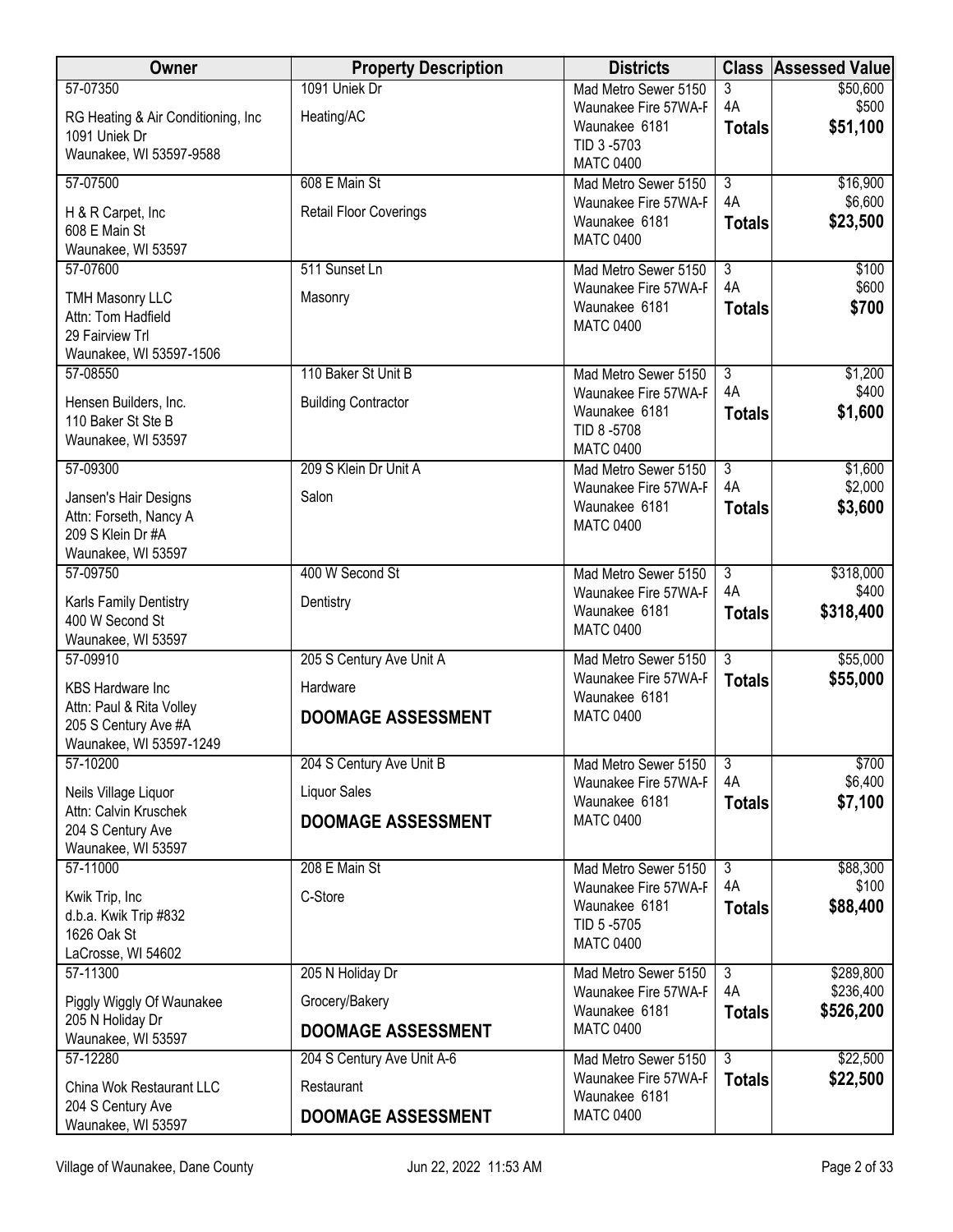| Owner                                               | <b>Property Description</b>   | <b>Districts</b>                             |                      | <b>Class Assessed Value</b> |
|-----------------------------------------------------|-------------------------------|----------------------------------------------|----------------------|-----------------------------|
| 57-12810                                            | 651 W Main St                 | Mad Metro Sewer 5150                         | 3                    | \$268,900                   |
| Iron Arch Management                                | Restaurant                    | Waunakee Fire 57WA-F<br>Waunakee 6181        | 4A                   | \$1,700<br>\$270,600        |
| d.b.a. McDonald's Restaurant #17850                 |                               | <b>MATC 0400</b>                             | <b>Totals</b>        |                             |
| 45 State St<br>Beloit, WI 53511-6233                |                               |                                              |                      |                             |
| 57-12900                                            | 300 S Division St             | Mad Metro Sewer 5150                         | $\overline{3}$       | \$24,700                    |
|                                                     |                               | Waunakee Fire 57WA-F                         | <b>Totals</b>        | \$24,700                    |
| Meffert Oil Inc<br>PO Box 157                       | C-Store                       | Waunakee 6181                                |                      |                             |
| Waunakee, WI 53597                                  |                               | <b>MATC 0400</b>                             |                      |                             |
| 57-15600                                            | 801 S Division St             | Mad Metro Sewer 5150                         | $\overline{3}$       | \$2,900                     |
| Qual Line Fence Corporation                         | <b>Retail Fencing</b>         | Waunakee Fire 57WA-F                         | 4A                   | \$100                       |
| 801 S Division St                                   |                               | Waunakee 6181<br><b>MATC 0400</b>            | <b>Totals</b>        | \$3,000                     |
| Waunakee, WI 53597                                  |                               |                                              |                      |                             |
| 57-15750                                            | 306 Moravian Valley Rd Unit B | Mad Metro Sewer 5150                         | $\overline{3}$<br>4A | \$7,400<br>\$2,100          |
| Badger Amusement Inc                                | <b>Distribution</b>           | Waunakee Fire 57WA-F<br>Waunakee 6181        | <b>Totals</b>        | \$9,500                     |
| 306 B Moravian Valley Rd                            | <b>DOOMAGE ASSESSMENT</b>     | TID 3-5703                                   |                      |                             |
| Waunakee, WI 53597                                  |                               | <b>MATC 0400</b>                             |                      |                             |
| 57-15830                                            | (scattered)                   | Mad Metro Sewer 5150                         | $\overline{3}$       | \$200                       |
| Pitney Bowes Inc                                    | Leasing                       | Waunakee Fire 57WA-F<br>Waunakee 6181        | <b>Totals</b>        | \$200                       |
| 600 N Westshore Blvd Ste 810                        |                               | <b>MATC 0400</b>                             |                      |                             |
| Tampa, FL 33609<br>57-16350                         | 102 N Holiday Dr Unit 2       | Mad Metro Sewer 5150                         | $\overline{3}$       | \$3,700                     |
|                                                     |                               | Waunakee Fire 57WA-F                         | 4A                   | \$200                       |
| <b>Greater Madison Realty LLC</b><br>5320 Monona Dr | <b>Real Estate Sales</b>      | Waunakee 6181                                | <b>Totals</b>        | \$3,900                     |
| Monona, WI 53716                                    |                               | <b>MATC 0400</b>                             |                      |                             |
| 57-16500                                            | 117 E Main St                 | Mad Metro Sewer 5150                         | 3                    | \$16,500                    |
| Ripp's Bar                                          | Tavern                        | Waunakee Fire 57WA-F                         | <b>Totals</b>        | \$16,500                    |
| Attn: Rod Ripp                                      |                               | Waunakee 6181                                |                      |                             |
| 117 E Main St                                       | <b>DOOMAGE ASSESSMENT</b>     | TID 8-5708<br><b>MATC 0400</b>               |                      |                             |
| Waunakee, WI 53597                                  |                               |                                              |                      |                             |
| 57-18150                                            | 817 S Division St             | Mad Metro Sewer 5150<br>Waunakee Fire 57WA-F | 3<br>4A              | \$7,700<br>\$1,600          |
| Michael F Simon Builders Inc                        | Contractor                    | Waunakee 6181                                | <b>Totals</b>        | \$9,300                     |
| 817 S Division St<br>Waunakee, WI 53597             |                               | <b>MATC 0400</b>                             |                      |                             |
| 57-18600                                            | 6250 Woodland Dr              | Mad Metro Sewer 5150                         | 4A                   | \$300                       |
| Spahn Inc                                           | Excavating                    | Waunakee Fire 57WA-F                         | <b>Totals</b>        | \$300                       |
| 6250 Woodland Dr                                    | <b>DOOMAGE ASSESSMENT</b>     | Waunakee 6181<br><b>MATC 0400</b>            |                      |                             |
| Waunakee, WI 53597                                  |                               |                                              |                      |                             |
| 57-19870                                            | 112 W Main St                 | Mad Metro Sewer 5150<br>Waunakee Fire 57WA-F | 3<br>4A              | \$200<br>\$2,500            |
| Fred's Village Market                               | Meat Market                   | Waunakee 6181                                | <b>Totals</b>        | \$2,700                     |
| Attn: Jeremy Loy<br>112 W Main St                   | <b>DOOMAGE ASSESSMENT</b>     | TID 8-5708                                   |                      |                             |
| Waunakee, WI 53597                                  |                               | <b>MATC 0400</b>                             |                      |                             |
| 57-19950                                            | 501 W Main St                 | Mad Metro Sewer 5150                         | $\overline{3}$       | \$9,100                     |
| Korsmo Bindl LLC                                    | Auto Repair                   | Waunakee Fire 57WA-F                         | <b>Totals</b>        | \$9,100                     |
| 501 W Main St                                       |                               | Waunakee 6181                                |                      |                             |
| Waunakee, WI 53597                                  |                               | <b>MATC 0400</b>                             |                      |                             |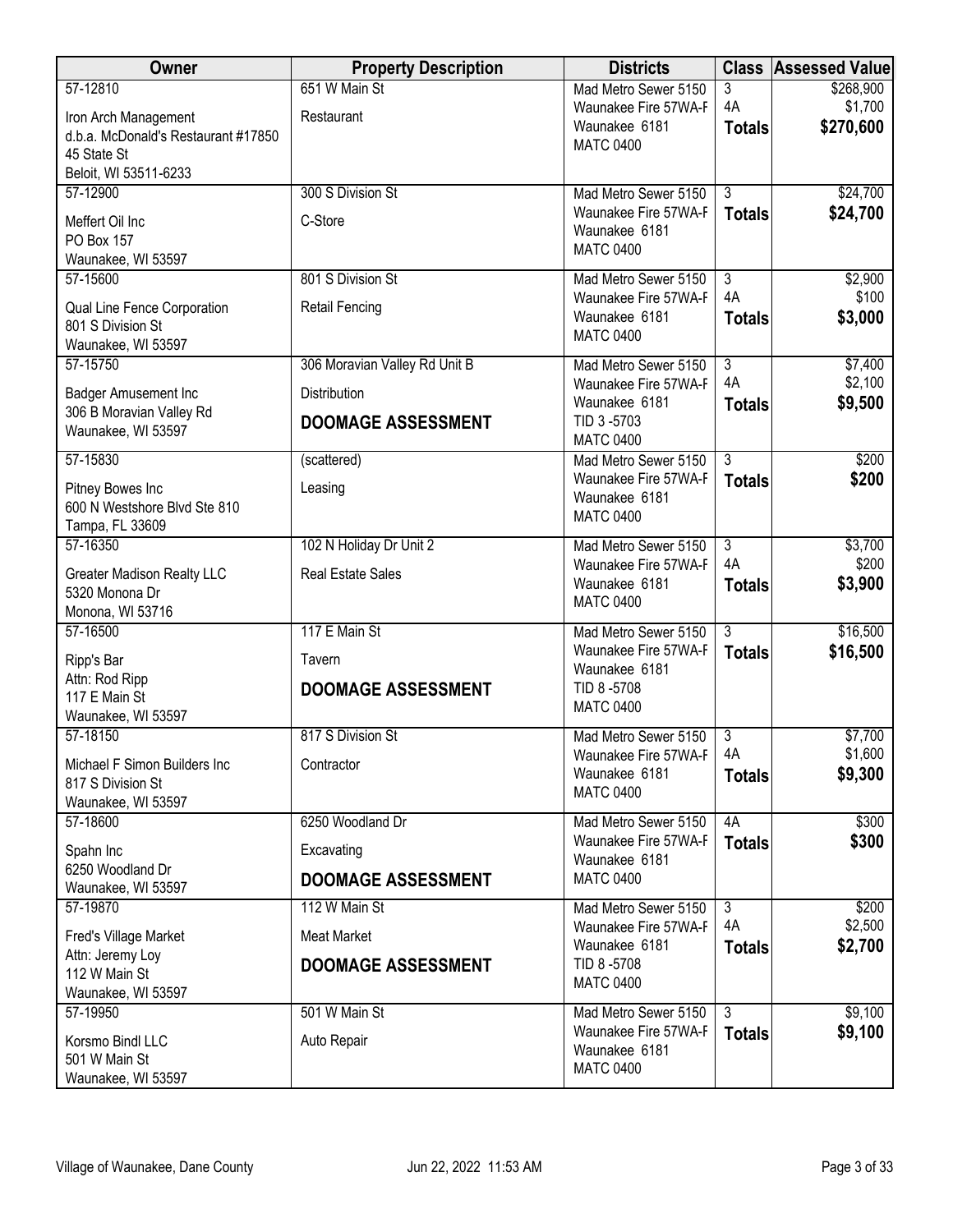| Owner                                              | <b>Property Description</b> | <b>Districts</b>                             |                      | <b>Class Assessed Value</b> |
|----------------------------------------------------|-----------------------------|----------------------------------------------|----------------------|-----------------------------|
| 57-20100                                           | 1201 S Division St Unit 7   | Mad Metro Sewer 5150                         | $\overline{AB}$      | \$19,200                    |
| Bremer, Will                                       | Hangar                      | Waunakee Fire 57WA-F<br>Waunakee 6181        | <b>Totals</b>        | \$19,200                    |
| Attn: Will Bremer                                  |                             | <b>MATC 0400</b>                             |                      |                             |
| 2617 E Lawn Ct<br>Madison, WI 53704                |                             |                                              |                      |                             |
| 57-20700                                           | 606 Cooper Rd               | Mad Metro Sewer 5150                         | $\overline{3}$       | \$54,000                    |
| Collision Masters of WI, Inc                       | Auto Repair                 | Waunakee Fire 57WA-F                         | <b>Totals</b>        | \$54,000                    |
| Attn: Jeff Swafford                                |                             | Waunakee 6181                                |                      |                             |
| 606 Cooper Rd                                      | <b>DOOMAGE ASSESSMENT</b>   | <b>MATC 0400</b>                             |                      |                             |
| Waunakee, WI 53597-1464                            |                             |                                              |                      |                             |
| 57-21300                                           | 1004 Quinn Dr               | Mad Metro Sewer 5150<br>Waunakee Fire 57WA-F | $\overline{3}$<br>4A | \$58,500<br>\$4,100         |
| Waunakee Vet Clinic Inc                            | Vet Services                | Waunakee 6181                                | <b>Totals</b>        | \$62,600                    |
| Attn: Dr. Wesley Arnett<br>1004 Quinn Dr           |                             | <b>MATC 0400</b>                             |                      |                             |
| Waunakee, WI 53597                                 |                             |                                              |                      |                             |
| 57-21600                                           | 204 S Century Ave Unit C    | Mad Metro Sewer 5150                         | $\overline{3}$       | \$27,000                    |
| Auto Parts Headquarters, Inc.                      | Retail                      | Waunakee Fire 57WA-F                         | <b>Totals</b>        | \$27,000                    |
| 2959 Clearwater Rd                                 |                             | Waunakee 6181<br><b>MATC 0400</b>            |                      |                             |
| St Cloud, MN 56301                                 |                             |                                              |                      |                             |
| 57-23640                                           | 209 S Century Ave           | Mad Metro Sewer 5150<br>Waunakee Fire 57WA-F | $\overline{3}$<br>4A | \$10,300<br>\$800           |
| Xenia Enterprises, Inc.                            | Restaurant                  | Waunakee 6181                                | <b>Totals</b>        | \$11,100                    |
| d.b.a. Subway Restaurants<br>6417 Odana Rd Ste 15C |                             | <b>MATC 0400</b>                             |                      |                             |
| Madison, WI 53597                                  |                             |                                              |                      |                             |
| 57-23665                                           | 205 S Klein Dr              | Mad Metro Sewer 5150                         | $\overline{3}$       | \$10,900                    |
| Carol's Laundromat                                 | Laundromat                  | Waunakee Fire 57WA-F<br>Waunakee 6181        | <b>Totals</b>        | \$10,900                    |
| d.b.a. Waun-A-Wash                                 |                             | <b>MATC 0400</b>                             |                      |                             |
| Attn: Carol Duren<br>3602 Cascade Rd               |                             |                                              |                      |                             |
| Madison, WI 53704                                  |                             |                                              |                      |                             |
| 57-23673                                           | 1108 Stephenson Ln          | Mad Metro Sewer 5150                         | $\overline{3}$       | \$600                       |
| State Farm Mutual Auto Insurance                   | <b>Insurance Services</b>   | Waunakee Fire 57WA-F                         | <b>Totals</b>        | \$600                       |
| Company                                            |                             | Waunakee 6181<br><b>MATC 0400</b>            |                      |                             |
| Attn: Tax & Compliance Property Tax                |                             |                                              |                      |                             |
| PO Box 2155<br>Bloomington, IL 61702               |                             |                                              |                      |                             |
| 57-23702                                           | 1201 S Division St Unit 1   | Mad Metro Sewer 5150                         | 4B                   | \$19,200                    |
| Robinson, Neil & Cunningham, Tanya                 | Hangar                      | Waunakee Fire 57WA-F                         | <b>Totals</b>        | \$19,200                    |
| Attn: Neil Robinson/ Tanya Cunningham              |                             | Waunakee 6181                                |                      |                             |
| 5646 Lake Mendota Dr                               |                             | <b>MATC 0400</b>                             |                      |                             |
| Madison, WI 53597                                  |                             |                                              |                      |                             |
| 57-23709                                           | 1000 Quinn Dr               | Mad Metro Sewer 5150<br>Waunakee Fire 57WA-F | $\overline{3}$<br>4A | \$105,000<br>\$2,600        |
| Jennifer Hamilton, DDS, LLC<br>1000 Quinn Dr       | Dentistry                   | Waunakee 6181                                | <b>Totals</b>        | \$107,600                   |
| Waunakee, WI 53597                                 |                             | <b>MATC 0400</b>                             |                      |                             |
| 57-23711                                           | 203 W Main St               | Mad Metro Sewer 5150                         | $\overline{3}$       | \$1,900                     |
| Mopet LLC                                          | Child care                  | Waunakee Fire 57WA-F                         | <b>Totals</b>        | \$1,900                     |
| Attn: Debbie Endres                                |                             | Waunakee 6181<br>TID 8-5708                  |                      |                             |
| 203 W Main St                                      |                             | <b>MATC 0400</b>                             |                      |                             |
| Waunakee, WI 53597                                 |                             |                                              |                      |                             |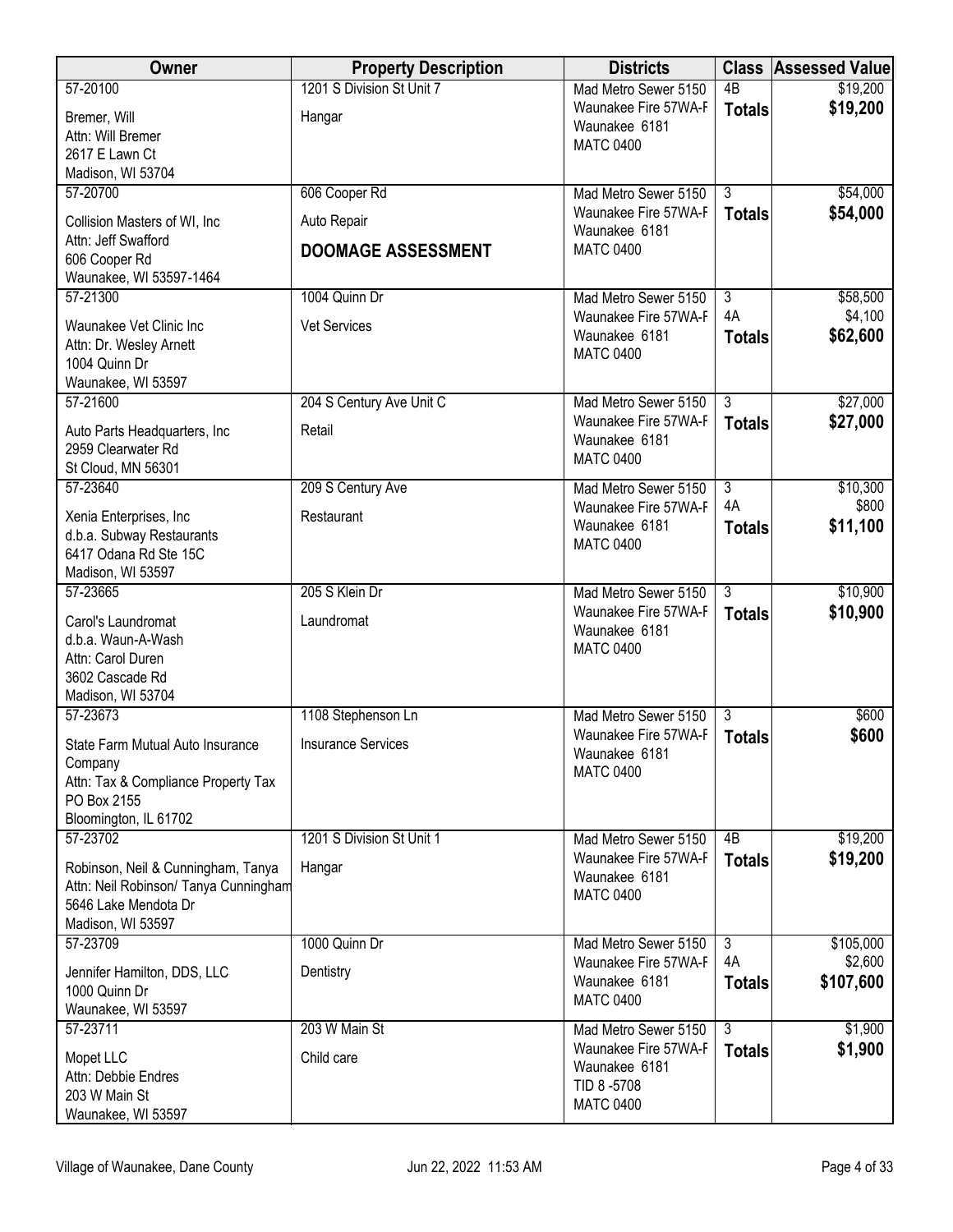| Owner                                  | <b>Property Description</b>   | <b>Districts</b>                      |                     | <b>Class Assessed Value</b> |
|----------------------------------------|-------------------------------|---------------------------------------|---------------------|-----------------------------|
| 57-23727                               | 1020 Quinn Dr                 | Mad Metro Sewer 5150                  | 3                   | \$25,200                    |
| D & S Dental Lab                       | Dental Lab                    | Waunakee Fire 57WA-F<br>Waunakee 6181 | <b>Totals</b>       | \$25,200                    |
| Attn: Donald W Statz, Jr               |                               | <b>MATC 0400</b>                      |                     |                             |
| 1020 Quinn Dr<br>Waunakee, WI 53597    |                               |                                       |                     |                             |
| 57-23743                               | 251 Progress Way Unit 300     | Mad Metro Sewer 5150                  | $\overline{3}$      | \$2,200                     |
| Hub International Midwest, Limited     | <b>Insurance Services</b>     | Waunakee Fire 57WA-F                  | 4A                  | \$14,700                    |
| Attn: Corp Tax Dept                    |                               | Waunakee 6181<br>TID 3-5703           | <b>Totals</b>       | \$16,900                    |
| 300 N La Salle Dr                      | <b>DOOMAGE ASSESSMENT</b>     | <b>MATC 0400</b>                      |                     |                             |
| 17th Flr<br>Chicago, IL 60654-3406     |                               |                                       |                     |                             |
| 57-23746                               | 1001 Frank H St               | Mad Metro Sewer 5150                  | $\overline{3}$      | \$78,500                    |
| Waunakee Remodeling, Inc               | <b>Residential Remodeling</b> | Waunakee Fire 57WA-F                  | 4A                  | \$225,100                   |
| 1001 Frank H St                        |                               | Waunakee 6181<br>TID 3-5703           | <b>Totals</b>       | \$303,600                   |
| Waunakee, WI 53597                     |                               | <b>MATC 0400</b>                      |                     |                             |
| 57-23747                               | 509 Sunset Ln                 | Mad Metro Sewer 5150                  |                     |                             |
| Wollack & Wollack SC                   | Accounting                    | Waunakee Fire 57WA-F<br>Waunakee 6181 | <b>Totals</b>       |                             |
| Attn: Diane K Wollack<br>PO Box 275    |                               | <b>MATC 0400</b>                      |                     |                             |
| Waunakee, WI 53597-0275                |                               |                                       |                     |                             |
| 57-23748                               | 104 W Main St Unit A          | Mad Metro Sewer 5150                  | $\overline{3}$      | \$300                       |
| Williamson Surveying & Associates LLC  | Surveying                     | Waunakee Fire 57WA-F<br>Waunakee 6181 | 4A<br><b>Totals</b> | \$300<br>\$600              |
| Attn: Noa Prieve                       | <b>DOOMAGE ASSESSMENT</b>     | TID 8-5708                            |                     |                             |
| 104A W Main St<br>Waunakee, WI 53597   |                               | <b>MATC 0400</b>                      |                     |                             |
| 57-23805                               | 204 W Main St Unit A          | Mad Metro Sewer 5150                  | $\overline{3}$      | \$800                       |
| H & R Block- Marking & Millad LLC      | <b>Tax Prep</b>               | Waunakee Fire 57WA-F                  | 4A                  | \$4,600                     |
| 204 W Main St Ste A                    | <b>DOOMAGE ASSESSMENT</b>     | Waunakee 6181<br>TID 8-5708           | <b>Totals</b>       | \$5,400                     |
| Waunakee, WI 53597                     |                               | <b>MATC 0400</b>                      |                     |                             |
| 57-23809                               | 404 W Main St                 | Mad Metro Sewer 5150                  | 3<br>4A             | \$7,600                     |
| Waunakee One Stop, Inc                 | C-Store                       | Waunakee Fire 57WA-F<br>Waunakee 6181 | <b>Totals</b>       | \$200<br>\$7,800            |
| PO Box 338<br>Waunakee, WI 53597       |                               | <b>MATC 0400</b>                      |                     |                             |
| 57-23817                               | 900 E Main St                 | Mad Metro Sewer 5150                  | $\overline{3}$      | \$66,800                    |
| Valley Foods Inc                       | Restaurant                    | Waunakee Fire 57WA-F                  | 4A                  | \$15,100                    |
| d.b.a. Culver's                        |                               | Waunakee 6181<br><b>MATC 0400</b>     | <b>Totals</b>       | \$81,900                    |
| 900 E Main St<br>Waunakee, WI 53597    |                               |                                       |                     |                             |
| 57-23854                               | 612 E Main St                 | Mad Metro Sewer 5150                  | $\overline{3}$      | \$17,900                    |
| Bakke Chiropractic Clinic SC           | <b>Chiropractic Services</b>  | Waunakee Fire 57WA-F                  | 4A                  | \$3,900                     |
| Attn: David B Bakke O.C.               |                               | Waunakee 6181                         | <b>Totals</b>       | \$21,800                    |
| 612 E Main St                          |                               | <b>MATC 0400</b>                      |                     |                             |
| Waunakee, WI 53597<br>57-23855         | 306 South St                  | Mad Metro Sewer 5150                  | 4A                  | \$100                       |
|                                        |                               | Waunakee Fire 57WA-F                  | <b>Totals</b>       | \$100                       |
| Barb's Taxidermy<br>Attn: Barbara Cash | Taxidermy                     | Waunakee 6181                         |                     |                             |
| 306 South St                           |                               | <b>MATC 0400</b>                      |                     |                             |
| Waunakee, WI 53597-0130                |                               |                                       |                     |                             |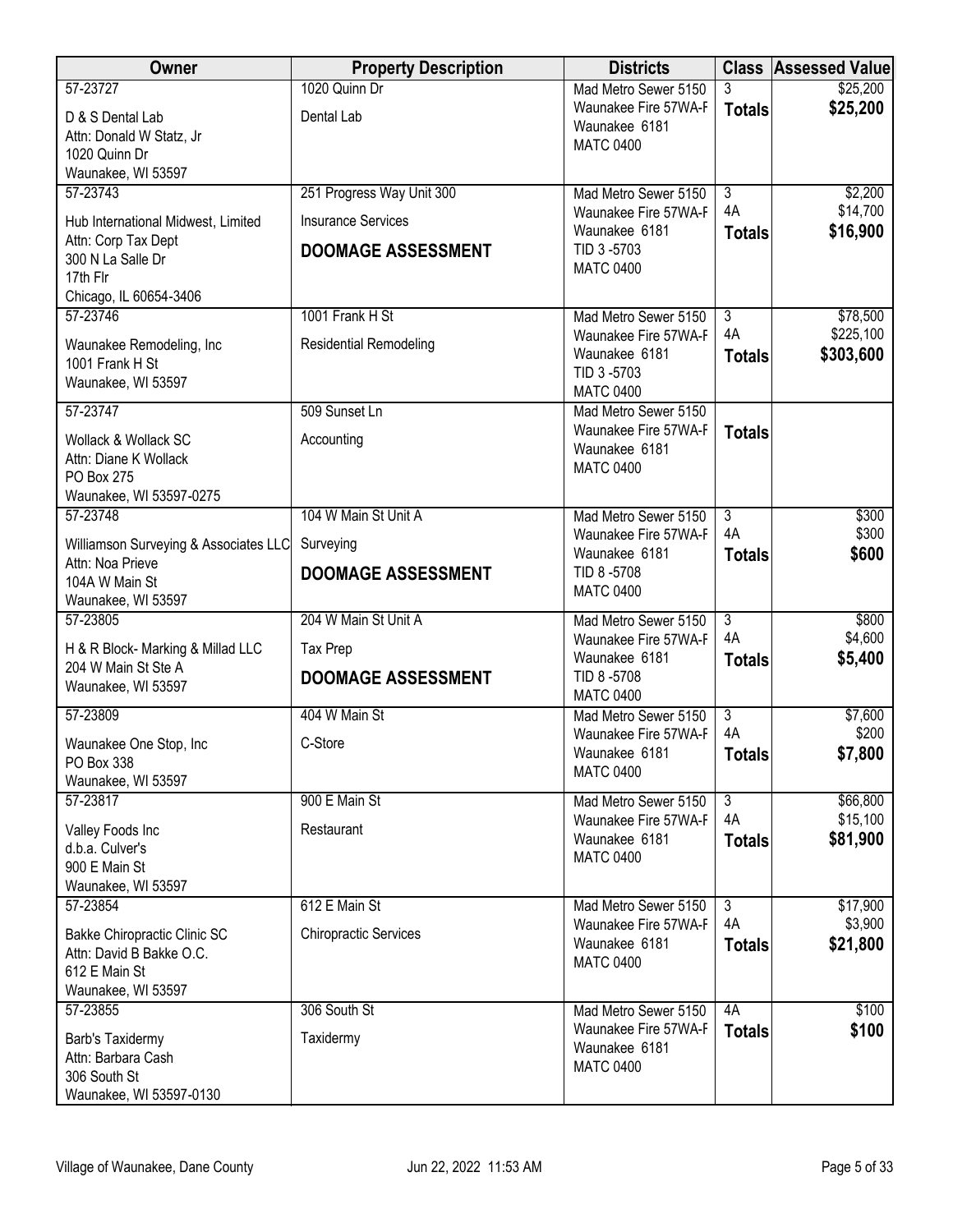| <b>Owner</b>                                      | <b>Property Description</b> | <b>Districts</b>                             | <b>Class</b>         | <b>Assessed Value</b> |
|---------------------------------------------------|-----------------------------|----------------------------------------------|----------------------|-----------------------|
| 57-23861                                          | 221 S Century Ave           | Mad Metro Sewer 5150                         | 3                    | \$5,500               |
| Edward D Jones & Co., L.P.                        | Stockbroker/Dealer          | Waunakee Fire 57WA-F                         | 4A                   | \$2,000               |
| d.b.a. Tax Reporting #05464                       |                             | Waunakee 6181<br><b>MATC 0400</b>            | <b>Totals</b>        | \$7,500               |
| PO Box 66528                                      |                             |                                              |                      |                       |
| St Louis, MO 63166-6528                           |                             |                                              |                      |                       |
| 57-23862                                          | 101 E Main St Unit 3        | Mad Metro Sewer 5150                         | $\overline{3}$       | \$300                 |
| Town & Country Builders of Waunakee,              | <b>Building Contractor</b>  | Waunakee Fire 57WA-F                         | <b>Totals</b>        | \$300                 |
| Inc                                               |                             | Waunakee 6181                                |                      |                       |
| Attn: Roger E Endres                              | <b>DOOMAGE ASSESSMENT</b>   | TID 8-5708<br><b>MATC 0400</b>               |                      |                       |
| 504 Pleasant Valley Pkwy                          |                             |                                              |                      |                       |
| Waunakee, WI 53597                                |                             |                                              |                      |                       |
| 57-23868                                          | 211 Moravian Valley Rd      | Mad Metro Sewer 5150                         | 3                    | \$172,900             |
| <b>Hellenbrand Glass LLC</b>                      | Glass Sales & Installation  | Waunakee Fire 57WA-F                         | 4A                   | \$400                 |
| 211 Moravian Valley Rd                            |                             | Waunakee 6181<br>TID 3-5703                  | <b>Totals</b>        | \$173,300             |
| Waunakee, WI 53597                                |                             | <b>MATC 0400</b>                             |                      |                       |
| 57-23870                                          | 607 Reeve Dr                | Mad Metro Sewer 5150                         | $\overline{3}$       | \$24,000              |
|                                                   |                             | Waunakee Fire 57WA-F                         | 4A                   | \$300                 |
| Heartland - Waunakee, LLC                         | <b>Assisted Living</b>      | Waunakee 6181                                | <b>Totals</b>        | \$24,300              |
| d.b.a. #512                                       |                             | <b>MATC 0400</b>                             |                      |                       |
| 2418 Crossroads Dr Ste #2400<br>Madison, WI 53718 |                             |                                              |                      |                       |
| 57-23874                                          | 1405 Tierney Dr             | Mad Metro Sewer 5150                         | $\overline{3}$       | \$800                 |
|                                                   |                             | Waunakee Fire 57WA-F                         | 4A                   | \$1,300               |
| Steve Kaufman & Assoc Inc                         | Sporting Goods Rep          | Waunakee 6181                                | <b>Totals</b>        | \$2,100               |
| Attn: Steve Kaufman                               |                             | <b>MATC 0400</b>                             |                      |                       |
| 1405 Tierney Dr<br>Waunakee, WI 53597-2331        |                             |                                              |                      |                       |
| 57-23885                                          | 975 Frank H St              | Mad Metro Sewer 5150                         | $\overline{3}$       | \$12,900              |
|                                                   |                             | Waunakee Fire 57WA-F                         | 4A                   | \$13,100              |
| Luxcom Hotels LLC                                 | Hospitality                 | Waunakee 6181                                | <b>Totals</b>        | \$26,000              |
| 975 Frank H St                                    | <b>DOOMAGE ASSESSMENT</b>   | <b>MATC 0400</b>                             |                      |                       |
| Waunakee, WI 53597<br>57-23894                    | 305 West St                 | Mad Metro Sewer 5150                         | $\overline{3}$       | \$3,200               |
|                                                   |                             | Waunakee Fire 57WA-F                         | 4A                   | \$45,600              |
| Waunakee Veterinary Service S.C.                  | Vet Services                | Waunakee 6181                                | <b>Totals</b>        | \$48,800              |
| 305 West St                                       |                             | <b>MATC 0400</b>                             |                      |                       |
| Waunakee, WI 53597-1355                           |                             |                                              |                      |                       |
| 57-23923                                          | 402 W Main St               | Mad Metro Sewer 5150<br>Waunakee Fire 57WA-F | $\overline{3}$<br>4A | \$300<br>\$100        |
| Greiber Heating & Sheet Metal, Inc.               | Heating/AC                  | Waunakee 6181                                |                      | \$400                 |
| 402 W Main St                                     |                             | <b>MATC 0400</b>                             | <b>Totals</b>        |                       |
| Waunakee, WI 53597-1102                           |                             |                                              |                      |                       |
| 57-23924                                          | 259 S Century Ave           | Mad Metro Sewer 5150                         | $\overline{3}$       | \$1,400               |
| Hallmark Marketing Company, LLC                   | Leasing                     | Waunakee Fire 57WA-F<br>Waunakee 6181        | <b>Totals</b>        | \$1,400               |
| PO Box 419479                                     |                             | <b>MATC 0400</b>                             |                      |                       |
| Tax - 407                                         |                             |                                              |                      |                       |
| Kansas City, MO 64141-6479                        |                             |                                              |                      |                       |
| 57-23926                                          | 221 S Klein Dr              | Mad Metro Sewer 5150                         | دی                   | \$200                 |
| Hensen, Jean                                      | Quilt Shop                  | Waunakee Fire 57WA-F                         | <b>Totals</b>        | \$200                 |
| Attn: Jean Hensen                                 |                             | Waunakee 6181<br><b>MATC 0400</b>            |                      |                       |
| 221 S Klein Dr                                    |                             |                                              |                      |                       |
| Waunakee, WI 53597                                |                             |                                              |                      |                       |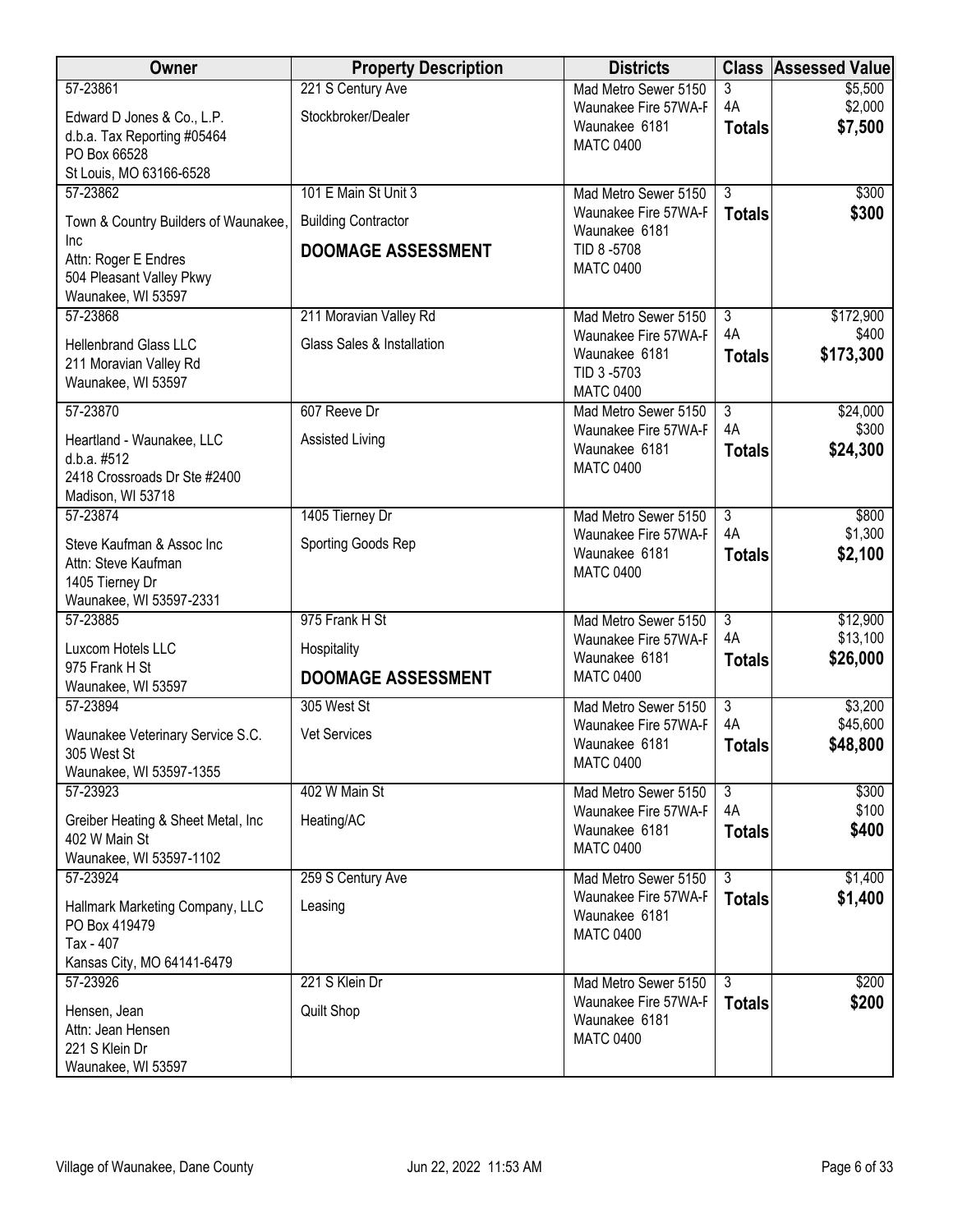| <b>Owner</b>                                                  | <b>Property Description</b> | <b>Districts</b>                             |                     | <b>Class Assessed Value</b> |
|---------------------------------------------------------------|-----------------------------|----------------------------------------------|---------------------|-----------------------------|
| 57-23934                                                      | 100 Baker St                | Mad Metro Sewer 5150                         | 3                   | \$3,200                     |
| Mill House Quilts of WI, LLC                                  | <b>Quilt Shop</b>           | Waunakee Fire 57WA-F<br>Waunakee 6181        | <b>Totals</b>       | \$3,200                     |
| 100 Baker St                                                  | <b>DOOMAGE ASSESSMENT</b>   | TID 8-5708                                   |                     |                             |
| Waunakee, WI 53597                                            |                             | <b>MATC 0400</b>                             |                     |                             |
| 57-23935                                                      | 121 W Main St               | Mad Metro Sewer 5150<br>Waunakee Fire 57WA-F | 4A                  | \$200                       |
| Waunakee Furniture ETC                                        | <b>Furniture Store</b>      | Waunakee 6181                                | <b>Totals</b>       | \$200                       |
| Attn: Timothy T Taylor<br>121 W Main St                       |                             | TID 8-5708                                   |                     |                             |
| Waunakee, WI 53597                                            |                             | <b>MATC 0400</b>                             |                     |                             |
| 57-23936                                                      | 1201 S Division St Unit 2   | Mad Metro Sewer 5150                         | 4B                  | \$19,200                    |
| Kakuska, Michael                                              | Hangar                      | Waunakee Fire 57WA-F                         | <b>Totals</b>       | \$19,200                    |
| 1701 Windom Way                                               |                             | Waunakee 6181<br><b>MATC 0400</b>            |                     |                             |
| Madison, WI 53704-3349                                        |                             |                                              |                     |                             |
| 57-23939                                                      | 220 Raemisch Rd             | Mad Metro Sewer 5150                         | $\overline{3}$      | \$100,000                   |
| Robinson Bros Environment                                     | Contractor                  | Waunakee Fire 57WA-F<br>Waunakee 6181        | <b>Totals</b>       | \$100,000                   |
| Attn: Michael Robinson Jr                                     | <b>DOOMAGE ASSESSMENT</b>   | <b>MATC 0400</b>                             |                     |                             |
| 220 Raemisch Rd<br>Waunakee, WI 53597-9663                    |                             |                                              |                     |                             |
| 57-23950                                                      | 200 Cross St                | Mad Metro Sewer 5150                         | $\overline{3}$      | \$5,300                     |
| Sienna Crest Assisted Living                                  | Assisted Living             | Waunakee Fire 57WA-F<br>Waunakee 6181        | 4A<br><b>Totals</b> | \$7,700<br>\$13,000         |
| 845 Market St                                                 | <b>DOOMAGE ASSESSMENT</b>   | <b>MATC 0400</b>                             |                     |                             |
| Oregon, WI 53575<br>57-23960                                  | 290 S Division St           | Mad Metro Sewer 5150                         | $\overline{3}$      | \$9,800                     |
|                                                               |                             | Waunakee Fire 57WA-F                         | <b>Totals</b>       | \$9,800                     |
| Meffert Oil Inc<br>PO Box 157                                 | C-Store                     | Waunakee 6181                                |                     |                             |
| Waunakee, WI 53597                                            |                             | <b>MATC 0400</b>                             |                     |                             |
| 57-24060                                                      | 401 N Century Ave           | Waunakee Fire 57WA-F                         | $\overline{3}$      | \$1,300                     |
| <b>Classic Custom Homes of Waunakee</b>                       | Construction                | Waunakee 6181<br><b>MATC 0400</b>            | 4A<br><b>Totals</b> | \$1,000<br>\$2,300          |
| Attn: Bryan Sipple<br>401 N Century Ave                       | <b>DOOMAGE ASSESSMENT</b>   |                                              |                     |                             |
| Waunakee, WI 53597                                            |                             |                                              |                     |                             |
| 57-25002                                                      | 1330 Montondon Ave          | Mad Metro Sewer 5150                         | $\overline{3}$      | \$25,200                    |
| Fortifi Bank                                                  | <b>Financial Services</b>   | Waunakee Fire 57WA-F                         | 4A                  | \$6,800                     |
| PO Box 310                                                    |                             | Waunakee 6181<br><b>MATC 0400</b>            | <b>Totals</b>       | \$32,000                    |
| Berlin, WI 54923-0310                                         |                             |                                              |                     |                             |
| 57-25080                                                      | 1201 S Division St Unit 4   | Mad Metro Sewer 5150<br>Waunakee Fire 57WA-F | 4B                  | \$19,200                    |
| Robinson, Neil & Cunningham, Tanya                            | Hangar                      | Waunakee 6181                                | <b>Totals</b>       | \$19,200                    |
| Attn: Neil Robinson/ Tanya Cunningham<br>5646 Lake Mendota Dr |                             | <b>MATC 0400</b>                             |                     |                             |
| Madison, WI 53597                                             |                             |                                              |                     |                             |
| 57-25300                                                      | 1201 S Division St Unit 3   | Mad Metro Sewer 5150                         | 4B                  | \$19,200                    |
| Hebblewhite, Arthur                                           | Hangar                      | Waunakee Fire 57WA-F                         | <b>Totals</b>       | \$19,200                    |
| Attn: Arthur Hebblewhite                                      |                             | Waunakee 6181<br><b>MATC 0400</b>            |                     |                             |
| 409 Fairbrook Ct                                              |                             |                                              |                     |                             |
| Waunakee, WI 53597<br>57-30012                                | 1001 Arboretum Dr           | Mad Metro Sewer 5150                         | $\overline{3}$      | \$25,600                    |
|                                                               |                             | Waunakee Fire 57WA-F                         | <b>Totals</b>       | \$25,600                    |
| GreatAmerica Financial Services Corp<br>625 1st St SE Ste 800 | Leasing                     | Waunakee 6181                                |                     |                             |
| Cedar Rapids, IA 52401                                        |                             | <b>MATC 0400</b>                             |                     |                             |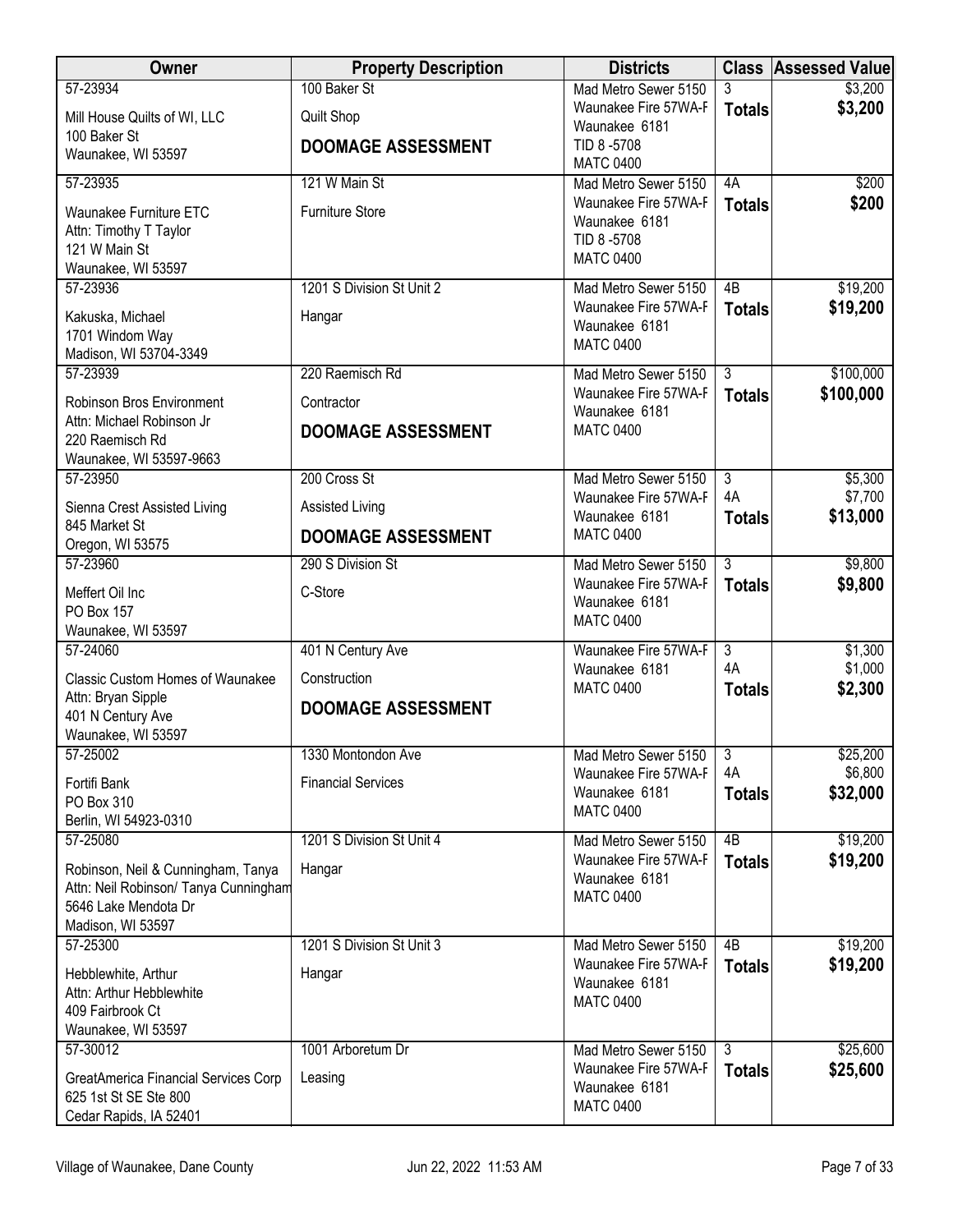| Owner                                                    | <b>Property Description</b>   | <b>Districts</b>                             |                                 | <b>Class Assessed Value</b> |
|----------------------------------------------------------|-------------------------------|----------------------------------------------|---------------------------------|-----------------------------|
| 57-30018                                                 | 401 W Main St                 | Mad Metro Sewer 5150                         | 3                               | \$152,100                   |
| Walgreens Co. (001)                                      | Pharmacy/Retail               | Waunakee Fire 57WA-F<br>Waunakee 6181        | 4A                              | \$400<br>\$152,500          |
| d.b.a. Walgreen Co 05669-S-PPT                           |                               | <b>MATC 0400</b>                             | <b>Totals</b>                   |                             |
| 300 Wilmot Rd MS#3301<br>Deerfield, IL 60015             |                               |                                              |                                 |                             |
| 57-30025                                                 | 220 N Century Ave             | Mad Metro Sewer 5150                         | $\overline{3}$                  | \$9,800                     |
|                                                          |                               | Waunakee Fire 57WA-F                         | 4A                              | \$7,300                     |
| <b>BMO Harris Bank NA</b><br>111 W Monroe St 5C          | <b>Financial Services</b>     | Waunakee 6181                                | <b>Totals</b>                   | \$17,100                    |
| Chicago, IL 60603                                        |                               | <b>MATC 0400</b>                             |                                 |                             |
| 57-30034                                                 | 1091 Uniek Dr                 | Mad Metro Sewer 5150                         | $\overline{3}$                  | \$2,700                     |
| Gordon Flesch Company, Inc/GFC                           | Leasing                       | Waunakee Fire 57WA-F                         | <b>Totals</b>                   | \$2,700                     |
| Leasing                                                  |                               | Waunakee 6181                                |                                 |                             |
| 2675 Research Park Dr                                    |                               | TID 3-5703<br><b>MATC 0400</b>               |                                 |                             |
| Madison, WI 53711                                        |                               |                                              |                                 |                             |
| 57-30062                                                 | 127 W Main St                 | Mad Metro Sewer 5150                         | $\overline{3}$                  | \$26,900                    |
| <b>US Bank National Association</b>                      | <b>Financial Services</b>     | Waunakee Fire 57WA-F<br>Waunakee 6181        | 4A<br><b>Totals</b>             | \$200<br>\$27,100           |
| Attn: Tax Dept                                           |                               | TID 8-5708                                   |                                 |                             |
| 1310 Madrid St Ste 100<br>Marshall, MN 56258             |                               | <b>MATC 0400</b>                             |                                 |                             |
| 57-30063                                                 | 301 S Century Ave             | Mad Metro Sewer 5150                         | $\overline{3}$                  | \$1,800                     |
|                                                          |                               | Waunakee Fire 57WA-F                         | 4A                              | \$12,300                    |
| Waun-A-Bowl - Domott LLC<br>Attn: Scott D Adler, Partner | <b>Bowling Lanes</b>          | Waunakee 6181                                | <b>Totals</b>                   | \$14,100                    |
| 301 S Century Ave                                        | <b>DOOMAGE ASSESSMENT</b>     | <b>MATC 0400</b>                             |                                 |                             |
| Waunakee, WI 53597                                       |                               |                                              |                                 |                             |
| 57-30066                                                 | 314 E Main St                 | Mad Metro Sewer 5150                         | $\overline{3}$                  | \$2,900                     |
| Edward D Jones & Co., L.P.                               | Stockbroker/Dealer            | Waunakee Fire 57WA-F                         | 4A                              | \$6,100                     |
| d.b.a. Tax Reporting #15460                              |                               | Waunakee 6181<br>TID 5-5705                  | <b>Totals</b>                   | \$9,000                     |
| PO Box 66528                                             |                               | <b>MATC 0400</b>                             |                                 |                             |
| St Louis, MO 63166-6528<br>57-30068                      | 1201 S Division St Unit 8     | Mad Metro Sewer 5150                         | $\overline{AB}$                 | \$19,200                    |
|                                                          |                               | Waunakee Fire 57WA-F                         | <b>Totals</b>                   | \$19,200                    |
| Godec, Dave                                              | Hangar                        | Waunakee 6181                                |                                 |                             |
| Attn: Dave Godec<br>1406 Palm Cross Pass                 |                               | <b>MATC 0400</b>                             |                                 |                             |
| Waunakee, WI 53597                                       |                               |                                              |                                 |                             |
| 57-30070                                                 | 119 E Main St                 | Mad Metro Sewer 5150                         | 4A                              | \$1,200                     |
| <b>Brown's Automotive</b>                                | Auto Repair                   | Waunakee Fire 57WA-F                         | <b>Totals</b>                   | \$1,200                     |
| Attn: Vernon Brown                                       |                               | Waunakee 6181<br>TID 8-5708                  |                                 |                             |
| 6434 State Rd 19 Ste 2                                   | <b>DOOMAGE ASSESSMENT</b>     | <b>MATC 0400</b>                             |                                 |                             |
| Waunakee, WI 53597-9627                                  |                               |                                              |                                 |                             |
| 57-30072                                                 | 204 Moravian Valley Rd Unit L | Mad Metro Sewer 5150<br>Waunakee Fire 57WA-F | $\overline{3}$<br><b>Totals</b> | \$14,000<br>\$14,000        |
| AES Industrial, Inc.                                     | Services                      | Waunakee 6181                                |                                 |                             |
| 807 Sphan<br>Waunakee, WI 53597                          | <b>DOOMAGE ASSESSMENT</b>     | TID 3-5703                                   |                                 |                             |
|                                                          |                               | <b>MATC 0400</b>                             |                                 |                             |
| 57-30074                                                 | 1201 S Division St Unit 10    | Mad Metro Sewer 5150<br>Waunakee Fire 57WA-F | 4B                              | \$19,200                    |
| Erickson, Lynn                                           | Hangar                        | Waunakee 6181                                | <b>Totals</b>                   | \$19,200                    |
| Attn: Lynn Erickson                                      |                               | <b>MATC 0400</b>                             |                                 |                             |
| 440 Water St Unit 302<br>Prairie Du Sac, WI 53578-1249   |                               |                                              |                                 |                             |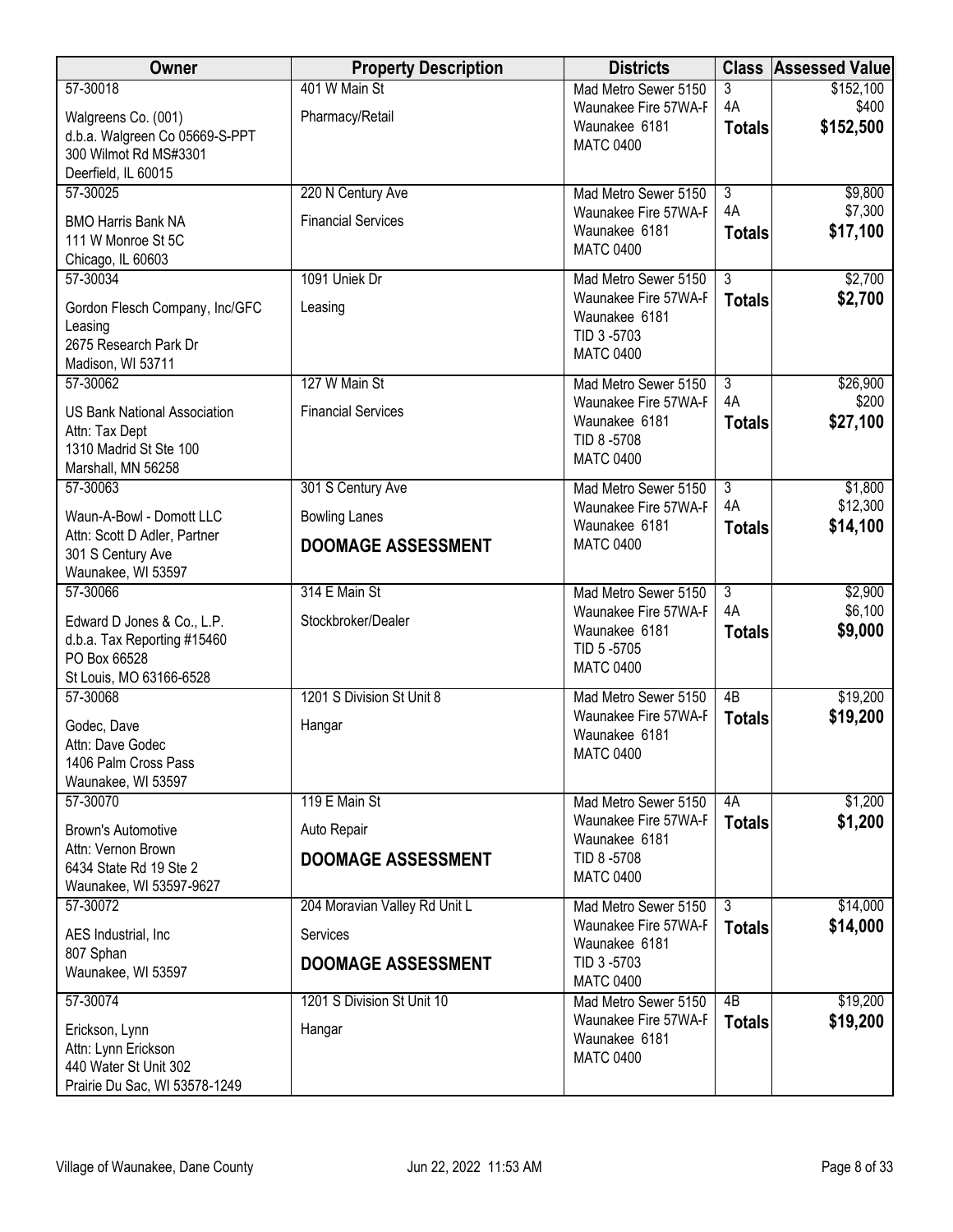| Owner                                                                                       | <b>Property Description</b>            | <b>Districts</b>                                          |                                 | <b>Class Assessed Value</b> |
|---------------------------------------------------------------------------------------------|----------------------------------------|-----------------------------------------------------------|---------------------------------|-----------------------------|
| 57-30077<br>Arntz, Robert J - Architect                                                     | 1300 Centennial Pkwy<br>Architect      | Mad Metro Sewer 5150<br>Waunakee Fire 57WA-F              | 3<br>4A                         | \$5,800<br>\$900            |
| Attn: Robert J Arntz<br>1300 Centennial Pkwy                                                |                                        | Waunakee 6181<br><b>MATC 0400</b>                         | <b>Totals</b>                   | \$6,700                     |
| Waunakee, WI 53597                                                                          |                                        |                                                           |                                 |                             |
| 57-30078<br>Aspen Garage Door Inc                                                           | 507 Sunset Ln<br>Garage Door Sales/Svc | Mad Metro Sewer 5150<br>Waunakee Fire 57WA-F              | $\overline{3}$<br><b>Totals</b> | \$100<br>\$100              |
| Attn: Phil Flinchum<br>507 Sunset Ln                                                        | <b>DOOMAGE ASSESSMENT</b>              | Waunakee 6181<br><b>MATC 0400</b>                         |                                 |                             |
| Waunakee, WI 53597<br>57-30083                                                              | 5934 Woodland Dr                       | Mad Metro Sewer 5150                                      | $\overline{3}$                  | \$6,400                     |
|                                                                                             |                                        | Waunakee Fire 57WA-F                                      | <b>Totals</b>                   | \$6,400                     |
| <b>Bastien Decorating</b><br>Attn: John Bastien                                             | Decorating                             | Waunakee 6181<br><b>MATC 0400</b>                         |                                 |                             |
| 5934 Woodland Dr<br>Waunakee, WI 53597-9103                                                 | <b>DOOMAGE ASSESSMENT</b>              |                                                           |                                 |                             |
| 57-30084                                                                                    | 242 N Century Ave                      | Mad Metro Sewer 5150                                      | $\overline{3}$                  | \$14,700                    |
| <b>Big Mike Super Subs</b><br>d.b.a. Milio's Sandwiches<br>6632 Hyslop Rd<br>Dane, WI 53529 | Restaurant                             | Waunakee Fire 57WA-F<br>Waunakee 6181<br><b>MATC 0400</b> | 4A<br><b>Totals</b>             | \$34,500<br>\$49,200        |
| 57-30093                                                                                    | 1301 Manchester West                   | Mad Metro Sewer 5150                                      | $\overline{3}$                  | \$100                       |
| Can-Do Construction<br>Attn: Daniel Schensky<br>1007 Winston Way<br>Waunakee, WI 53597-1837 | Contractor                             | Waunakee Fire 57WA-F<br>Waunakee 6181<br><b>MATC 0400</b> | <b>Totals</b>                   | \$100                       |
| 57-30100                                                                                    | 809 Turnberry Dr                       | Mad Metro Sewer 5150                                      | $\overline{3}$                  | \$1,500                     |
| Contemporary Issues Inc<br>Attn: Kevin Moore<br>809 Turnberry Dr<br>Waunakee, WI 53597      | Services                               | Waunakee Fire 57WA-F<br>Waunakee 6181<br><b>MATC 0400</b> | <b>Totals</b>                   | \$1,500                     |
| 57-30105                                                                                    | 908 Pasadena Pkwy                      | Mad Metro Sewer 5150<br>Waunakee Fire 57WA-F              | $\overline{3}$                  | \$3,500                     |
| Dan's Carpentry                                                                             | Carpentry                              | Waunakee 6181                                             | <b>Totals</b>                   | \$3,500                     |
| Attn: Daniel G McGowan<br>908 Pasadena Pkwy<br>Waunakee, WI 53597-1927                      | <b>DOOMAGE ASSESSMENT</b>              | <b>MATC 0400</b>                                          |                                 |                             |
| 57-30108                                                                                    | (scattered)                            | Mad Metro Sewer 5150                                      | 4A                              | \$3,300                     |
| DISH Network, L.L.C.<br>PO Box 6623                                                         | Satellite TV                           | Waunakee Fire 57WA-F<br>Waunakee 6181<br><b>MATC 0400</b> | <b>Totals</b>                   | \$3,300                     |
| Englewood, CO 80155<br>57-30114                                                             | 302 Moravian Valley Rd                 | Mad Metro Sewer 5150                                      | $\overline{3}$                  | \$3,200                     |
| First Choice Drywall, Inc                                                                   | Contractor                             | Waunakee Fire 57WA-F                                      | <b>Totals</b>                   | \$3,200                     |
| 302 Morvian Valley Rd<br>Waunakee, WI 53597                                                 | <b>DOOMAGE ASSESSMENT</b>              | Waunakee 6181<br>TID 3-5703<br><b>MATC 0400</b>           |                                 |                             |
| 57-30122                                                                                    | 601 Lexington Dr                       | Mad Metro Sewer 5150                                      | $\overline{3}$                  | \$800                       |
| <b>Grundahl Construction</b><br>601 Lexington Dr<br>Waunakee, WI 53597                      | Construction                           | Waunakee Fire 57WA-F<br>Waunakee 6181<br><b>MATC 0400</b> | 4A<br><b>Totals</b>             | \$400<br>\$1,200            |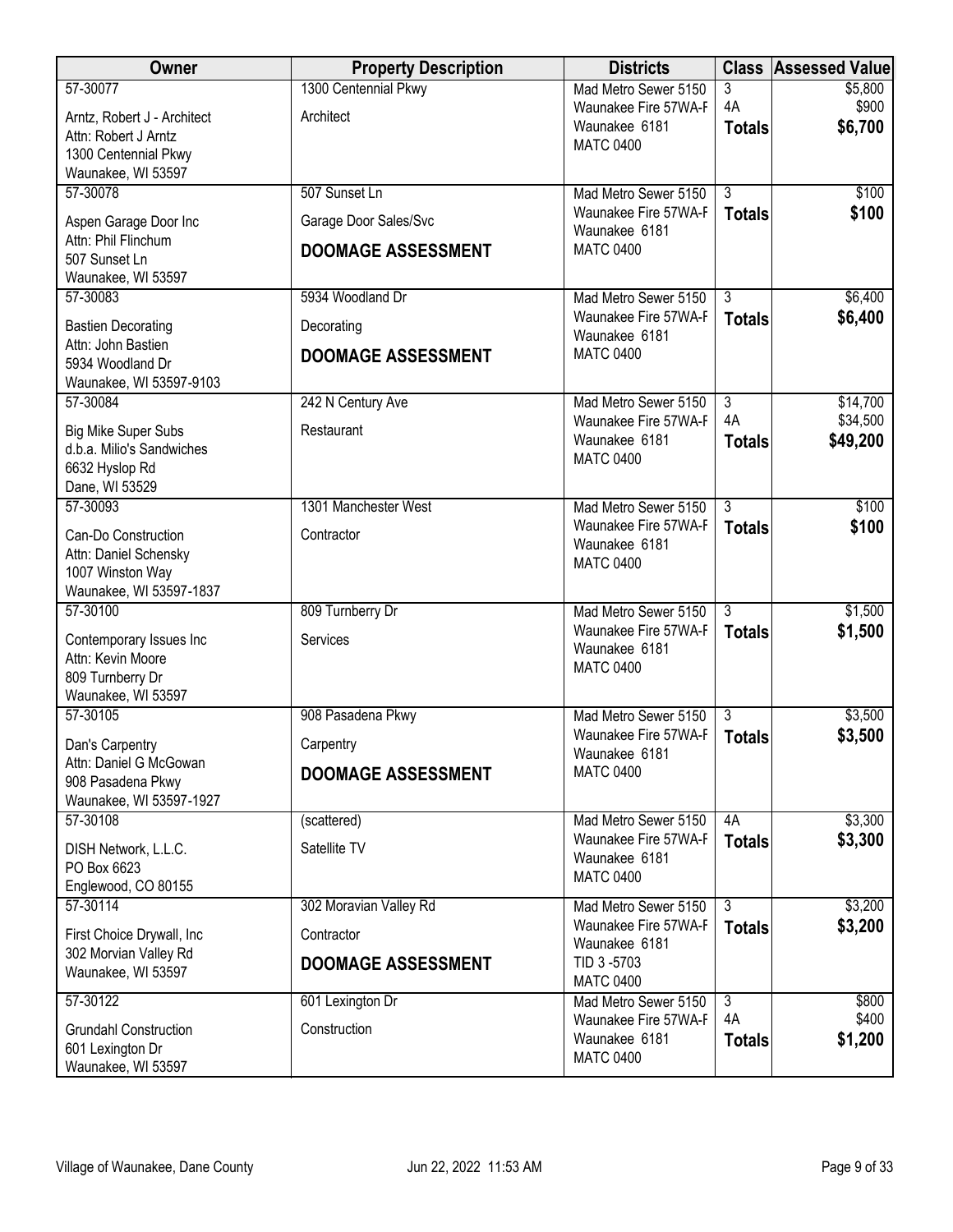| Owner                                               | <b>Property Description</b>         | <b>Districts</b>                             |                      | <b>Class Assessed Value</b> |
|-----------------------------------------------------|-------------------------------------|----------------------------------------------|----------------------|-----------------------------|
| 57-30129                                            | 210 W Main St                       | Mad Metro Sewer 5150                         | 3                    | \$1,900                     |
| Kearney Tax & Financial LLC                         | <b>Tax Prep</b>                     | Waunakee Fire 57WA-F<br>Waunakee 6181        | 4A                   | \$300<br>\$2,200            |
| Attn: Kevin Kearney                                 |                                     | TID 8-5708                                   | <b>Totals</b>        |                             |
| PO Box 125                                          |                                     | <b>MATC 0400</b>                             |                      |                             |
| Waunakee, WI 53597-0125<br>57-30137                 | 800 N Century Ave                   | Mad Metro Sewer 5150                         | $\overline{3}$       | \$13,300                    |
|                                                     |                                     | Waunakee Fire 57WA-F                         | 4A                   | \$300                       |
| The Meadows Of Sixmile Creek                        | <b>Golf Course</b>                  | Waunakee 6181                                | <b>Totals</b>        | \$13,600                    |
| Attn: Sixmile Creek Golf Dvlpt Grp<br>PO Box 620856 |                                     | <b>MATC 0400</b>                             |                      |                             |
| Middleton, WI 53562                                 |                                     |                                              |                      |                             |
| 57-30138                                            | 1021 Quinn Dr Unit 200              | Mad Metro Sewer 5150                         | $\overline{3}$       | \$24,600                    |
| Meicher CPAs, LLP                                   | Accounting                          | Waunakee Fire 57WA-F                         | 4A                   | \$39,600                    |
| 2349 Deming Way #300                                |                                     | Waunakee 6181                                | <b>Totals</b>        | \$64,200                    |
| Middleton, WI 53562                                 | <b>DOOMAGE ASSESSMENT</b>           | <b>MATC 0400</b>                             |                      |                             |
| 57-30145                                            | 1001 Arboretum Dr Unit 120          | Mad Metro Sewer 5150                         | $\overline{3}$       | \$7,000                     |
| <b>National Motorists Assn</b>                      | Services                            | Waunakee Fire 57WA-F                         | 4A                   | \$300                       |
| Attn: Gary Biller                                   |                                     | Waunakee 6181                                | <b>Totals</b>        | \$7,300                     |
| 1001 Arboretum Dr Ste 120                           |                                     | <b>MATC 0400</b>                             |                      |                             |
| Waunakee, WI 5359-2670                              |                                     |                                              |                      |                             |
| 57-30147                                            | (scattered)                         | Mad Metro Sewer 5150<br>Waunakee Fire 57WA-F | $\overline{3}$       | \$5,900                     |
| NuCO2 Supply LLC                                    | Leasing                             | Waunakee 6181                                | <b>Totals</b>        | \$5,900                     |
| 10 Riverview Dr                                     |                                     | <b>MATC 0400</b>                             |                      |                             |
| <b>Tax Dept</b><br>Danbury, CT 06810                |                                     |                                              |                      |                             |
| 57-30152                                            | 245 S Century Ave Unit D            | Mad Metro Sewer 5150                         | $\overline{3}$       | \$100                       |
| <b>Quality Cellular</b>                             | Retail                              | Waunakee Fire 57WA-F                         | 4A                   | \$2,100                     |
| 425 Investment Ct                                   |                                     | Waunakee 6181                                | <b>Totals</b>        | \$2,200                     |
| Verona, WI 53593-8788                               |                                     | <b>MATC 0400</b>                             |                      |                             |
| 57-30153                                            | 806 Turnberry Dr                    | Mad Metro Sewer 5150                         | $\overline{3}$       | $\sqrt[6]{}$                |
| Mary Kay Beauty Consultant                          | <b>Beauty Consultant</b>            | Waunakee Fire 57WA-F                         | 4A                   | \$100                       |
| Attn: Lisa E Rada                                   |                                     | Waunakee 6181<br><b>MATC 0400</b>            | <b>Totals</b>        | \$100                       |
| 806 Turnberry Dr                                    |                                     |                                              |                      |                             |
| Waunakee, WI 53597                                  |                                     |                                              |                      |                             |
| 57-30161                                            | 815 S Division St Unit A            | Mad Metro Sewer 5150<br>Waunakee Fire 57WA-F | $\overline{3}$<br>4A | \$2,000<br>\$3,100          |
| Schreffler Custom Lumber                            | <b>Custom Flooring Installation</b> | Waunakee 6181                                | <b>Totals</b>        | \$5,100                     |
| 815 S Division St Unit A                            |                                     | <b>MATC 0400</b>                             |                      |                             |
| Waunakee, WI 53597<br>57-30163                      | 140 W Main St                       | Mad Metro Sewer 5150                         | $\overline{3}$       | \$1,200                     |
|                                                     |                                     | Waunakee Fire 57WA-F                         | 4A                   | \$400                       |
| Ship Shape Pet Grooming LLC<br>140 W Main St        | Pet Grooming                        | Waunakee 6181                                | <b>Totals</b>        | \$1,600                     |
| Waunakee, WI 53597                                  | <b>DOOMAGE ASSESSMENT</b>           | TID 8-5708                                   |                      |                             |
|                                                     |                                     | <b>MATC 0400</b>                             |                      |                             |
| 57-30165                                            | 225 S Century Ave                   | Mad Metro Sewer 5150<br>Waunakee Fire 57WA-F | 3<br><b>Totals</b>   | \$20,800<br>\$20,800        |
| Spring Garden Restaurant                            | Restaurant                          | Waunakee 6181                                |                      |                             |
| 225 S Century Ave                                   |                                     | <b>MATC 0400</b>                             |                      |                             |
| Waunakee, WI 53597<br>57-30166                      | 700 E Main St                       | Mad Metro Sewer 5150                         | 4B                   | \$1,500                     |
|                                                     |                                     | Waunakee Fire 57WA-F                         | <b>Totals</b>        | \$1,500                     |
| Staff Electric Co Inc<br>PO Box 917                 | <b>Boll &amp; Misc</b>              | Waunakee 6181                                |                      |                             |
| Butler, WI 53007-0910                               |                                     | <b>MATC 0400</b>                             |                      |                             |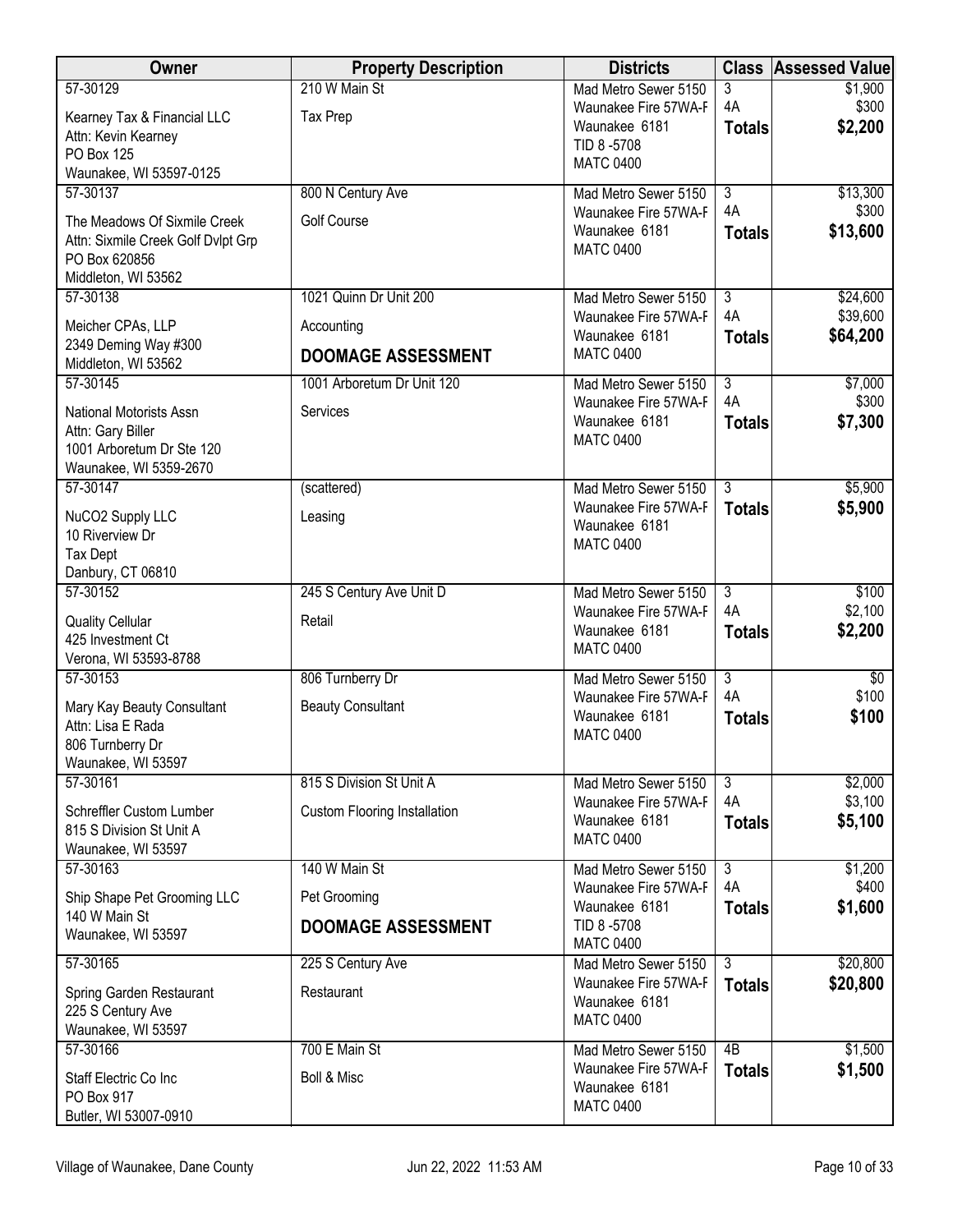| Owner                                                                                                 | <b>Property Description</b>  | <b>Districts</b>                                                                  | <b>Class</b>                    | <b>Assessed Value</b> |
|-------------------------------------------------------------------------------------------------------|------------------------------|-----------------------------------------------------------------------------------|---------------------------------|-----------------------|
| 57-30175                                                                                              | 1605 Tierney Dr              | Mad Metro Sewer 5150                                                              | 3                               | \$200                 |
| Vintage Homes LLC                                                                                     | Contractor                   | Waunakee Fire 57WA-F<br>Waunakee 6181                                             | 4A<br><b>Totals</b>             | \$2,000<br>\$2,200    |
| 1605 Tierney Dr                                                                                       | <b>DOOMAGE ASSESSMENT</b>    | <b>MATC 0400</b>                                                                  |                                 |                       |
| Waunakee, WI 53597<br>57-30177                                                                        | 1024 Quinn Dr                | Mad Metro Sewer 5150                                                              | $\overline{3}$                  | \$11,200              |
| Waunakee Chiropractic LLC<br>1024 Quinn Dr<br>Waunakee, WI 53597                                      | <b>Chiropractic Services</b> | Waunakee Fire 57WA-F<br>Waunakee 6181<br><b>MATC 0400</b>                         | <b>Totals</b>                   | \$11,200              |
| 57-30179                                                                                              | 206 S Century Ave            | Mad Metro Sewer 5150                                                              | $\overline{3}$                  | \$800                 |
| Waunakee Citgo<br>206 S Century Ave                                                                   | C-Store                      | Waunakee Fire 57WA-F<br>Waunakee 6181                                             | 4A<br><b>Totals</b>             | \$9,700<br>\$10,500   |
| Waunakee, WI 53597                                                                                    | <b>DOOMAGE ASSESSMENT</b>    | <b>MATC 0400</b>                                                                  |                                 |                       |
| 57-30210<br>Farmer Bros Co<br>Attn: Tax Dept<br>1912 Farmer Brothers Dr<br>Northlake, TX 76262-1857   | (scattered)<br>Wholesale     | Mad Metro Sewer 5150<br>Waunakee Fire 57WA-F<br>Waunakee 6181<br><b>MATC 0400</b> | $\overline{3}$<br><b>Totals</b> | \$700<br>\$700        |
| 57-30214                                                                                              | 331 E Main St Unit 104       | Mad Metro Sewer 5150                                                              | $\overline{3}$                  | \$11,700              |
| Acker Builders, Inc<br>331 E Main St Unit 104<br>Waunakee, WI 53597                                   | <b>Building Contractor</b>   | Waunakee Fire 57WA-F<br>Waunakee 6181<br>TID 5-5705<br><b>MATC 0400</b>           | <b>Totals</b>                   | \$11,700              |
| 57-30220                                                                                              | 200 S Century Ave            | Mad Metro Sewer 5150                                                              | $\overline{3}$                  | \$12,700              |
| <b>US Bank National Association</b><br>Attn: Tax Dept<br>1310 Madrid St Ste 100<br>Marshall, MN 56258 | <b>Financial Services</b>    | Waunakee Fire 57WA-F<br>Waunakee 6181<br><b>MATC 0400</b>                         | 4A<br><b>Totals</b>             | \$1,400<br>\$14,100   |
| 57-30225                                                                                              | 269 S Century Ave            | Mad Metro Sewer 5150                                                              | $\overline{3}$                  | \$41,700              |
| Associated Bank NA<br>433 Main St<br>Ms 8227<br>Green Bay, WI 54301                                   | <b>Financial Services</b>    | Waunakee Fire 57WA-F<br>Waunakee 6181<br><b>MATC 0400</b>                         | 4A<br><b>Totals</b>             | \$10,900<br>\$52,600  |
| 57-30226                                                                                              | 328 Moravian Valley Rd       | Mad Metro Sewer 5150 3                                                            |                                 | \$11,500              |
| Wells Fargo Vendor Financial Services<br>LLC<br>PO Box 36200<br>Billings, MT 59107-6200               | Leasing                      | Waunakee Fire 57WA-F<br>Waunakee 6181<br><b>MATC 0400</b>                         | <b>Totals</b>                   | \$11,500              |
| 57-30231                                                                                              | 610 W Main St                | Mad Metro Sewer 5150                                                              | $\overline{3}$                  | \$235,300             |
| State Bank of Cross Plains<br>1205 Main St<br>Cross Plains, WI 53528                                  | <b>Financial Services</b>    | Waunakee Fire 57WA-F<br>Waunakee 6181<br><b>MATC 0400</b>                         | <b>Totals</b>                   | \$235,300             |
| 57-30232                                                                                              | (scattered)                  | Mad Metro Sewer 5150                                                              | $\overline{3}$                  | \$16,200              |
| Wabasha Leasing LLC<br>PO Box 80615<br>Indianapolis, IN 46280                                         | Leasing                      | Waunakee Fire 57WA-F<br>Waunakee 6181<br><b>MATC 0400</b>                         | <b>Totals</b>                   | \$16,200              |
| 57-30233                                                                                              | 1036 Quinn Dr                | Mad Metro Sewer 5150                                                              | $\overline{3}$                  | \$100                 |
| Adventures In Learning Center<br>Attn: Amie Putnam<br>1036 Quinn Dr<br>Waunakee, WI 53597             | Child care                   | Waunakee Fire 57WA-F<br>Waunakee 6181<br><b>MATC 0400</b>                         | 4A<br><b>Totals</b>             | \$300<br>\$400        |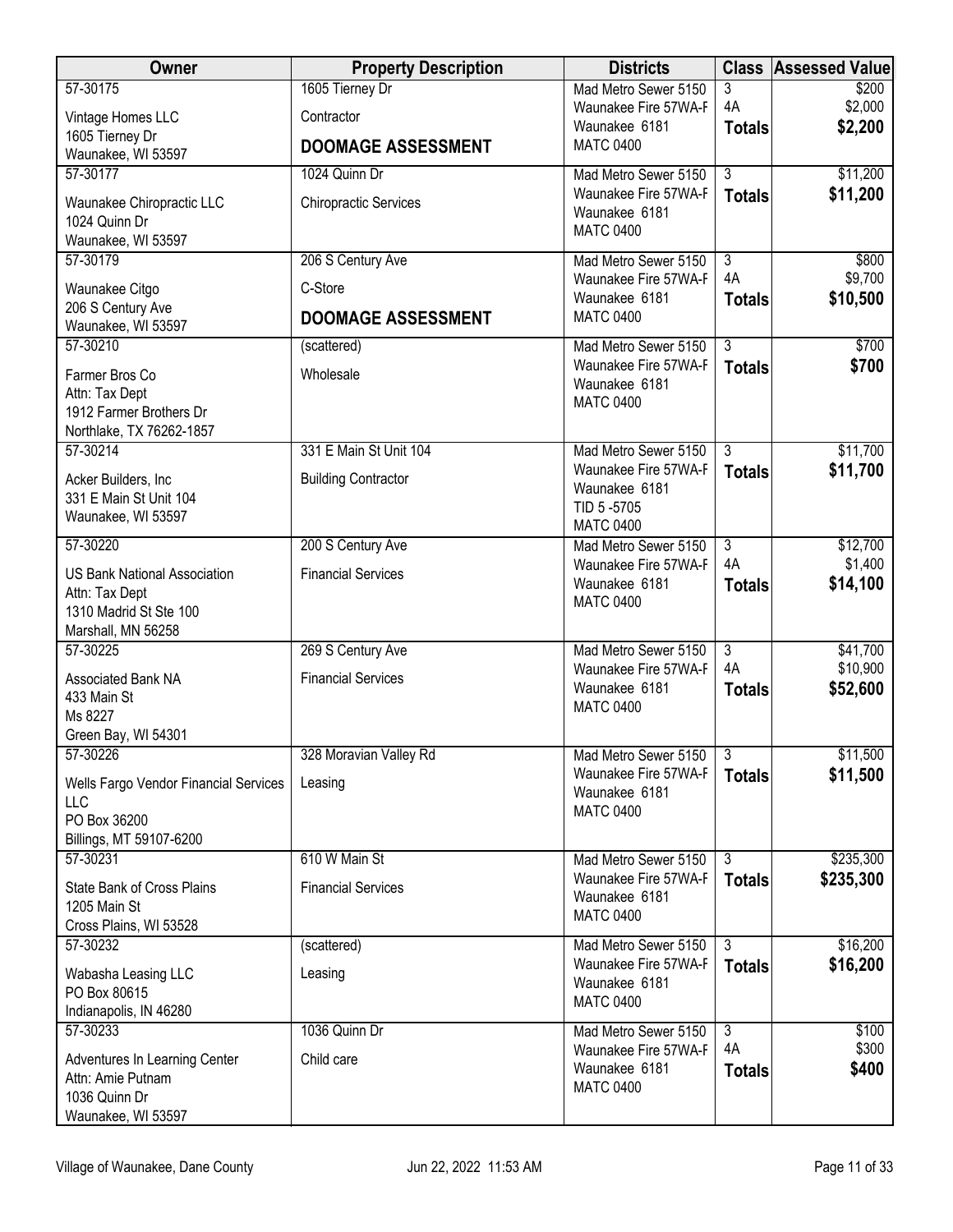| Owner                                                           | <b>Property Description</b> | <b>Districts</b>                               |                                 | <b>Class Assessed Value</b> |
|-----------------------------------------------------------------|-----------------------------|------------------------------------------------|---------------------------------|-----------------------------|
| 57-30234                                                        | 1125 Stephenson Ln          | Mad Metro Sewer 5150                           | 3                               | \$91,800                    |
| Applewhite Dental Wisconsin, S.C.                               | Dentistry                   | Waunakee Fire 57WA-F<br>Waunakee 6181          | 4A<br><b>Totals</b>             | \$1,900<br>\$93,700         |
| 900 Jackson St Ste 108                                          |                             | <b>MATC 0400</b>                               |                                 |                             |
| Dubuque, IA 52001<br>57-30237                                   | 1001 Arboretum Dr Unit 1A   | Mad Metro Sewer 5150                           | $\overline{3}$                  | \$3,700                     |
|                                                                 |                             | Waunakee Fire 57WA-F                           | 4A                              | \$1,200                     |
| Weiker Physical Therapy, LLC<br>1001 Arboreteum Dr #1A          | <b>Physical Therapy</b>     | Waunakee 6181                                  | <b>Totals</b>                   | \$4,900                     |
| Waunakee, WI 53597                                              | <b>DOOMAGE ASSESSMENT</b>   | <b>MATC 0400</b>                               |                                 |                             |
| 57-30239                                                        | 1040 Quinn Dr               | Mad Metro Sewer 5150                           | $\overline{3}$                  | \$90,500                    |
| Homestead Living Inc                                            | Assisted Living             | Waunakee Fire 57WA-F<br>Waunakee 6181          | <b>Totals</b>                   | \$90,500                    |
| 1040 Quinn Dr<br>Waunakee, WI 53597                             | <b>DOOMAGE ASSESSMENT</b>   | <b>MATC 0400</b>                               |                                 |                             |
| 57-30246                                                        | 301 E Third St              | Mad Metro Sewer 5150                           | $\overline{3}$                  | \$85,500                    |
| Cannery Row II, LLC                                             | Assisted Living             | Waunakee Fire 57WA-F                           | <b>Totals</b>                   | \$85,500                    |
| 4801 Tradewinds Pkwy Ste 101                                    |                             | Waunakee 6181<br>TID 4 -5704                   |                                 |                             |
| Madison, WI 53718-4100                                          | <b>DOOMAGE ASSESSMENT</b>   | <b>MATC 0400</b>                               |                                 |                             |
| 57-30258                                                        | 1104 Stephenson Ln Unit 107 | Mad Metro Sewer 5150                           | $\overline{3}$                  | \$14,500                    |
| Arboretum Music School                                          | Music School                | Waunakee Fire 57WA-F<br>Waunakee 6181          | <b>Totals</b>                   | \$14,500                    |
| Attn: Kristi Estervig                                           | <b>DOOMAGE ASSESSMENT</b>   | <b>MATC 0400</b>                               |                                 |                             |
| 1104 Stephenson Ln<br>Waunakee, WI 53597                        |                             |                                                |                                 |                             |
| 57-30262                                                        | 114 W Main St Unit 1        | Mad Metro Sewer 5150                           | $\overline{3}$                  | \$12,000                    |
| Danny's Painting Service                                        | <b>Painting Service</b>     | Waunakee Fire 57WA-F                           | <b>Totals</b>                   | \$12,000                    |
| Attn: Larry Paul                                                | <b>DOOMAGE ASSESSMENT</b>   | Waunakee 6181<br>TID 8-5708                    |                                 |                             |
| 114 W Main St Ste 1                                             |                             | <b>MATC 0400</b>                               |                                 |                             |
| Waunakee, WI 53597-1136<br>57-30264                             | 101 E Main St Unit 4        | Mad Metro Sewer 5150                           | $\overline{3}$                  | \$2,200                     |
|                                                                 | Legal/Title Services        | Waunakee Fire 57WA-F                           | <b>Totals</b>                   | \$2,200                     |
| Duren Law Office LLC/ WI Title Group<br>Attn: Christopher Duren |                             | Waunakee 6181                                  |                                 |                             |
| 101 E Main St #4                                                |                             | TID 8-5708<br><b>MATC 0400</b>                 |                                 |                             |
| Waunakee, WI 53597                                              |                             |                                                |                                 |                             |
| 57-30267                                                        | 509 W Main St               | Mad Metro Sewer 5150 3<br>Waunakee Fire 57WA-F | 4A                              | \$7,700<br>\$200            |
| M-N-M's Coffeehouse LLC                                         | Restaurant                  | Waunakee 6181                                  | <b>Totals</b>                   | \$7,900                     |
| 509 W Main St<br>Waunakee, WI 53597                             |                             | <b>MATC 0400</b>                               |                                 |                             |
| 57-30273                                                        | 200 W Second St             | Mad Metro Sewer 5150                           | 4A                              | \$500                       |
| L & L Remodeling of Waunakee LLC                                | Construction                | Waunakee Fire 57WA-F                           | <b>Totals</b>                   | \$500                       |
| 200 W Second St                                                 |                             | Waunakee 6181<br><b>MATC 0400</b>              |                                 |                             |
| Waunakee, WI 53597                                              |                             |                                                |                                 |                             |
| 57-30276                                                        | (scattered)                 | Mad Metro Sewer 5150<br>Waunakee Fire 57WA-F   | $\overline{3}$<br><b>Totals</b> | \$1,100<br>\$1,100          |
| Quadient, Inc.                                                  | Leasing                     | Waunakee 6181                                  |                                 |                             |
| Attn: Tax Department<br>478 Wheelers Farms Rd                   |                             | <b>MATC 0400</b>                               |                                 |                             |
| Milford, CT 06461                                               |                             |                                                |                                 |                             |
| 57-30284                                                        | 118 W Main St               | Mad Metro Sewer 5150                           | $\overline{3}$                  | \$100                       |
| Skalitzky Jewelers Inc                                          | Retail                      | Waunakee Fire 57WA-F<br>Waunakee 6181          | 4A<br><b>Totals</b>             | \$1,000<br>\$1,100          |
| 118 W Main St                                                   | <b>DOOMAGE ASSESSMENT</b>   | TID 8-5708                                     |                                 |                             |
| Waunakee, WI 53597                                              |                             | <b>MATC 0400</b>                               |                                 |                             |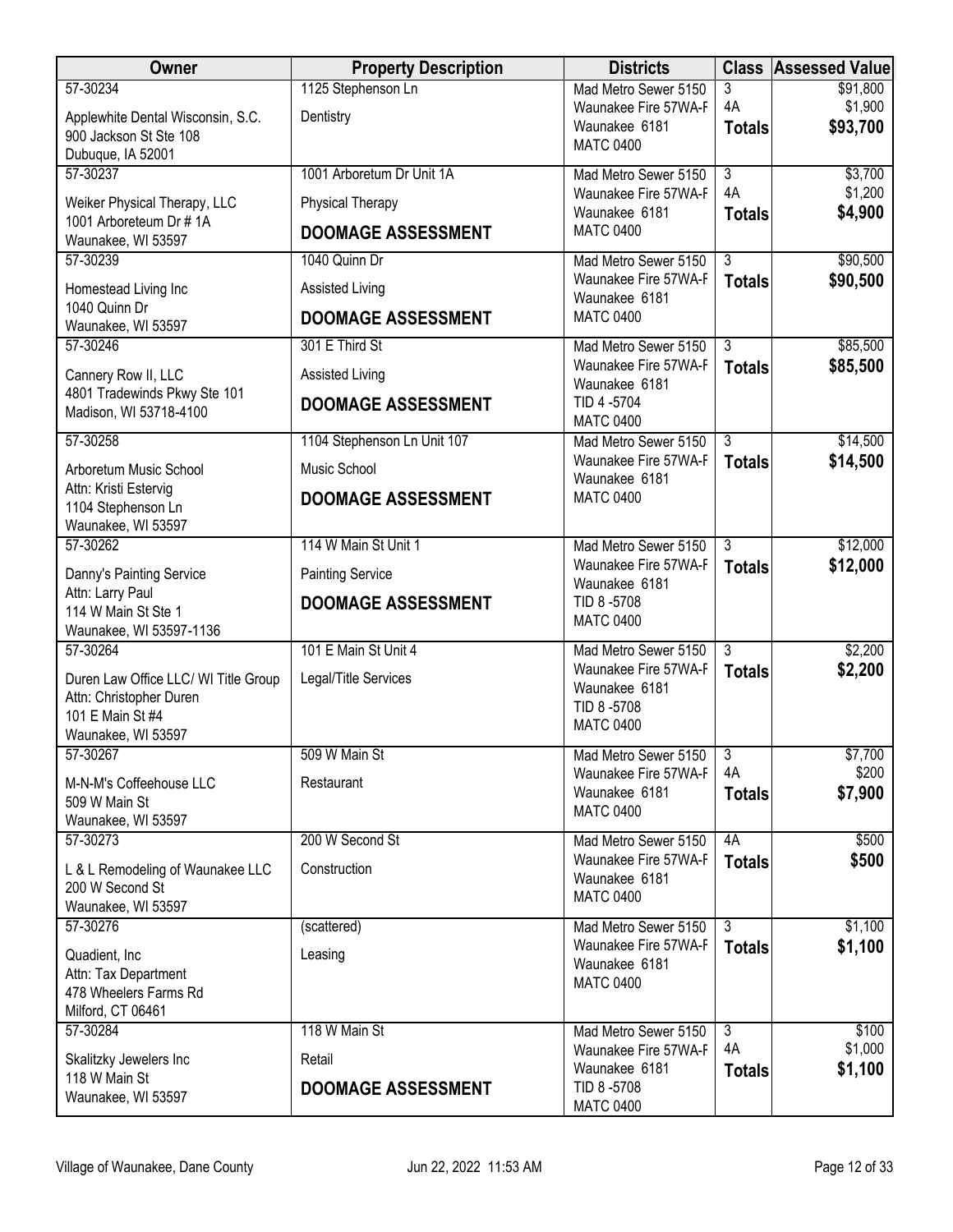| Owner                                           | <b>Property Description</b>   | <b>Districts</b>                             | <b>Class</b>         | <b>Assessed Value</b> |
|-------------------------------------------------|-------------------------------|----------------------------------------------|----------------------|-----------------------|
| 57-30285                                        | 204 S Century Ave Unit A-4    | Mad Metro Sewer 5150                         | 3                    | \$4,500               |
| <b>Wadizzit LLC</b>                             | <b>Tanning Salon</b>          | Waunakee Fire 57WA-F<br>Waunakee 6181        | 4A<br><b>Totals</b>  | \$2,400<br>\$6,900    |
| d.b.a. Sunlife Tanning Studio                   | <b>DOOMAGE ASSESSMENT</b>     | <b>MATC 0400</b>                             |                      |                       |
| 204 S Century Ave # A-4<br>Waunakee, WI 53597   |                               |                                              |                      |                       |
| 57-30287                                        | 1201 S Division St            | Mad Metro Sewer 5150                         | $\overline{3}$       | \$200                 |
| Waunakee Airpark LLC                            | Office/Airport                | Waunakee Fire 57WA-F                         | <b>Totals</b>        | \$200                 |
| 5992 Woodland Dr                                |                               | Waunakee 6181<br><b>MATC 0400</b>            |                      |                       |
| Waunakee, WI 53597                              |                               |                                              |                      |                       |
| 57-30290                                        | 5896 Woodland Dr              | Mad Metro Sewer 5150<br>Waunakee Fire 57WA-F | $\overline{3}$<br>4A | \$4,800<br>\$200      |
| La Petite Academy Inc #7164                     | Child care                    | Waunakee 6181                                | <b>Totals</b>        | \$5,000               |
| Attn: Advantax<br>2500 Westfield Dr             |                               | <b>MATC 0400</b>                             |                      |                       |
| Ste 1-202                                       |                               |                                              |                      |                       |
| Elgin, IL 60124                                 |                               |                                              |                      |                       |
| 57-30299                                        | 201 S Madison St              | Mad Metro Sewer 5150                         | $\overline{3}$       | \$85,500              |
| Cannery Row II, LLC                             | Assisted Living               | Waunakee Fire 57WA-F<br>Waunakee 6181        | <b>Totals</b>        | \$85,500              |
| 4801 Tradewinds Pkwy Ste 101                    | <b>DOOMAGE ASSESSMENT</b>     | TID 4 -5704                                  |                      |                       |
| Madison, WI 53718-4100                          |                               | <b>MATC 0400</b>                             |                      |                       |
| 57-30302                                        | 1201 S Division St Unit 6     | Mad Metro Sewer 5150<br>Waunakee Fire 57WA-F | 4B                   | \$19,200              |
| Monk, Steve                                     | Hangar                        | Waunakee 6181                                | <b>Totals</b>        | \$19,200              |
| 7436 Retreat Dr<br>Lake Tomahawk, WI 54539-9516 |                               | <b>MATC 0400</b>                             |                      |                       |
| 57-30602                                        | 219 S Century Ave             | Mad Metro Sewer 5150                         | $\overline{3}$       | \$11,700              |
| U-Bake LLC                                      | Fast Food                     | Waunakee Fire 57WA-F                         | 4A                   | \$1,500               |
| d.b.a. Papa Murphy's                            |                               | Waunakee 6181                                | <b>Totals</b>        | \$13,200              |
| 125 S Sibley # 1                                |                               | <b>MATC 0400</b>                             |                      |                       |
| Litchfield, MN 55355                            |                               |                                              |                      |                       |
| 57-31250                                        | 1201 S Division St Unit 5     | Mad Metro Sewer 5150<br>Waunakee Fire 57WA-F | 4B<br><b>Totals</b>  | \$19,200<br>\$19,200  |
| Reinhart, Gregory D.<br>116 Winston Way         | Hangar                        | Waunakee 6181                                |                      |                       |
| Waunakee, WI 53957-1730                         |                               | <b>MATC 0400</b>                             |                      |                       |
| 57-31522                                        | 202 Moravian Valley Rd Unit G | Mad Metro Sewer 5150                         | $\overline{3}$       | \$42,100              |
| <b>BW Designs LLC</b>                           | <b>Clothing Sales</b>         | Waunakee Fire 57WA-F                         | 4A                   | \$200                 |
| 202 Moravian Valley Rd Unit G                   |                               | Waunakee 6181<br>TID 3-5703                  | <b>Totals</b>        | \$42,300              |
| Waunakee, WI 53597                              |                               | <b>MATC 0400</b>                             |                      |                       |
| 57-31526                                        | 1008 Quinn Dr                 | Mad Metro Sewer 5150                         | $\overline{3}$       | \$6,800               |
| <b>Brilliant Beginnings, Inc.</b>               | Child care                    | Waunakee Fire 57WA-F<br>Waunakee 6181        | 4A                   | \$11,700<br>\$18,500  |
| 1008 Quinn Dr                                   | <b>DOOMAGE ASSESSMENT</b>     | <b>MATC 0400</b>                             | <b>Totals</b>        |                       |
| Waunakee, WI 53597<br>57-31527                  | (scattered)                   | Mad Metro Sewer 5150                         | $\overline{3}$       | \$7,600               |
|                                                 | Satellite TV                  | Waunakee Fire 57WA-F                         | <b>Totals</b>        | \$7,600               |
| DirecTV, LLC<br>Attn: Kroll, LLC                |                               | Waunakee 6181                                |                      |                       |
| PO Box 2789                                     |                               | <b>MATC 0400</b>                             |                      |                       |
| Addison, TX 75001                               |                               |                                              |                      |                       |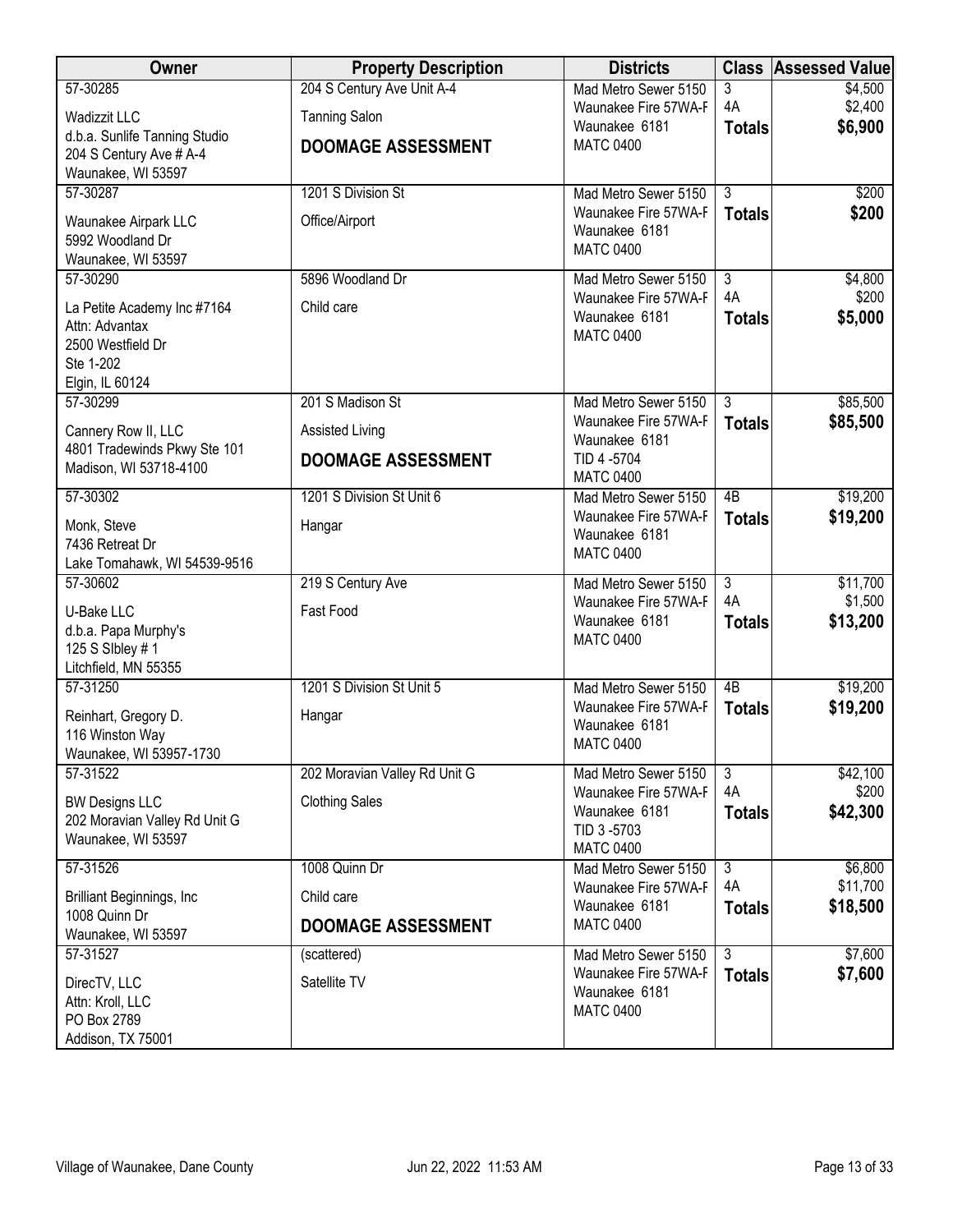| Owner                                         | <b>Property Description</b> | <b>Districts</b>                             |                | <b>Class Assessed Value</b> |
|-----------------------------------------------|-----------------------------|----------------------------------------------|----------------|-----------------------------|
| 57-31529                                      | (scattered)                 | Mad Metro Sewer 5150                         | 3              | \$6,300                     |
| Quadient Leasing USA, Inc                     | Leasing                     | Waunakee Fire 57WA-F<br>Waunakee 6181        | <b>Totals</b>  | \$6,300                     |
| Attn: Tax Dept                                |                             | <b>MATC 0400</b>                             |                |                             |
| 478 Wheelers Farms Rd                         |                             |                                              |                |                             |
| Milford, CT 06461<br>57-31533                 | 217 Raemisch Rd             | Mad Metro Sewer 5150                         | $\overline{3}$ | \$4,200                     |
|                                               |                             | Waunakee Fire 57WA-F                         | 4A             | \$200                       |
| Lamers Bus Lines, Inc                         | Transportation - Bus        | Waunakee 6181                                | <b>Totals</b>  | \$4,400                     |
| 2407 S Point Rd<br>Green Bay, WI 54313-5498   |                             | <b>MATC 0400</b>                             |                |                             |
| 57-31538                                      | 304 E Main St               | Mad Metro Sewer 5150                         | $\overline{3}$ | \$104,100                   |
|                                               |                             | Waunakee Fire 57WA-F                         | 4A             | \$1,600                     |
| Summit Credit Union<br>Attn: Accounting       | <b>Financial Services</b>   | Waunakee 6181                                | <b>Totals</b>  | \$105,700                   |
| PO Box 8046                                   |                             | TID 5-5705                                   |                |                             |
| Madison, WI 53708-8046                        |                             | <b>MATC 0400</b>                             |                |                             |
| 57-31540                                      | 1071 Uniek Dr               | Mad Metro Sewer 5150                         | $\overline{3}$ | \$76,900                    |
| Tormach, Inc                                  | <b>Tooling Systems</b>      | Waunakee Fire 57WA-F<br>Waunakee 6181        | 4A             | \$43,200<br>\$120,100       |
| 1071 Uniek Dr                                 | <b>DOOMAGE ASSESSMENT</b>   | TID 3-5703                                   | <b>Totals</b>  |                             |
| Waunakee, WI 53597                            |                             | <b>MATC 0400</b>                             |                |                             |
| 57-31541                                      | 110 W Second St             | Mad Metro Sewer 5150                         | $\overline{3}$ | \$7,100                     |
| Art House Preschool LLC                       | Preschool                   | Waunakee Fire 57WA-F<br>Waunakee 6181        | <b>Totals</b>  | \$7,100                     |
| 110 W 2nd St<br>Waunakee, WI 53597            | <b>DOOMAGE ASSESSMENT</b>   | <b>MATC 0400</b>                             |                |                             |
| 57-31543                                      | 241 S Century Ave           | Mad Metro Sewer 5150                         | $\overline{3}$ | \$13,300                    |
| <b>Great Clips</b>                            | Salon                       | Waunakee Fire 57WA-F                         | <b>Totals</b>  | \$13,300                    |
| 241 S Century Ave                             |                             | Waunakee 6181<br><b>MATC 0400</b>            |                |                             |
| Waunakee, WI 53597                            | <b>DOOMAGE ASSESSMENT</b>   |                                              |                |                             |
| 57-31547                                      | 1005 Quinn Dr Unit 151      | Mad Metro Sewer 5150                         | $\overline{3}$ | \$200                       |
| 1st Wisconsin Wealth Management, LLQ          | <b>Financial Services</b>   | Waunakee Fire 57WA-F<br>Waunakee 6181        | 4A             | \$100<br>\$300              |
| 1005 Quinn Dr # 151                           |                             | <b>MATC 0400</b>                             | <b>Totals</b>  |                             |
| Waunakee, WI 53597                            |                             |                                              |                |                             |
| 57-31548                                      | 110 W Third St              | Mad Metro Sewer 5150<br>Waunakee Fire 57WA-F | 3              | \$6,200<br>\$6,200          |
| <b>Gilbert Cost Control Consultants Corp</b>  | Consulting                  | Waunakee 6181                                | <b>Totals</b>  |                             |
| Attn: Brad & Virginia Gilbert<br>110 W 3rd St | <b>DOOMAGE ASSESSMENT</b>   | <b>MATC 0400</b>                             |                |                             |
| Waunakee, WI 53597                            |                             |                                              |                |                             |
| 57-31550                                      | 818 N Meadowbrook Ln        | Mad Metro Sewer 5150                         | 3              | \$100                       |
| Professional Engineering, LLC                 | Engineering                 | Waunakee Fire 57WA-F                         | 4A             | \$100                       |
| 818 N Meadowbrook Ln                          |                             | Waunakee 6181                                | <b>Totals</b>  | \$200                       |
| Waunakee, WI 53597                            |                             | <b>MATC 0400</b>                             |                |                             |
| 57-31555                                      | (scattered)                 | Mad Metro Sewer 5150                         | $\overline{3}$ | \$2,600                     |
| Smucker FoodService, Inc                      | Wholesale                   | Waunakee Fire 57WA-F                         | <b>Totals</b>  | \$2,600                     |
| PO Box 3576                                   |                             | Waunakee 6181<br><b>MATC 0400</b>            |                |                             |
| Chicago, IL 60654                             |                             |                                              |                |                             |
| 57-31556                                      | 1508 Kentlands Ct           | Mad Metro Sewer 5150                         | 4A             | \$1,000                     |
| Allstate Insurance Company                    | Commercial                  | Waunakee Fire 57WA-F<br>Waunakee 6181        | <b>Totals</b>  | \$1,000                     |
| PO Box 37945                                  |                             | <b>MATC 0400</b>                             |                |                             |
| Charlotte, NC 28237-7945                      |                             |                                              |                |                             |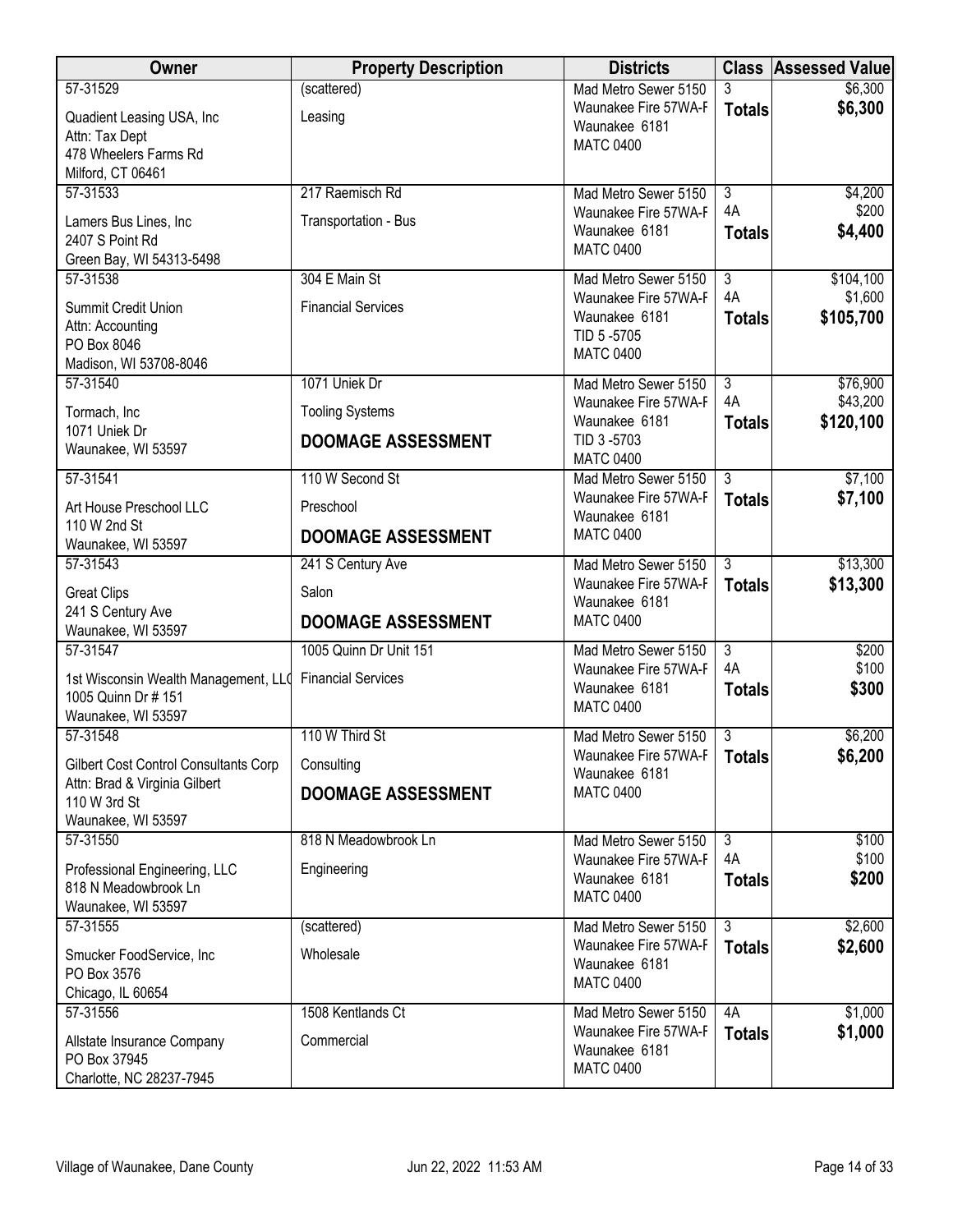| Owner                                                                                              | <b>Property Description</b> | <b>Districts</b>                                                        | <b>Class</b>         | <b>Assessed Value</b> |
|----------------------------------------------------------------------------------------------------|-----------------------------|-------------------------------------------------------------------------|----------------------|-----------------------|
| 57-31560                                                                                           | 1021 Quinn Dr Unit 400      | Mad Metro Sewer 5150                                                    | 3                    | \$2,700               |
| New Horizons Vision Therapy Center,                                                                | Vision Therapy              | Waunakee Fire 57WA-F<br>Waunakee 6181                                   | 4A<br><b>Totals</b>  | \$1,500<br>\$4,200    |
| LLC<br>1021 Quinn Dr #400<br>Waunakee, WI 53597                                                    | <b>DOOMAGE ASSESSMENT</b>   | <b>MATC 0400</b>                                                        |                      |                       |
| 57-31566                                                                                           | 330 N Century Ave           | Mad Metro Sewer 5150                                                    | $\overline{3}$       | \$28,400              |
| May Vision Center<br>330 N Century Ave<br>Waunakee, WI 53597                                       | <b>Medical Services</b>     | Waunakee Fire 57WA-F<br>Waunakee 6181<br><b>MATC 0400</b>               | <b>Totals</b>        | \$28,400              |
| 57-31568                                                                                           | 1010 Prairie View Ct        | Mad Metro Sewer 5150                                                    | $\overline{3}$<br>4A | \$20,900<br>\$4,100   |
| <b>Robotic Automation Systems</b>                                                                  | Robotics                    | Waunakee Fire 57WA-F<br>Waunakee 6181                                   | <b>Totals</b>        | \$25,000              |
| 1010 Prairie View Ct<br>Waunakee, WI 53597                                                         | <b>DOOMAGE ASSESSMENT</b>   | TID 3-5703<br><b>MATC 0400</b>                                          |                      |                       |
| 57-31573                                                                                           | 300 Moravian Valley Rd      | Mad Metro Sewer 5150                                                    | $\overline{3}$       | \$1,100               |
| Best Defense Security & Fire Protection<br>300 Moravian Valley Rd<br>Waunakee, WI 53597-9590       | <b>Security Services</b>    | Waunakee Fire 57WA-F<br>Waunakee 6181<br>TID 3-5703<br><b>MATC 0400</b> | 4A<br><b>Totals</b>  | \$100<br>\$1,200      |
| 57-31575                                                                                           | 604 E Main St               | Mad Metro Sewer 5150                                                    | $\overline{3}$       | \$3,300               |
| <b>Anytime Fitness</b>                                                                             | <b>Fitness</b>              | Waunakee Fire 57WA-F<br>Waunakee 6181                                   | 4A<br><b>Totals</b>  | \$11,700<br>\$15,000  |
| Attn: Andy Gundlach<br>2071 McCoy Rd<br>Sun Prairie, WI 53590                                      | <b>DOOMAGE ASSESSMENT</b>   | <b>MATC 0400</b>                                                        |                      |                       |
| 57-31583                                                                                           | 202 S Century Ave           | Mad Metro Sewer 5150                                                    | $\overline{3}$       | \$1,200               |
| Arboretum Massage Therapy                                                                          | Massage Therapy             | Waunakee Fire 57WA-F<br>Waunakee 6181                                   | <b>Totals</b>        | \$1,200               |
| Attn: Antoinette M Smith<br>802 Centennial Pkwy<br>Waunakee, WI 53597                              | <b>DOOMAGE ASSESSMENT</b>   | <b>MATC 0400</b>                                                        |                      |                       |
| 57-31589                                                                                           | 800 S Division St Unit C    | Mad Metro Sewer 5150                                                    | $\overline{3}$       | \$5,300               |
| Cottage Mills LLC<br>PO Box 414                                                                    | Retail                      | Waunakee Fire 57WA-F<br>Waunakee 6181                                   | <b>Totals</b>        | \$5,300               |
| Waunakee, WI 53597-0414                                                                            | <b>DOOMAGE ASSESSMENT</b>   | <b>MATC 0400</b>                                                        |                      |                       |
| 57-31594                                                                                           | 604 E Main St Unit 6        | Mad Metro Sewer 5150                                                    | $\overline{3}$       | \$48,300              |
| Zoe's Pizzeria<br>Attn: Chris Meyer<br>3722 Pheasant Brach Rd<br>Middleton, WI 53562               | Restaurant                  | Waunakee Fire 57WA-F<br>Waunakee 6181<br><b>MATC 0400</b>               | <b>Totals</b>        | \$48,300              |
| 57-31595                                                                                           | 1001 Arboretum Dr Unit 2A   | Mad Metro Sewer 5150                                                    | $\overline{3}$       | \$400                 |
| Ableidinger Law, LLC<br>Attn: Michael J Ableidinger<br>1001 Arboretum Dr #2A<br>Waunakee, WI 53597 | <b>Legal Services</b>       | Waunakee Fire 57WA-F<br>Waunakee 6181<br><b>MATC 0400</b>               | <b>Totals</b>        | \$400                 |
| 57-31597                                                                                           | 300 Raemisch Rd             | Mad Metro Sewer 5150                                                    | 4A                   | \$188,800             |
| <b>GFL Soild Waste Midwest, LLC</b><br>PO Box 80615<br>Indianapolis, IN 46280                      | Services                    | Waunakee Fire 57WA-F<br>Waunakee 6181<br><b>MATC 0400</b>               | <b>Totals</b>        | \$188,800             |
| 57-31604                                                                                           | (scattered)                 | Mad Metro Sewer 5150                                                    | 4A                   | \$3,300               |
| Pellitteri Waste Systems, Inc<br>PO Box 259426<br>Madison, WI 53725                                | <b>Waste Collection</b>     | Waunakee Fire 57WA-F<br>Waunakee 6181<br><b>MATC 0400</b>               | <b>Totals</b>        | \$3,300               |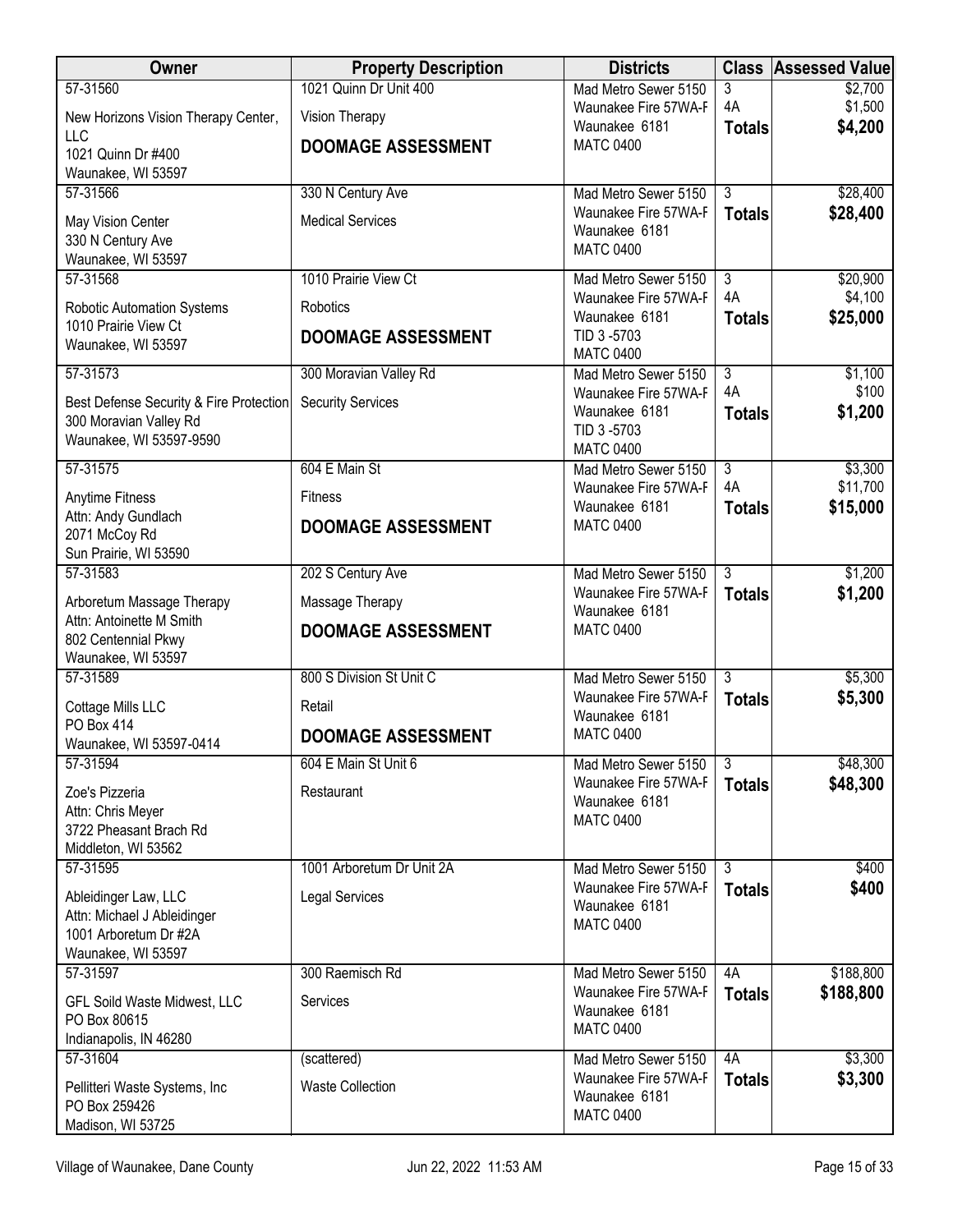| Owner                                                     | <b>Property Description</b>       | <b>Districts</b>                             |                | <b>Class Assessed Value</b> |
|-----------------------------------------------------------|-----------------------------------|----------------------------------------------|----------------|-----------------------------|
| 57-31606                                                  | 204 Moravian Valley Rd Unit J & K | Mad Metro Sewer 5150                         | 3<br>4A        | \$17,900                    |
| West Argo, Inc                                            | Wholesale                         | Waunakee Fire 57WA-F<br>Waunakee 6181        | <b>Totals</b>  | \$3,800<br>\$21,700         |
| 11100 N Congress Ave                                      |                                   | TID 3-5703                                   |                |                             |
| Kansas City, MO 64153-1222                                |                                   | <b>MATC 0400</b>                             |                |                             |
| 57-31609                                                  | 204 Moravian Valley Rd Unit A     | Mad Metro Sewer 5150                         | 3              | \$500                       |
| Studio 3REE, Inc                                          |                                   | Waunakee Fire 57WA-F<br>Waunakee 6181        | <b>Totals</b>  | \$500                       |
| 204 Moravian Valley Rd Unit A<br>Waunakee, WI 53597       | <b>DOOMAGE ASSESSMENT</b>         | TID 3-5703                                   |                |                             |
|                                                           |                                   | <b>MATC 0400</b>                             |                |                             |
| 57-31612                                                  | 350 N Century Ave                 | Mad Metro Sewer 5150                         | $\overline{3}$ | \$20,500                    |
| Cuco's Mexican Restaurant                                 | Restaurant                        | Waunakee Fire 57WA-F<br>Waunakee 6181        | <b>Totals</b>  | \$20,500                    |
| Attn: Mysael De Vicente                                   | <b>DOOMAGE ASSESSMENT</b>         | <b>MATC 0400</b>                             |                |                             |
| 350 N Century Ave<br>Waunakee, WI 53597                   |                                   |                                              |                |                             |
| 57-31615                                                  | 800 S Division St Unit A          | Mad Metro Sewer 5150                         | $\overline{3}$ | \$11,000                    |
| ProProductions, Inc.                                      | Photography                       | Waunakee Fire 57WA-F<br>Waunakee 6181        | <b>Totals</b>  | \$11,000                    |
| Attn: Caitlin Prochaska<br>800 S Division St Unit A       | <b>DOOMAGE ASSESSMENT</b>         | <b>MATC 0400</b>                             |                |                             |
| Waunakee, WI 53597                                        |                                   |                                              |                |                             |
| 57-31616                                                  | 800 S Division St Unit G          | Mad Metro Sewer 5150                         | 4A             | \$100                       |
| Jim's Sign and Art Shop                                   | Sales & Service                   | Waunakee Fire 57WA-F                         | <b>Totals</b>  | \$100                       |
| 800 S Division St Unit G                                  |                                   | Waunakee 6181<br><b>MATC 0400</b>            |                |                             |
| Waunakee, WI 53597                                        |                                   |                                              |                |                             |
| 57-31620                                                  | 244 N Century Ave Unit 2          | Mad Metro Sewer 5150<br>Waunakee Fire 57WA-F | $\overline{3}$ | \$4,000<br>\$4,000          |
| #1 Nails & Spa                                            | Salon                             | Waunakee 6181                                | <b>Totals</b>  |                             |
| 244 N Century Ave #2<br>Waunakee, WI 53597-113            | <b>DOOMAGE ASSESSMENT</b>         | <b>MATC 0400</b>                             |                |                             |
| 57-31624                                                  | 401 W Main St                     | Mad Metro Sewer 5150                         | 4A             | \$200                       |
| <b>Redbox Automated Retail LLC</b>                        | DVD Video Rentals                 | Waunakee Fire 57WA-F                         | <b>Totals</b>  | \$200                       |
| Attn: Altus Group                                         |                                   | Waunakee 6181<br><b>MATC 0400</b>            |                |                             |
| PO Box 72210                                              |                                   |                                              |                |                             |
| Phoenix, AZ 85050<br>57-31625                             | (scattered)                       |                                              | $\overline{3}$ |                             |
|                                                           |                                   | Mad Metro Sewer 5150<br>Waunakee Fire 57WA-F | <b>Totals</b>  | \$11,400<br>\$11,400        |
| Grayhawk Leasing LLC<br>1412 Main St Ste 1500             | Fountain Drink Equipment          | Waunakee 6181                                |                |                             |
| Dallas, TX 75202                                          |                                   | TID 5-5705                                   |                |                             |
| 57-31628                                                  | 203 E Main St Unit F              | <b>MATC 0400</b><br>Mad Metro Sewer 5150     | 3              | \$1,400                     |
|                                                           |                                   | Waunakee Fire 57WA-F                         | 4A             | \$36,000                    |
| Edward D Jones & Co., L.P.<br>d.b.a. Tax Reporting #45460 | Stockbroker/Dealer                | Waunakee 6181                                | <b>Totals</b>  | \$37,400                    |
| PO Box 66528                                              |                                   | TID 8-5708                                   |                |                             |
| St Louis, MO 63166-6528                                   |                                   | <b>MATC 0400</b>                             |                |                             |
| 57-31629                                                  | 1026 Quinn Dr                     | Mad Metro Sewer 5150                         | $\overline{3}$ | \$100                       |
| Bodywork For the Working Body                             | Massage Therapy                   | Waunakee Fire 57WA-F<br>Waunakee 6181        | <b>Totals</b>  | \$100                       |
| Attn: Kimberly Pratt<br>1026 Quinn Dr                     |                                   | <b>MATC 0400</b>                             |                |                             |
| Waunakee, WI 53597                                        |                                   |                                              |                |                             |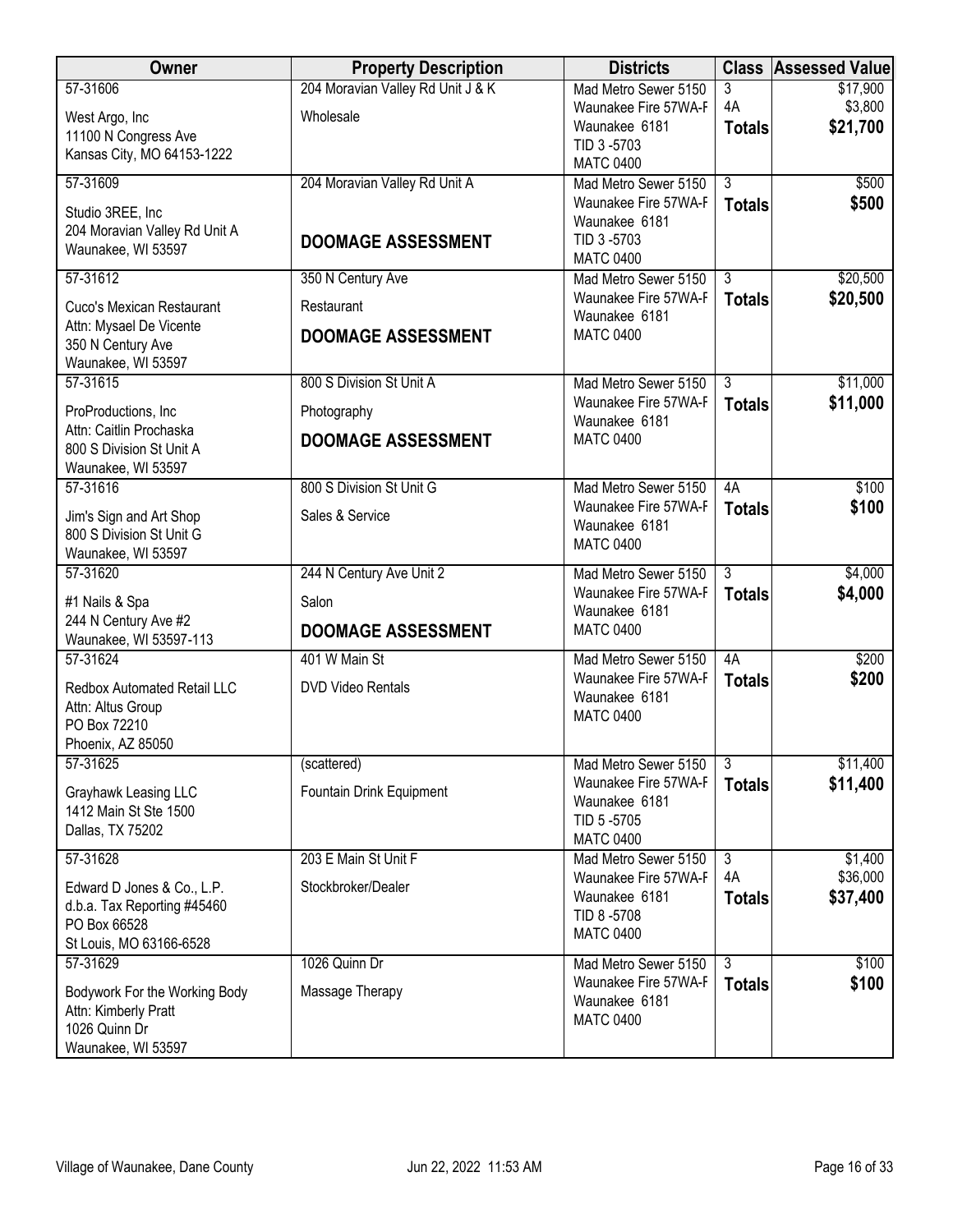| Owner                                    | <b>Property Description</b>   | <b>Districts</b>                             |                      | <b>Class Assessed Value</b> |
|------------------------------------------|-------------------------------|----------------------------------------------|----------------------|-----------------------------|
| 57-31630                                 | 202 Moravian Valley Rd Unit N | Mad Metro Sewer 5150                         | 3                    | \$169,600                   |
| ABS Global, Inc.                         | <b>Breeding Service</b>       | Waunakee Fire 57WA-F<br>Waunakee 6181        | 4A                   | \$2,300<br>\$171,900        |
| 1525 River Rd                            |                               | TID 3-5703                                   | <b>Totals</b>        |                             |
| DeForest, WI 53532-0459                  |                               | <b>MATC 0400</b>                             |                      |                             |
| 57-31633                                 | 1120 Uniek Dr                 | Mad Metro Sewer 5150                         | $\overline{3}$       | \$12,000                    |
| MKD Group, LLC                           | Retail                        | Waunakee Fire 57WA-F                         | 4A                   | \$20,500                    |
| d.b.a. Trending Now Productions          |                               | Waunakee 6181                                | <b>Totals</b>        | \$32,500                    |
| 1120 Uniek Dr                            |                               | <b>MATC 0400</b>                             |                      |                             |
| Waunakee, WI 53597                       |                               |                                              |                      |                             |
| 57-31634                                 | 800 S Division St Unit B      | Mad Metro Sewer 5150                         | $\overline{3}$       | \$10,000                    |
| Top Cut Lawns, LLC                       | Landscaping                   | Waunakee Fire 57WA-F<br>Waunakee 6181        | <b>Totals</b>        | \$10,000                    |
| 800 S Division St Unit B                 | <b>DOOMAGE ASSESSMENT</b>     | <b>MATC 0400</b>                             |                      |                             |
| Waunakee, WI 53597                       |                               |                                              |                      |                             |
| 57-31636                                 | 202 Moravian Valley Rd Unit C | Mad Metro Sewer 5150<br>Waunakee Fire 57WA-F | $\overline{3}$<br>4A | \$400<br>\$17,100           |
| Spotlight Dance Academy                  | Dance Instruction             | Waunakee 6181                                | <b>Totals</b>        | \$17,500                    |
| Attn: Erin Fisk                          | <b>DOOMAGE ASSESSMENT</b>     | TID 3-5703                                   |                      |                             |
| 202 Moravian Valley Rd<br>Ste C          |                               | <b>MATC 0400</b>                             |                      |                             |
| Waunakee, WI 53597                       |                               |                                              |                      |                             |
| 57-31640                                 | 300 W Main St Unit 201        | Mad Metro Sewer 5150                         | $\overline{3}$       | \$6,600                     |
| Fix, Julie                               | Photography                   | Waunakee Fire 57WA-F                         | 4A                   | \$400                       |
| d.b.a. J Fix Fotoworx                    |                               | Waunakee 6181                                | <b>Totals</b>        | \$7,000                     |
| 1013 Pasadena Pkwy                       |                               | <b>MATC 0400</b>                             |                      |                             |
| Waunakee, WI 53597                       |                               |                                              |                      |                             |
| 57-31641                                 | (scattered)                   | Mad Metro Sewer 5150                         | 4A                   | \$6,300                     |
| DS Services of America, Inc              | Leasing                       | Waunakee Fire 57WA-F<br>Waunakee 6181        | <b>Totals</b>        | \$6,300                     |
| d.b.a. Primo Water North America         |                               | <b>MATC 0400</b>                             |                      |                             |
| 4221 W Boy Scout Blvd Ste #400           |                               |                                              |                      |                             |
| Tampa, FL 33607<br>57-31643              | 302 Moravian Valley Rd        | Mad Metro Sewer 5150                         | $\overline{3}$       | \$7,200                     |
|                                          |                               | Waunakee Fire 57WA-F                         | <b>Totals</b>        | \$7,200                     |
| <b>US Bank National Association</b>      | <b>Financial Services</b>     | Waunakee 6181                                |                      |                             |
| Attn: Tax Dept<br>1310 Madrid St Ste 100 |                               | TID 3-5703                                   |                      |                             |
| Marshall, MN 56258                       |                               | <b>MATC 0400</b>                             |                      |                             |
| 57-31645                                 | 301 E Third St                | Mad Metro Sewer 5150                         | $\overline{3}$       | \$1,500                     |
| Gordon Flesch Company, Inc/GFC           | Leasing                       | Waunakee Fire 57WA-F                         | <b>Totals</b>        | \$1,500                     |
| Leasing                                  |                               | Waunakee 6181                                |                      |                             |
| 2675 Research Park Dr                    |                               | TID 4 -5704<br><b>MATC 0400</b>              |                      |                             |
| Madison, WI 53711                        |                               |                                              |                      |                             |
| 57-31646                                 | 1020 Quinn Dr                 | Mad Metro Sewer 5150                         | $\overline{3}$       | \$6,600                     |
| Gordon Flesch Company, Inc/GFC           | Leasing                       | Waunakee Fire 57WA-F<br>Waunakee 6181        | <b>Totals</b>        | \$6,600                     |
| Leasing                                  |                               | <b>MATC 0400</b>                             |                      |                             |
| 2675 Research Park Dr                    |                               |                                              |                      |                             |
| Madison, WI 53711<br>57-31647            | 103 South St                  | Mad Metro Sewer 5150                         | 3                    | \$4,900                     |
|                                          |                               | Waunakee Fire 57WA-F                         | 4A                   | \$3,800                     |
| Hello Gorgeous Hair Salon                | Salon                         | Waunakee 6181                                | <b>Totals</b>        | \$8,700                     |
| Attn: Ashley Boyd<br>103 South St        | <b>DOOMAGE ASSESSMENT</b>     | TID 8-5708                                   |                      |                             |
| Waunakee, WI 53597-1343                  |                               | <b>MATC 0400</b>                             |                      |                             |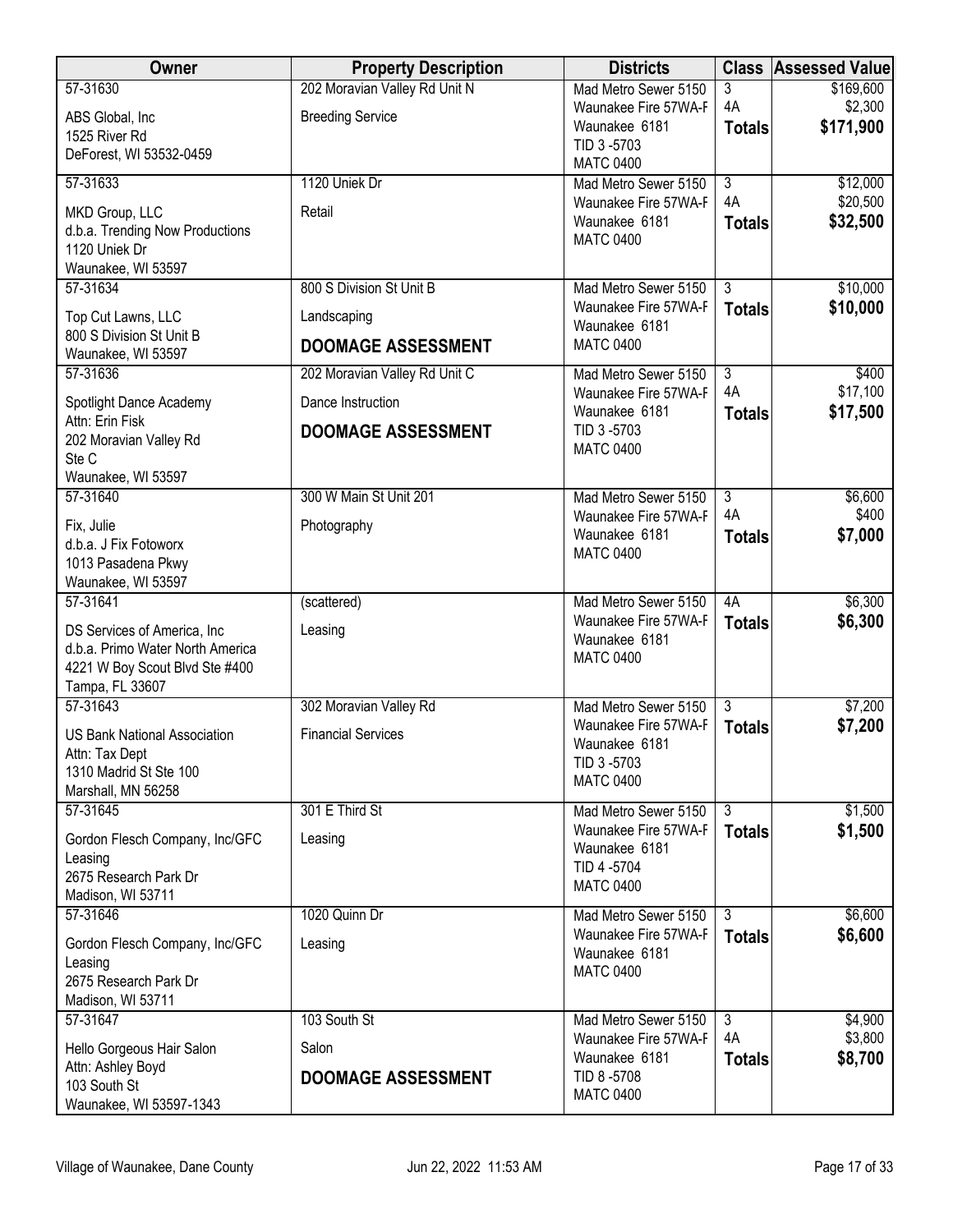| Owner                                                                                   | <b>Property Description</b> | <b>Districts</b>                                                        |                           | <b>Class Assessed Value</b> |
|-----------------------------------------------------------------------------------------|-----------------------------|-------------------------------------------------------------------------|---------------------------|-----------------------------|
| 57-31653<br>ADT, LLC                                                                    | (scattered)<br>Services     | Mad Metro Sewer 5150<br>Waunakee Fire 57WA-F                            | 3<br><b>Totals</b>        | \$8,900<br>\$8,900          |
| PO Box 54767<br>Lexington, KY 40555                                                     |                             | Waunakee 6181<br><b>MATC 0400</b>                                       |                           |                             |
| 57-31654                                                                                | 124 W Main St Unit D        | Mad Metro Sewer 5150                                                    | $\overline{3}$            | \$200                       |
| Ooh La La Resale Shop<br>124 W Main St                                                  | Resale                      | Waunakee Fire 57WA-F<br>Waunakee 6181                                   | <b>Totals</b>             | \$200                       |
| Waunakee, WI 53597                                                                      | <b>DOOMAGE ASSESSMENT</b>   | TID 8-5708<br><b>MATC 0400</b>                                          |                           |                             |
| 57-31655                                                                                | 200 W Main St               | Mad Metro Sewer 5150                                                    | $\overline{3}$            | \$5,700                     |
| Wana Bike<br>200 W Main St                                                              | Sales & Service             | Waunakee Fire 57WA-F<br>Waunakee 6181                                   | <b>Totals</b>             | \$5,700                     |
| Waunakee, WI 53597-1130                                                                 | <b>DOOMAGE ASSESSMENT</b>   | TID 8-5708<br><b>MATC 0400</b>                                          |                           |                             |
| 57-31657                                                                                | 610 Reeve Dr                | Mad Metro Sewer 5150                                                    | $\overline{3}$            | \$300                       |
| Gleisner Enterprises LLC<br>Attn: Waunakee Super Lube<br>610 Reeve Dr                   | <b>Auto Services</b>        | Waunakee Fire 57WA-F<br>Waunakee 6181<br><b>MATC 0400</b>               | 4A<br><b>Totals</b>       | \$100<br>\$400              |
| Waunakee, WI 53597                                                                      |                             |                                                                         |                           |                             |
| 57-31661                                                                                | 208 E Main St               | Mad Metro Sewer 5150                                                    | 4A                        | \$200                       |
| <b>Redbox Automated Retail LLC</b><br>Attn: Altus Group<br>PO Box 72210                 | Leasing                     | Waunakee Fire 57WA-F<br>Waunakee 6181<br>TID 5-5705                     | <b>Totals</b>             | \$200                       |
| Phoenix, AZ 85050                                                                       |                             | <b>MATC 0400</b>                                                        |                           |                             |
| 57-31664                                                                                | 1125 Stephenson Ln          | Mad Metro Sewer 5150<br>Waunakee Fire 57WA-F                            | 3                         | \$4,200<br>\$4,200          |
| GreatAmerica Financial Services Corp<br>625 1st St SE Ste 800<br>Cedar Rapids, IA 52401 | Leasing                     | Waunakee 6181<br><b>MATC 0400</b>                                       | <b>Totals</b>             |                             |
| 57-31665                                                                                | 1001 Frank H St             | Mad Metro Sewer 5150                                                    | $\overline{\overline{3}}$ | \$35,100                    |
| GreatAmerica Financial Services Corp<br>625 1st St SE Ste 800<br>Cedar Rapids, IA 52401 | Leasing                     | Waunakee Fire 57WA-F<br>Waunakee 6181<br>TID 3-5703<br><b>MATC 0400</b> | <b>Totals</b>             | \$35,100                    |
| 57-31671                                                                                | 200 Kearney Way             | Mad Metro Sewer 5150                                                    | $\overline{3}$            | \$1,300                     |
| Kearney Meadows Associates LLP                                                          | <b>Apartment Complex</b>    | Waunakee Fire 57WA-F                                                    | 4A                        | \$100                       |
| d.b.a. Kearney Meadows of Waunakee<br>101 E Main St<br>Mt Horeb, WI 53572               |                             | Waunakee 6181<br><b>MATC 0400</b>                                       | <b>Totals</b>             | \$1,400                     |
| 57-31673                                                                                | 328 Moravian Valley Rd      | Mad Metro Sewer 5150                                                    | $\overline{3}$            | \$4,700                     |
| Gressco LTD                                                                             | <b>School Products</b>      | Waunakee Fire 57WA-F<br>Waunakee 6181                                   | <b>Totals</b>             | \$4,700                     |
| Attn: Bob Childers<br>328 Moravian Valley Rd<br>Waunakee, WI 53597-0339                 | <b>DOOMAGE ASSESSMENT</b>   | <b>MATC 0400</b>                                                        |                           |                             |
| 57-31679                                                                                | 604 E Main St Unit 1B       | Mad Metro Sewer 5150                                                    | $\overline{3}$            | \$3,300                     |
| Midwest Performing Arts Dance Center                                                    | Dance Instruction           | Waunakee Fire 57WA-F<br>Waunakee 6181                                   | 4A<br><b>Totals</b>       | \$37,500<br>\$40,800        |
| Attn: Meghan McDermott<br>604 E Main St # 1B<br>Waunakee, WI 53597                      | <b>DOOMAGE ASSESSMENT</b>   | <b>MATC 0400</b>                                                        |                           |                             |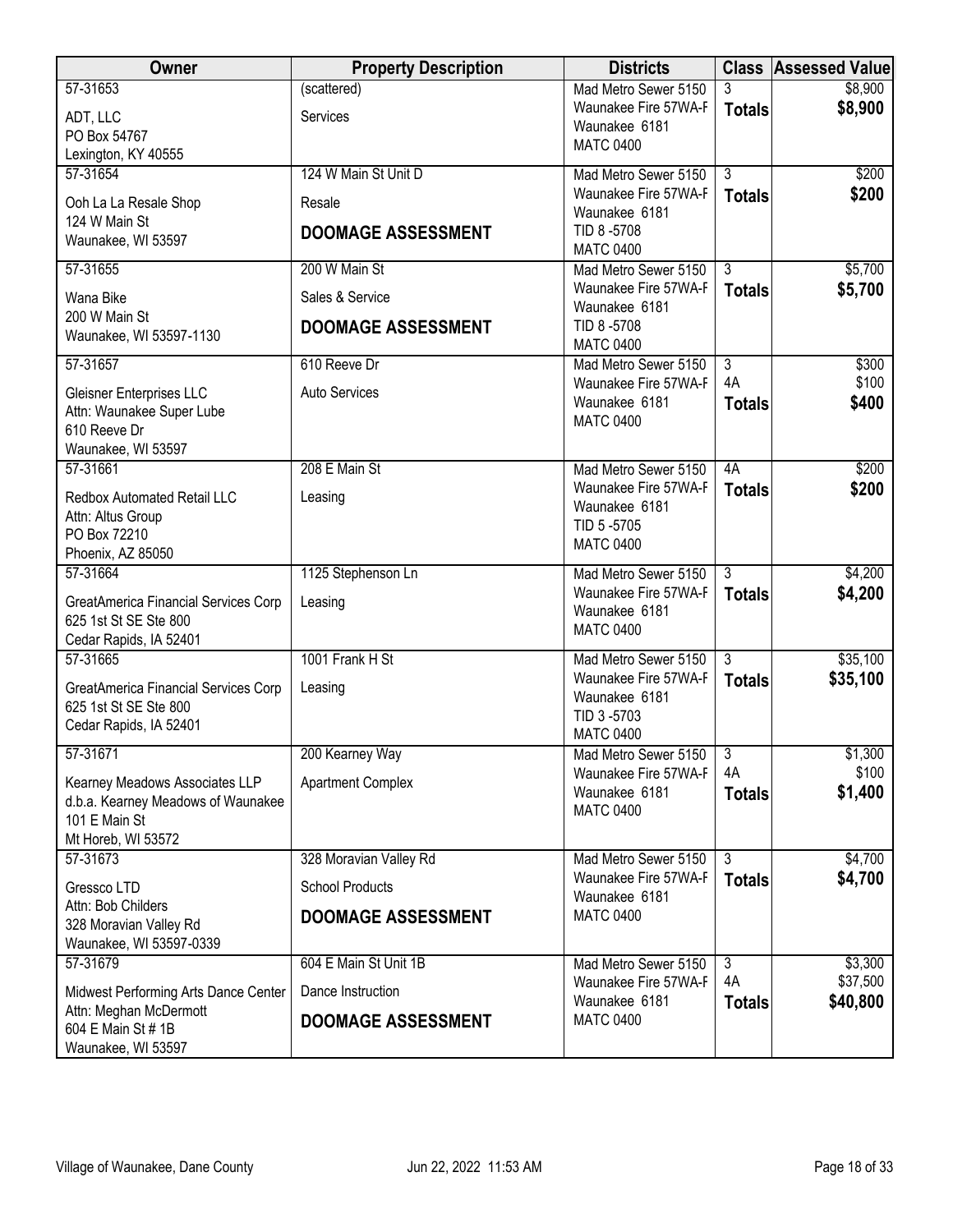| Owner                                               | <b>Property Description</b>       | <b>Districts</b>                             |                      | <b>Class Assessed Value</b> |
|-----------------------------------------------------|-----------------------------------|----------------------------------------------|----------------------|-----------------------------|
| 57-31682                                            | 132 W Main St                     | Mad Metro Sewer 5150                         | 3                    | \$3,800                     |
| Abarrotes Yuremi                                    | Grocery/Bakery                    | Waunakee Fire 57WA-F<br>Waunakee 6181        | 4A<br><b>Totals</b>  | \$5,000<br>\$8,800          |
| Attn: Oscar Macias<br>132 W Main St                 | <b>DOOMAGE ASSESSMENT</b>         | TID 8-5708                                   |                      |                             |
| Waunakee, WI 53597-1128                             |                                   | <b>MATC 0400</b>                             |                      |                             |
| 57-31686                                            | 1108 Stephenson Ln Unit 114       | Mad Metro Sewer 5150                         | $\overline{3}$       | \$8,100                     |
| Applied Pavement Technology, Inc                    | Civil Engineering                 | Waunakee Fire 57WA-F<br>Waunakee 6181        | 4A                   | \$5,500                     |
| Attn: Stephanie Slife                               |                                   | <b>MATC 0400</b>                             | <b>Totals</b>        | \$13,600                    |
| 115 W Main St Ste 400<br>Urbana, IL 61801-2722      |                                   |                                              |                      |                             |
| 57-31694                                            | 204 Moravian Valley Rd Unit G     | Mad Metro Sewer 5150                         | $\overline{3}$       | \$2,200                     |
| Chambers CPA, LLC                                   | Accounting                        | Waunakee Fire 57WA-F                         | <b>Totals</b>        | \$2,200                     |
| 204 Moravian Valley Rd Ste g                        |                                   | Waunakee 6181<br>TID 3-5703                  |                      |                             |
| Waunakee, WI 53597                                  |                                   | <b>MATC 0400</b>                             |                      |                             |
| 57-31700                                            | 114 W Main St Unit B              | Mad Metro Sewer 5150                         | $\overline{3}$       | \$700                       |
| Cupp Financial                                      | <b>Financial Services</b>         | Waunakee Fire 57WA-F<br>Waunakee 6181        | 4A<br><b>Totals</b>  | \$200<br>\$900              |
| 114 W Main St Ste B                                 |                                   | TID 8-5708                                   |                      |                             |
| Waunakee, WI 53597                                  |                                   | <b>MATC 0400</b>                             |                      |                             |
| 57-31701                                            | 1300 S Century Ave                | Mad Metro Sewer 5150<br>Waunakee Fire 57WA-F | 4A<br><b>Totals</b>  | \$7,300<br>\$7,300          |
| Dean Retail Services                                | Retail                            | Waunakee 6181                                |                      |                             |
| Attn: Retail & Affiliated Services<br>PO Box 259443 |                                   | TID 6-5706                                   |                      |                             |
| Madison, WI 53725                                   |                                   | <b>MATC 0400</b>                             |                      |                             |
| 57-31702                                            | 404 W Main St                     | Mad Metro Sewer 5150                         | $\overline{3}$       | \$3,300                     |
| Tmart Operations I, LLC                             | Restaurant                        | Waunakee Fire 57WA-F<br>Waunakee 6181        | 4A<br><b>Totals</b>  | \$2,500<br>\$5,800          |
| d.b.a. Dunkin' Donuts<br>PO Box 120                 |                                   | <b>MATC 0400</b>                             |                      |                             |
| Wisconsin Dells, WI 53965                           |                                   |                                              |                      |                             |
| 57-31704                                            | 1141 Simon Crestway               | Mad Metro Sewer 5150                         | $\overline{3}$       | \$363,800                   |
| First Choice Dental Group S.C                       | Dentistry                         | Waunakee Fire 57WA-F                         | 4A                   | \$62,700                    |
| 440 Science Dr Ste 100                              |                                   | Waunakee 6181<br>TID 6-5706                  | <b>Totals</b>        | \$426,500                   |
| Madison, WI 53711                                   |                                   | <b>MATC 0400</b>                             |                      |                             |
| 57-31710                                            | 1025 Quinn Dr Unit 100            | Mad Metro Sewer 5150                         | $\overline{3}$<br>4A | \$12,500<br>\$100           |
| Go Virtual Office, LLC                              | <b>Business System Consulting</b> | Waunakee Fire 57WA-F<br>Waunakee 6181        | <b>Totals</b>        | \$12,600                    |
| 1025 Quinn Dr #100<br>Waunakee, WI 53597            |                                   | <b>MATC 0400</b>                             |                      |                             |
| 57-31712                                            | 507 W Main St Unit C              | Mad Metro Sewer 5150                         | $\overline{3}$       | \$4,100                     |
| Hellenbrand Raabideaux Chiropractic                 | <b>Chiropractic Services</b>      | Waunakee Fire 57WA-F                         | <b>Totals</b>        | \$4,100                     |
| (HRC)                                               |                                   | Waunakee 6181<br><b>MATC 0400</b>            |                      |                             |
| Attn: N Hellenbrand/S Rabideaux                     |                                   |                                              |                      |                             |
| 507 W Main St #C<br>Waunakee, WI 53597              |                                   |                                              |                      |                             |
| 57-31716                                            | 600 W Main St                     | Mad Metro Sewer 5150                         | 3                    | \$8,300                     |
| Mitra Midwest Operations LLC                        | Restaurant                        | Waunakee Fire 57WA-F                         | 4A                   | \$4,600                     |
| d.b.a. KFC #107                                     |                                   | Waunakee 6181<br><b>MATC 0400</b>            | <b>Totals</b>        | \$12,900                    |
| 8333 Douglas Ave Ste#1370<br>LB 21                  |                                   |                                              |                      |                             |
| Dallas, TX 75225-5850                               |                                   |                                              |                      |                             |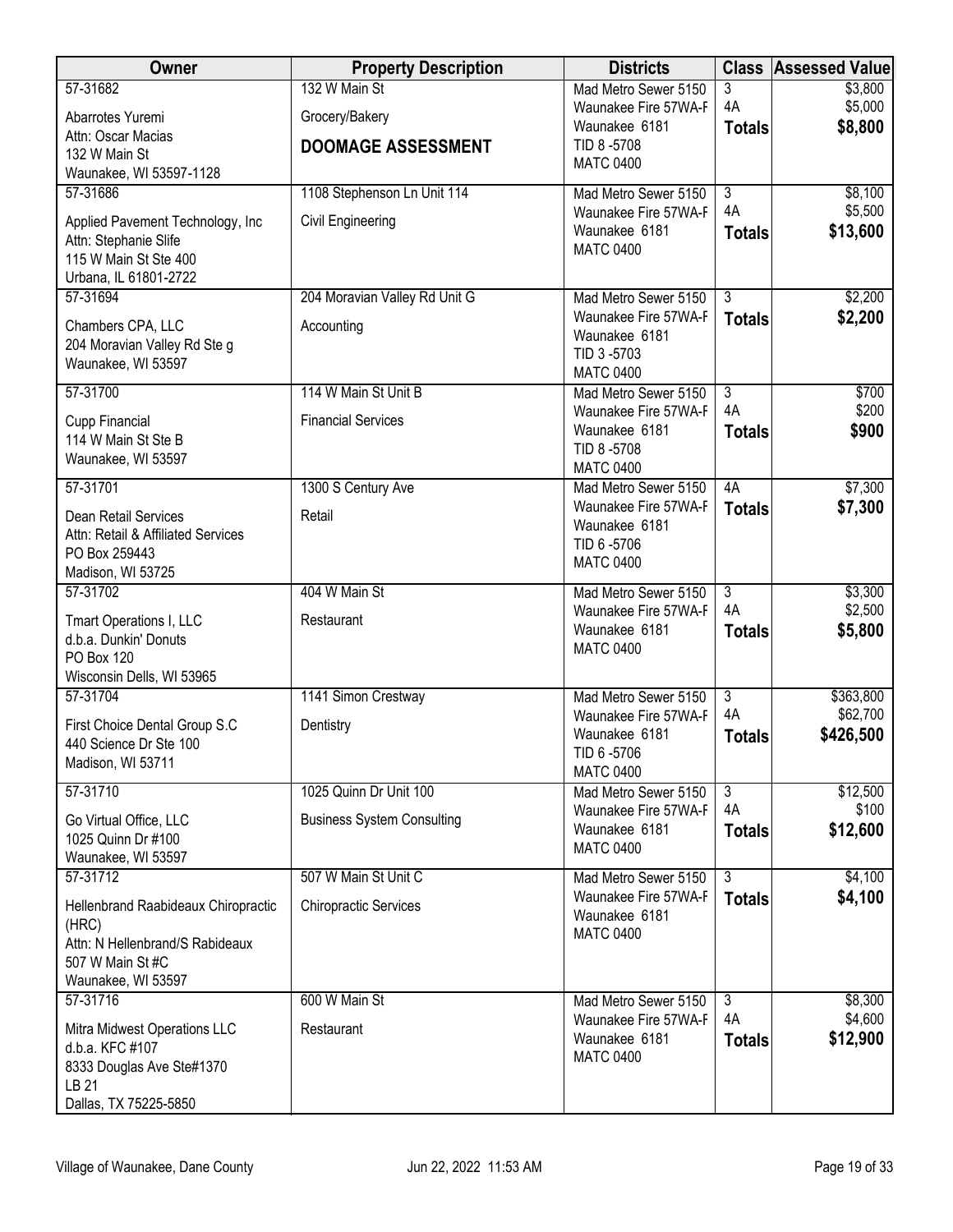| Owner                                                                                                                        | <b>Property Description</b>                                               | <b>Districts</b>                                                                                |                                       | <b>Class Assessed Value</b>     |
|------------------------------------------------------------------------------------------------------------------------------|---------------------------------------------------------------------------|-------------------------------------------------------------------------------------------------|---------------------------------------|---------------------------------|
| 57-31720<br>Kurt Fauerbach Insurance Agency<br>Attn: Kurt Fauerbach<br>124 W Main St<br>Waunakee, WI 53597-1179              | 124 W Main St<br><b>Insurance Services</b>                                | Mad Metro Sewer 5150<br>Waunakee Fire 57WA-F<br>Waunakee 6181<br>TID 8-5708<br><b>MATC 0400</b> | 3<br><b>Totals</b>                    | \$600<br>\$600                  |
| 57-31726<br>Midwest Dental Care, Sheboygan, Inc<br>Attn: Marvin F Poer and Company<br>PO Box 802206<br>Dallas, TX 75380-2206 | 5898 Woodland Dr<br>Dentistry                                             | Mad Metro Sewer 5150<br>Waunakee Fire 57WA-F<br>Waunakee 6181<br><b>MATC 0400</b>               | $\overline{3}$<br>4A<br><b>Totals</b> | \$52,600<br>\$8,800<br>\$61,400 |
| 57-31729<br>Nails By Marlo LLC<br>Attn: Marlo Hilgers<br>105 Baker St Ste 2<br>Waunakee, WI 53597-1111                       | 105 Baker St Unit 2<br>Salon<br><b>DOOMAGE ASSESSMENT</b>                 | Mad Metro Sewer 5150<br>Waunakee Fire 57WA-F<br>Waunakee 6181<br>TID 8-5708<br><b>MATC 0400</b> | 4A<br><b>Totals</b>                   | \$700<br>\$700                  |
| 57-31732<br>Olsen Accounting & Tax Services, LLC<br>Attn: Amy Olsen<br>300 W Main St Ste 201<br>Waunakee, WI 53597           | 300 W Main St Unit 201<br><b>Financial Services</b>                       | Mad Metro Sewer 5150<br>Waunakee Fire 57WA-F<br>Waunakee 6181<br><b>MATC 0400</b>               | $\overline{3}$<br>4A<br><b>Totals</b> | \$1,100<br>\$400<br>\$1,500     |
| 57-31736<br>Pitney Bowes Global Financial Svcs LLO<br>600 N Westshore Blvd Ste 810<br>Tampa, FL 33609                        | (scattered)<br>Leasing                                                    | Mad Metro Sewer 5150<br>Waunakee Fire 57WA-F<br>Waunakee 6181<br><b>MATC 0400</b>               | $\overline{3}$<br><b>Totals</b>       | \$4,500<br>\$4,500              |
| 57-31741<br>ROME Systems, Inc<br>204 Moravian Valley Rd Ste N<br>Waunakee, WI 53597                                          | 204 Moravian Valley Rd Unit N<br><b>Business System Consulting</b>        | Mad Metro Sewer 5150<br>Waunakee Fire 57WA-F<br>Waunakee 6181<br>TID 3-5703<br><b>MATC 0400</b> | $\overline{3}$<br>4A<br><b>Totals</b> | \$4,600<br>\$200<br>\$4,800     |
| 57-31748<br>The Alan Group<br>1001 Arboretum Dr<br>Waunakee, WI 53597                                                        | 1001 Arboretum Dr<br><b>Executive Search</b><br><b>DOOMAGE ASSESSMENT</b> | Mad Metro Sewer 5150<br>Waunakee Fire 57WA-F<br>Waunakee 6181<br><b>MATC 0400</b>               | $\overline{3}$<br>4A<br><b>Totals</b> | \$100<br>\$200<br>\$300         |
| 57-31753<br>Turning Heads Salon & Spa<br>Attn: Sarah Arnold<br>110 Baker St Unit A<br>Waunakee, WI 53597-2707                | 110 Baker St Unit A<br>Salon<br><b>DOOMAGE ASSESSMENT</b>                 | Mad Metro Sewer 5150<br>Waunakee Fire 57WA-F<br>Waunakee 6181<br>TID 8-5708<br><b>MATC 0400</b> | 3<br><b>Totals</b>                    | \$4,200<br>\$4,200              |
| 57-31754<br><b>Vacation Designers</b><br>Attn: Lori Derauf<br>300 W Main St #101<br>Waunakee, WI 53597                       | 300 W Main St Unit 101<br><b>Travel Agency</b>                            | Mad Metro Sewer 5150<br>Waunakee Fire 57WA-F<br>Waunakee 6181<br><b>MATC 0400</b>               | $\overline{3}$<br>4A<br><b>Totals</b> | \$3,100<br>\$300<br>\$3,400     |
| 57-31756<br>Windward Consulting, LLC<br>1909 Manchester Xing<br>Waunakee, WI 53597                                           | 1909 Manchester Xing<br>Consulting                                        | Mad Metro Sewer 5150<br>Waunakee Fire 57WA-F<br>Waunakee 6181<br><b>MATC 0400</b>               | $\overline{3}$<br><b>Totals</b>       | \$6,600<br>\$6,600              |
| 57-31757<br>El Charro Mexican Restaurant<br>1336 Montondon Ave #4<br>Waunakee, WI 53597                                      | 1336 Montondon Ave Unit 4<br>Restaurant<br><b>DOOMAGE ASSESSMENT</b>      | Mad Metro Sewer 5150<br>Waunakee Fire 57WA-F<br>Waunakee 6181<br><b>MATC 0400</b>               | $\overline{3}$<br>4A<br><b>Totals</b> | \$900<br>\$2,100<br>\$3,000     |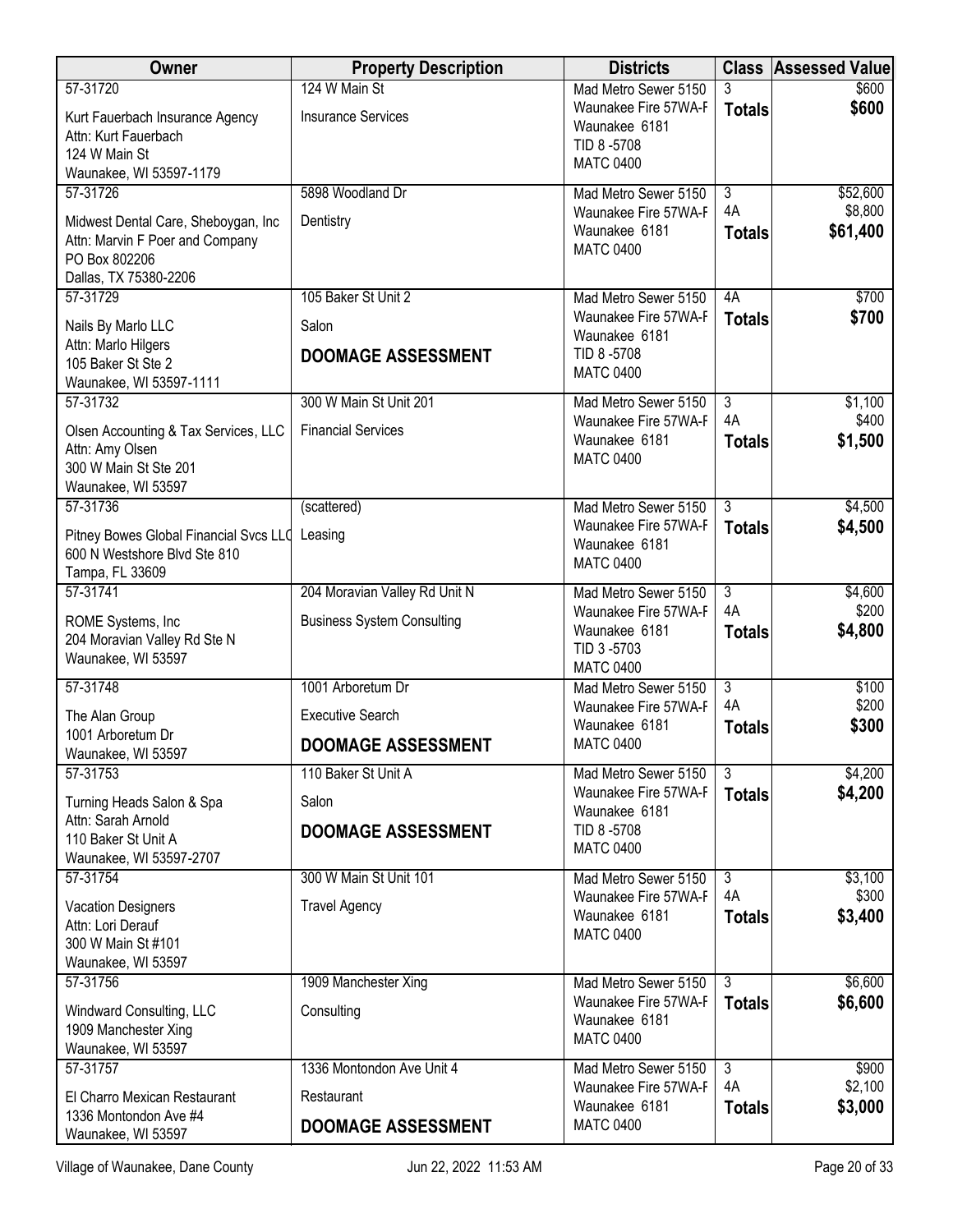| <b>Owner</b>                                                                                                          | <b>Property Description</b>                      | <b>Districts</b>                                                                                |                                       | <b>Class Assessed Value</b>     |
|-----------------------------------------------------------------------------------------------------------------------|--------------------------------------------------|-------------------------------------------------------------------------------------------------|---------------------------------------|---------------------------------|
| 57-31758<br>Kuhn, Joe<br>5100 Aspen Valley Ct<br>Middleton, WI 53562-4023                                             | 1201 S Division St Unit 13<br>Hangar             | Mad Metro Sewer 5150<br>Waunakee Fire 57WA-F<br>Waunakee 6181<br><b>MATC 0400</b>               | $\overline{AB}$<br><b>Totals</b>      | \$25,800<br>\$25,800            |
| 57-31759<br>Windward<br>Attn: Curt Szymanski<br>1909 Manchester Xing<br>Waunakee, WI 53597                            | 1201 S Division St Unit 11<br>Hangar             | Mad Metro Sewer 5150<br>Waunakee Fire 57WA-F<br>Waunakee 6181<br><b>MATC 0400</b>               | 4B<br><b>Totals</b>                   | \$28,500<br>\$28,500            |
| 57-31760<br>Ryan, Joseph<br>Attn: Joseph Ryan<br>5183 Cty Rd Q<br>Waunakee, WI 53597                                  | 1201 S Division St Unit 14<br>Hangar             | Mad Metro Sewer 5150<br>Waunakee Fire 57WA-F<br>Waunakee 6181<br><b>MATC 0400</b>               | 4B<br><b>Totals</b>                   | \$25,800<br>\$25,800            |
| 57-31761<br>Best Dressed Windows & Rooms LLC<br>Attn: Amanda Van Wie, Owner<br>133 West St<br>Waunakee, WI 53597-1317 | 133 West St<br>Decorating                        | Mad Metro Sewer 5150<br>Waunakee Fire 57WA-F<br>Waunakee 6181<br><b>MATC 0400</b>               | $\overline{3}$<br><b>Totals</b>       | \$5,000<br>\$5,000              |
| 57-31762<br>Bradley, Joe<br>Becker-Bradley, Angela<br>4561 Stonewood Dr<br>Middleton, WI 53562                        | 1201 S Division St Unit 12<br>Hangar             | Mad Metro Sewer 5150<br>Waunakee Fire 57WA-F<br>Waunakee 6181<br><b>MATC 0400</b>               | 4B<br><b>Totals</b>                   | \$25,800<br>\$25,800            |
| 57-31763<br>Advanced Orthodontics of Wisconsin<br>5605 Odana Rd<br>Madison, WI 53719                                  | 1106 Stephenson Ln Unit 112<br>Orthodontics      | Mad Metro Sewer 5150<br>Waunakee Fire 57WA-F<br>Waunakee 6181<br><b>MATC 0400</b>               | $\overline{3}$<br>4A<br><b>Totals</b> | \$9,800<br>\$400<br>\$10,200    |
| 57-31765<br>Ricoh USA Inc<br>Attn: Tax Services<br>PO Box 3850<br>Manchester, NH 03105-3850                           | 5896 Woodland Dr<br>Leasing                      | Mad Metro Sewer 5150<br>Waunakee Fire 57WA-F<br>Waunakee 6181<br><b>MATC 0400</b>               | $\overline{3}$<br><b>Totals</b>       | \$600<br>\$600                  |
| 57-31766<br>Simply Unique Decor LLC<br>115 W Main St Studio B<br>Waunakee, WI 53597                                   | 115 W Main St Unit B<br>Retail                   | Mad Metro Sewer 5150<br>Waunakee Fire 57WA-F<br>Waunakee 6181<br>TID 8-5708<br><b>MATC 0400</b> | 3<br>4A<br><b>Totals</b>              | \$3,100<br>\$1,200<br>\$4,300   |
| 57-31768<br>Main St Chiropractic & Laser Pain Relief<br>LLC<br>106 S Madison St<br>Waunakee, WI 53597                 | 106 S Madison St<br><b>Chiropractic Services</b> | Mad Metro Sewer 5150<br>Waunakee Fire 57WA-F<br>Waunakee 6181<br>TID 5-5705<br><b>MATC 0400</b> | $\overline{3}$<br>4A<br><b>Totals</b> | \$15,700<br>\$1,000<br>\$16,700 |
| 57-31770<br>Glenn & Associates, Inc.<br>1001 Arboretum Dr Unit 1B<br>Waunakee, WI 53597                               | 1001 Arboretum Dr Unit 1B<br>Consulting          | Mad Metro Sewer 5150<br>Waunakee Fire 57WA-F<br>Waunakee 6181<br><b>MATC 0400</b>               | دی<br><b>Totals</b>                   | \$1,700<br>\$1,700              |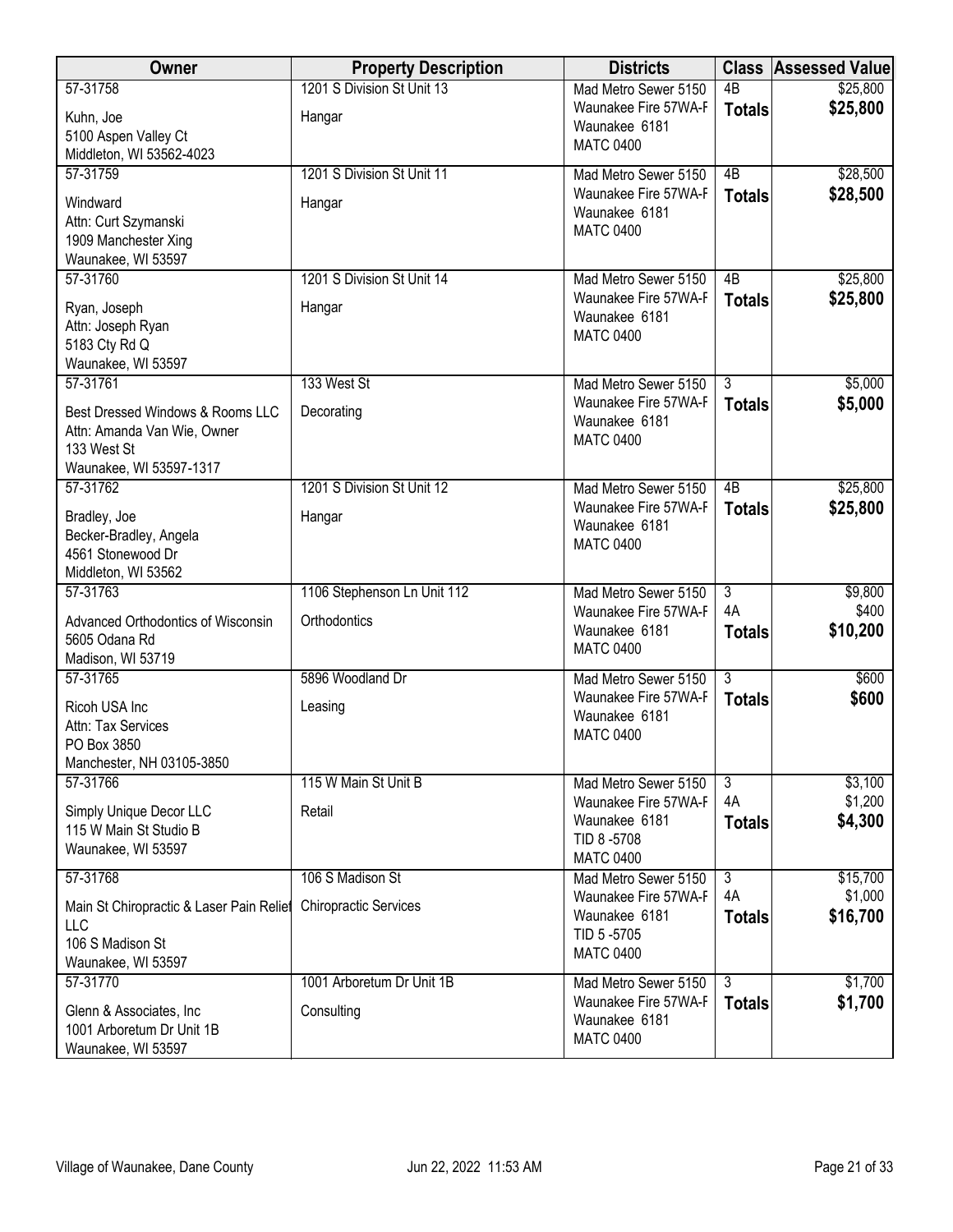| Owner                                             | <b>Property Description</b>       | <b>Districts</b>                             |                      | <b>Class Assessed Value</b> |
|---------------------------------------------------|-----------------------------------|----------------------------------------------|----------------------|-----------------------------|
| 57-31771                                          | 1106 Stephenson Ln Unit 110       | Mad Metro Sewer 5150                         | 3                    | \$5,700                     |
| Stone Ridge Homes, SRH, Inc                       | Construction                      | Waunakee Fire 57WA-F<br>Waunakee 6181        | 4A                   | \$500<br>\$6,200            |
| d.b.a. Wausau Homes Waunakee                      |                                   | <b>MATC 0400</b>                             | <b>Totals</b>        |                             |
| 1106 Stephenson Ln Unit 110<br>Waunakee, WI 53597 |                                   |                                              |                      |                             |
| 57-31772                                          | 201 Moravian Valley Rd Unit F G H | Mad Metro Sewer 5150                         | $\overline{3}$       | \$48,600                    |
| Badger Gymnastics of Waunakee LLC                 | Recreation                        | Waunakee Fire 57WA-F                         | 4A                   | \$2,000                     |
| Attn: Jessica Carlson                             |                                   | Waunakee 6181                                | <b>Totals</b>        | \$50,600                    |
| 6901 Schroeder Rd                                 |                                   | TID 3-5703<br><b>MATC 0400</b>               |                      |                             |
| Madison, WI 53711                                 |                                   |                                              | $\overline{3}$       |                             |
| 57-31775                                          | 1100 Frank H St Unit 8            | Mad Metro Sewer 5150<br>Waunakee Fire 57WA-F | <b>Totals</b>        | \$1,800<br>\$1,800          |
| Moh's Martial Arts                                | Recreation                        | Waunakee 6181                                |                      |                             |
| 1100 Frank H St Ste #8<br>Waunakee, WI 53597      | <b>DOOMAGE ASSESSMENT</b>         | TID 3-5703<br><b>MATC 0400</b>               |                      |                             |
| 57-31781                                          | 1612 Savannah Way                 | Mad Metro Sewer 5150                         | $\overline{3}$<br>4A | \$800<br>\$200              |
| <b>Brett Kelly</b>                                | <b>Professional Services</b>      | Waunakee Fire 57WA-F<br>Waunakee 6181        | <b>Totals</b>        | \$1,000                     |
| d.b.a. Global Account Management<br>Group Inc     | <b>DOOMAGE ASSESSMENT</b>         | <b>MATC 0400</b>                             |                      |                             |
| 1612 Savannah Way                                 |                                   |                                              |                      |                             |
| Waunakee, WI 53597                                |                                   |                                              |                      |                             |
| 57-31791                                          | 300 N Century Ave                 | Mad Metro Sewer 5150<br>Waunakee Fire 57WA-F | $\overline{3}$<br>4A | \$12,600<br>\$12,400        |
| Pace Car, LLC                                     |                                   | Waunakee 6181                                | <b>Totals</b>        | \$25,000                    |
| Attn: Brad Wirtz<br>200 Fairbrook Dr              | <b>DOOMAGE ASSESSMENT</b>         | <b>MATC 0400</b>                             |                      |                             |
| Waunakee, WI 53597-2207                           |                                   |                                              |                      |                             |
| 57-31793                                          | 309 E Main St                     | Mad Metro Sewer 5150                         | $\overline{3}$       | \$5,000                     |
| Steele Studios & Salon                            | Salon                             | Waunakee Fire 57WA-F<br>Waunakee 6181        | 4A                   | \$16,000                    |
| 309 E Main St                                     | <b>DOOMAGE ASSESSMENT</b>         | TID 5-5705                                   | <b>Totals</b>        | \$21,000                    |
| Waunakee, WI 53597                                |                                   | <b>MATC 0400</b>                             |                      |                             |
| 57-31794                                          | 340 N Century Ave                 | Mad Metro Sewer 5150                         | $\overline{3}$       | \$11,400                    |
| Koeck Wine Bar LLC                                | Wine Bar                          | Waunakee Fire 57WA-F<br>Waunakee 6181        | 4A<br><b>Totals</b>  | \$100<br>\$11,500           |
| d.b.a. Brix 340                                   |                                   | <b>MATC 0400</b>                             |                      |                             |
| 431 Grandview Dr<br>Waunakee, WI 53597            |                                   |                                              |                      |                             |
| 57-31795                                          | 257 S Century Ave Unit E          | Mad Metro Sewer 5150                         | $\overline{3}$       | \$6,700                     |
| Majestic Floors & More                            | Home Improvement                  | Waunakee Fire 57WA-F                         | 4A                   | \$400                       |
| 257 S Century Ave                                 |                                   | Waunakee 6181<br><b>MATC 0400</b>            | <b>Totals</b>        | \$7,100                     |
| Waunakee, WI 53597                                |                                   |                                              |                      |                             |
| 57-31797                                          | 114 E Main St Unit 103            | Mad Metro Sewer 5150<br>Waunakee Fire 57WA-F | $\overline{3}$<br>4A | \$14,400<br>\$1,000         |
| Ecco Salon LLP                                    | Salon                             | Waunakee 6181                                | <b>Totals</b>        | \$15,400                    |
| Attn: Trent Lange<br>5500 E Cheryl Pkwy           |                                   | TID 5-5705                                   |                      |                             |
| Fitchburg, WI 53711                               |                                   | <b>MATC 0400</b>                             |                      |                             |
| 57-31798                                          | 114 E Main St Unit 107            | Mad Metro Sewer 5150                         | 3                    | \$15,000                    |
| Red Barn Company Store LLC                        | Retail                            | Waunakee Fire 57WA-F<br>Waunakee 6181        | 4A<br><b>Totals</b>  | \$22,500<br>\$37,500        |
| 114 E Main St Unit 107                            | <b>DOOMAGE ASSESSMENT</b>         | TID 5-5705                                   |                      |                             |
| Waunakee, WI 53597                                |                                   | <b>MATC 0400</b>                             |                      |                             |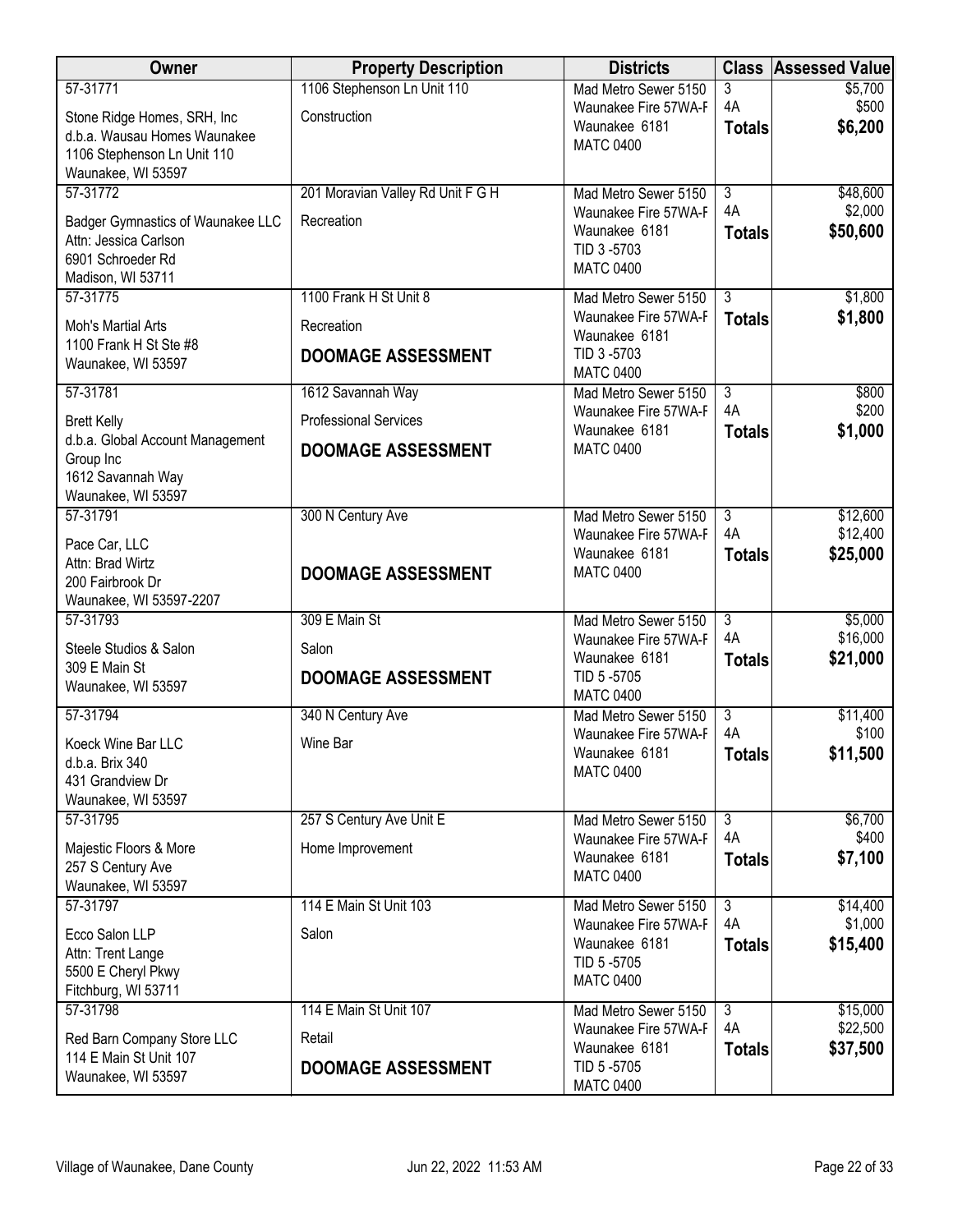| <b>Owner</b>                                                  | <b>Property Description</b>          | <b>Districts</b>                             |                                 | <b>Class Assessed Value</b> |
|---------------------------------------------------------------|--------------------------------------|----------------------------------------------|---------------------------------|-----------------------------|
| 57-31802                                                      | 201 Moravian Valley Rd Unit A        | Mad Metro Sewer 5150                         | 3                               | \$45,500                    |
| Creative Business Interiors, Inc.<br>1535 S 101st St          | Sales & Construction                 | Waunakee Fire 57WA-F<br>Waunakee 6181        | 4A<br><b>Totals</b>             | \$100<br>\$45,600           |
| West Allis, WI 53214-4008                                     |                                      | TID 3-5703<br><b>MATC 0400</b>               |                                 |                             |
| 57-31803                                                      | 322 Raemisch Rd                      | Mad Metro Sewer 5150                         | $\overline{3}$                  | \$7,400                     |
| Systems Furniture Installations Inc                           | <b>Office Furniture Installation</b> | Waunakee Fire 57WA-F                         | 4A                              | \$100                       |
| 322 Raemisch Rd                                               |                                      | Waunakee 6181<br><b>MATC 0400</b>            | <b>Totals</b>                   | \$7,500                     |
| Waunakee, WI 53597                                            |                                      |                                              |                                 |                             |
| 57-31811                                                      | 251 Progress Way Unit 101            | Mad Metro Sewer 5150<br>Waunakee Fire 57WA-F | $\overline{3}$<br><b>Totals</b> | \$6,000<br>\$6,000          |
| Gordon Flesch Company, Inc/GFC                                | Leasing                              | Waunakee 6181                                |                                 |                             |
| Leasing<br>2675 Research Park Dr                              |                                      | TID 3-5703                                   |                                 |                             |
| Madison, WI 53711                                             |                                      | <b>MATC 0400</b>                             |                                 |                             |
| 57-31813                                                      | 1100 Frank H St Unit 1-6             | Mad Metro Sewer 5150                         | $\overline{3}$                  | \$1,500                     |
| Gordon Flesch Company, Inc/GFC                                | Leasing                              | Waunakee Fire 57WA-F                         | <b>Totals</b>                   | \$1,500                     |
| Leasing                                                       |                                      | Waunakee 6181<br>TID 3-5703                  |                                 |                             |
| 2675 Research Park Dr                                         |                                      | <b>MATC 0400</b>                             |                                 |                             |
| Madison, WI 53711<br>57-31814                                 | 300 S Division St                    | Mad Metro Sewer 5150                         | $\overline{3}$                  | \$10,800                    |
|                                                               |                                      | Waunakee Fire 57WA-F                         | <b>Totals</b>                   | \$10,800                    |
| Gordon Flesch Company, Inc/GFC<br>Leasing                     | Leasing                              | Waunakee 6181                                |                                 |                             |
| 2675 Research Park Dr                                         |                                      | <b>MATC 0400</b>                             |                                 |                             |
| Madison, WI 53711                                             |                                      |                                              |                                 |                             |
| 57-31816                                                      | 220 Raemisch Rd                      | Mad Metro Sewer 5150                         | $\overline{3}$                  | \$9,500                     |
| Gordon Flesch Company, Inc/GFC                                | Leasing                              | Waunakee Fire 57WA-F<br>Waunakee 6181        | <b>Totals</b>                   | \$9,500                     |
| Leasing                                                       |                                      | <b>MATC 0400</b>                             |                                 |                             |
| 2675 Research Park Dr<br>Madison, WI 53711                    |                                      |                                              |                                 |                             |
| 57-31818                                                      | 1108 Stephenson Ln                   | Mad Metro Sewer 5150                         | $\overline{3}$                  | \$4,200                     |
| Gordon Flesch Company, Inc/GFC                                | Leasing                              | Waunakee Fire 57WA-F                         | <b>Totals</b>                   | \$4,200                     |
| Leasing                                                       |                                      | Waunakee 6181                                |                                 |                             |
| 2675 Research Park Dr                                         |                                      | <b>MATC 0400</b>                             |                                 |                             |
| Madison, WI 53711<br>57-31819                                 | 509 E Main St Unit A                 |                                              | $\overline{3}$                  | \$8,600                     |
|                                                               |                                      | Mad Metro Sewer 5150<br>Waunakee Fire 57WA-F | <b>Totals</b>                   | \$8,600                     |
| GreatAmerica Financial Services Corp<br>625 1st St SE Ste 800 | Leasing                              | Waunakee 6181                                |                                 |                             |
| Cedar Rapids, IA 52401                                        |                                      | TID 5-5705                                   |                                 |                             |
| 57-31820                                                      | 2112 Kilkenny Trl                    | <b>MATC 0400</b><br>Mad Metro Sewer 5150     | $\overline{3}$                  | \$500                       |
|                                                               |                                      | Waunakee Fire 57WA-F                         | <b>Totals</b>                   | \$500                       |
| Hologic (MA) LLC<br>Attn: The Albano Group                    | Leasing                              | Waunakee 6181                                |                                 |                             |
| PO Box 1240                                                   |                                      | <b>MATC 0400</b>                             |                                 |                             |
| Manchester, NH 03105                                          |                                      |                                              |                                 |                             |
| 57-31829                                                      | 301 S Century Ave                    | Mad Metro Sewer 5150                         | $\overline{3}$                  | \$49,600                    |
| <b>DSDREAM LLC</b>                                            | Restaurant                           | Waunakee Fire 57WA-F<br>Waunakee 6181        | 4A<br><b>Totals</b>             | \$3,400<br>\$53,000         |
| d.b.a. Rocky Rococo Pizzeria                                  |                                      | <b>MATC 0400</b>                             |                                 |                             |
| 301 S Century Ave<br>Waunakee, WI 53597-1201                  |                                      |                                              |                                 |                             |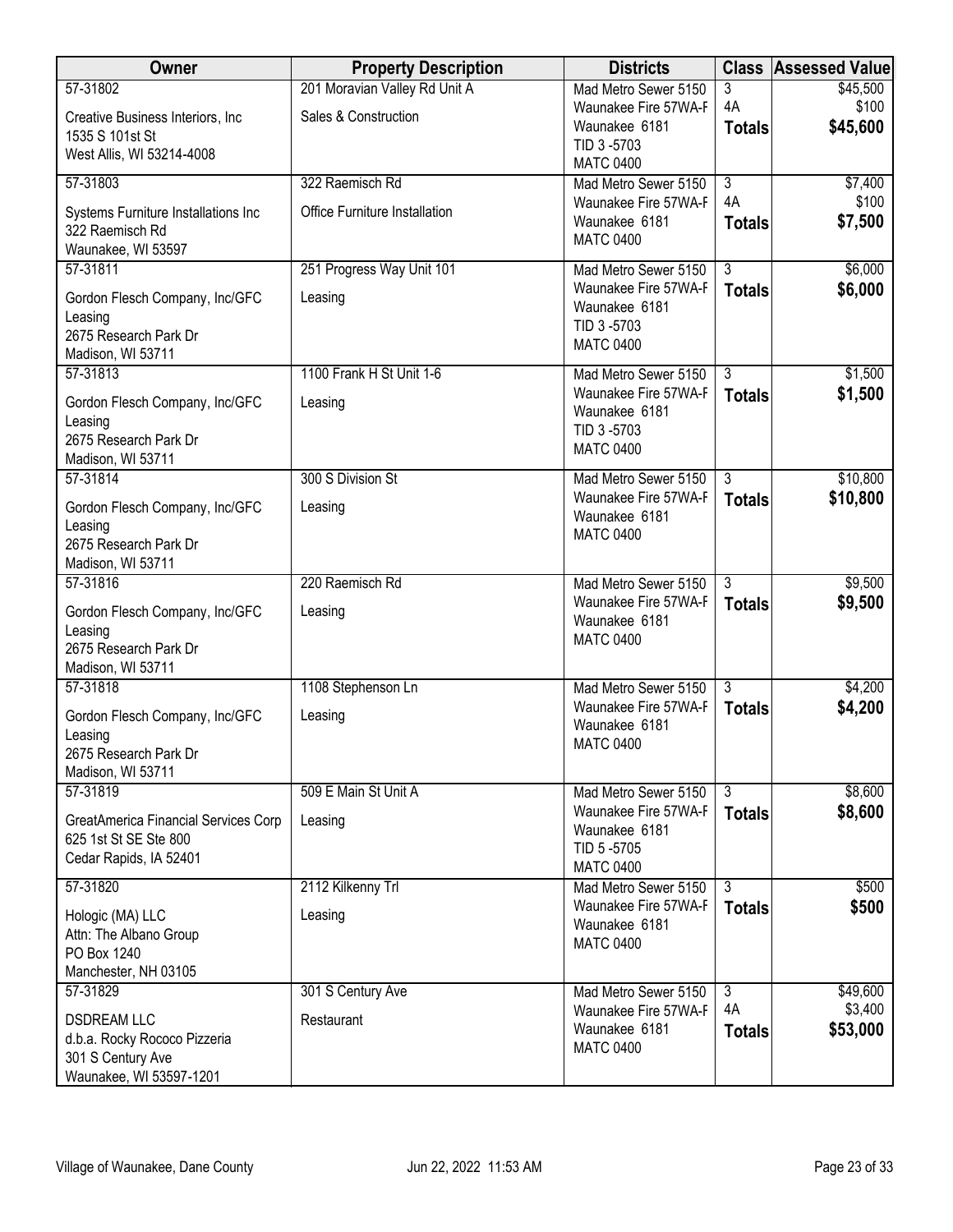| Owner                                                                                                                       | <b>Property Description</b>                                                      | <b>Districts</b>                                                                                                    |                                            | <b>Class Assessed Value</b>        |
|-----------------------------------------------------------------------------------------------------------------------------|----------------------------------------------------------------------------------|---------------------------------------------------------------------------------------------------------------------|--------------------------------------------|------------------------------------|
| 57-31830<br>Back in Action Chiropractic<br>105 Baker St Ste 1<br>Waunakee, WI 53597-1111                                    | 105 Baker St Unit 1<br><b>Chiropractic Services</b><br><b>DOOMAGE ASSESSMENT</b> | Mad Metro Sewer 5150<br>Waunakee Fire 57WA-F<br>Waunakee 6181<br>TID 8-5708                                         | 3<br>4A<br><b>Totals</b>                   | \$6,200<br>\$7,000<br>\$13,200     |
| 57-31831<br>The Lone Girl Brewing Company<br>Attn: Kevin Abercrombie<br>114 E Main St Unit 101<br>Waunakee, WI 53597        | 114 E Main St Unit 101<br><b>Brewery</b>                                         | <b>MATC 0400</b><br>Mad Metro Sewer 5150<br>Waunakee Fire 57WA-F<br>Waunakee 6181<br>TID 5-5705<br><b>MATC 0400</b> | $\overline{3}$<br>4A<br><b>Totals</b>      | \$24,200<br>\$412,200<br>\$436,400 |
| 57-31832<br>Little Strokes Swim Academy<br>1029 Quinn Dr<br>Waunakee, WI 53597                                              | 1029 Quinn Dr<br><b>Educational Services</b><br><b>DOOMAGE ASSESSMENT</b>        | Mad Metro Sewer 5150<br>Waunakee Fire 57WA-F<br>Waunakee 6181<br><b>MATC 0400</b>                                   | 4A<br><b>Totals</b>                        | \$9,000<br>\$9,000                 |
| 57-31833<br>Allstate Insurance Company<br>PO Box 37945<br>Charlotte, NC 28237-7945                                          | 101 E Main St Unit 2<br>Commercial                                               | Mad Metro Sewer 5150<br>Waunakee Fire 57WA-F<br>Waunakee 6181<br>TID 8-5708<br><b>MATC 0400</b>                     | 4A<br><b>Totals</b>                        | \$1,000<br>\$1,000                 |
| 57-31834<br>Little Ceasar's<br>237 S Century Ave<br>Waunakee, WI 53597                                                      | 237 S Century Ave<br>Fast Food                                                   | Mad Metro Sewer 5150<br>Waunakee Fire 57WA-F<br>Waunakee 6181<br><b>MATC 0400</b>                                   | <b>Totals</b>                              |                                    |
| 57-31835<br>TJH Martial Arts, LLC<br>d.b.a. Infinity Martial Arts - Waunakee<br>217 S Century Ave<br>Waunakee, WI 53597     | 217 S Century Ave<br>Recreation                                                  | Mad Metro Sewer 5150<br>Waunakee Fire 57WA-F<br>Waunakee 6181<br><b>MATC 0400</b>                                   | $\overline{3}$<br>4A<br><b>Totals</b>      | \$500<br>\$4,600<br>\$5,100        |
| 57-31836<br>Luedtke-Storm-Mackey Chiropractic<br>Clinic SC<br>105 Clarmar Dr<br>Sun Prairie, WI 53950-2675                  | 249 S Century Ave<br><b>Chiropractic Services</b>                                | Mad Metro Sewer 5150<br>Waunakee Fire 57WA-F<br>Waunakee 6181<br><b>MATC 0400</b>                                   | $\overline{3}$<br>4A<br><b>Totals</b>      | \$500<br>\$100<br>\$600            |
| 57-31837<br>Madison Avenue Worldwide<br>201 Moravian Valley Rd Ste M<br>Waunakee, WI 53597                                  | 201 Moravian Valley Rd Unit M<br>Marketing<br><b>DOOMAGE ASSESSMENT</b>          | Mad Metro Sewer 5150<br>Waunakee Fire 57WA-F<br>Waunakee 6181<br>TID 3-5703<br><b>MATC 0400</b>                     | $\overline{3}$<br>4A<br><b>Totals</b>      | \$22,900<br>\$12,000<br>\$34,900   |
| 57-31838<br>David's Certified Auto Repair<br>d.b.a. DCAR<br>300 S Division St<br>Waunakee, WI 53597                         | 300 S Division St<br>Auto Repair<br><b>DOOMAGE ASSESSMENT</b>                    | Mad Metro Sewer 5150<br>Waunakee Fire 57WA-F<br>Waunakee 6181<br><b>MATC 0400</b>                                   | $\overline{\overline{3}}$<br><b>Totals</b> | \$5,500<br>\$5,500                 |
| 57-31839<br>O'Reilly Automotive Stores, Inc.<br>d.b.a. #5159<br>Attn: Ryan LLC<br>PO Box 9167<br>Springfield, MO 65801-9167 | 510 W Main St<br>Auto Parts Retail                                               | Mad Metro Sewer 5150<br>Waunakee Fire 57WA-F<br>Waunakee 6181<br><b>MATC 0400</b>                                   | $\overline{3}$<br>4A<br><b>Totals</b>      | \$23,300<br>\$6,500<br>\$29,800    |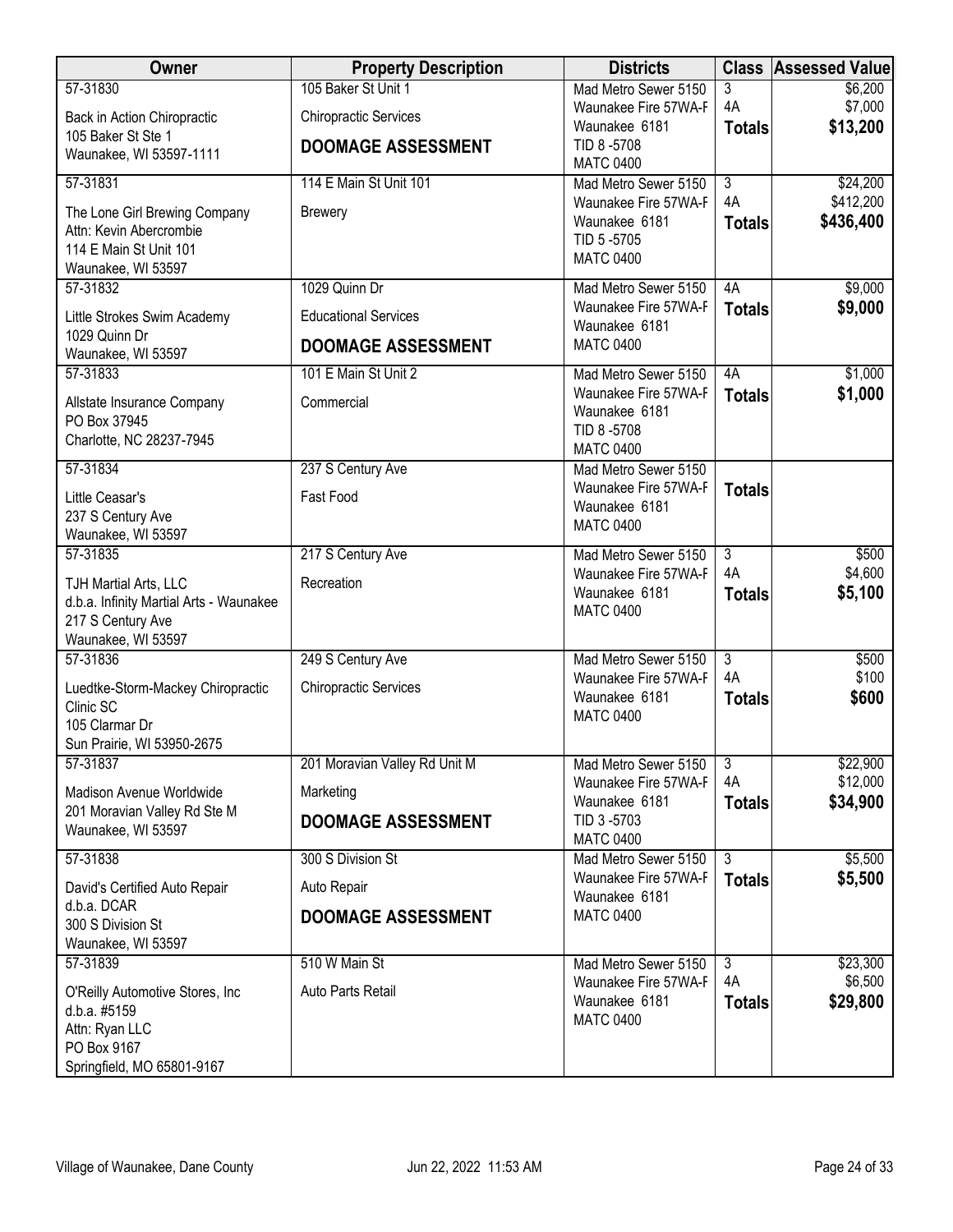| Owner                                             | <b>Property Description</b>   | <b>Districts</b>                             |                      | <b>Class Assessed Value</b> |
|---------------------------------------------------|-------------------------------|----------------------------------------------|----------------------|-----------------------------|
| 57-31840                                          | 1351 Water Wheel Dr           | Mad Metro Sewer 5150                         |                      | \$43,200                    |
| One Community Bank                                | <b>Financial Services</b>     | Waunakee Fire 57WA-F<br>Waunakee 6181        | <b>Totals</b>        | \$43,200                    |
| 1351 Water Wheel Dr<br>Waunakee, WI 53597-8915    |                               | TID 6-5706                                   |                      |                             |
|                                                   |                               | <b>MATC 0400</b>                             |                      |                             |
| 57-31846                                          | 111 W Main St                 | Mad Metro Sewer 5150<br>Waunakee Fire 57WA-F | $\overline{3}$<br>4A | \$5,800<br>\$7,700          |
| Gather Creative Studio & Guest House              | Services                      | Waunakee 6181                                | <b>Totals</b>        | \$13,500                    |
| 111 W Main St<br>Waunakee, WI 53597               | <b>DOOMAGE ASSESSMENT</b>     | TID 8-5708                                   |                      |                             |
|                                                   |                               | <b>MATC 0400</b>                             | $\overline{3}$       |                             |
| 57-31851                                          | 315 Moravian Valley Rd Unit 6 | Mad Metro Sewer 5150<br>Waunakee Fire 57WA-F | 4A                   | \$1,500<br>\$100            |
| <b>MP Technical Services</b><br>Attn: Eric Bagley | Heating/AC                    | Waunakee 6181                                | <b>Totals</b>        | \$1,600                     |
| 315 Moravian Valley Rd Unit 6                     |                               | TID 3-5703                                   |                      |                             |
| Waunakee, WI 53597-2511                           |                               | <b>MATC 0400</b>                             |                      |                             |
| 57-31853                                          | 1108 Stephenson Ln Unit 116   | Mad Metro Sewer 5150<br>Waunakee Fire 57WA-F | $\overline{3}$       | \$1,200                     |
| Stonetree Therapy                                 | Counseling                    | Waunakee 6181                                | <b>Totals</b>        | \$1,200                     |
| 1108 Stephenson Ln Unit 116<br>Waunakee, WI 53597 |                               | <b>MATC 0400</b>                             |                      |                             |
| 57-31857                                          | 114 E Main St                 | Mad Metro Sewer 5150                         | $\overline{3}$       | \$1,900                     |
| Great Lakes Coca-Cola Distribution, LLO           | Wholesale                     | Waunakee Fire 57WA-F                         | <b>Totals</b>        | \$1,900                     |
| Attn: Reyes Holdings LLC - Tax Dept               |                               | Waunakee 6181<br>TID 5-5705                  |                      |                             |
| 6250 N River Rd Ste 9000                          |                               | <b>MATC 0400</b>                             |                      |                             |
| Rosemont, IL 60018<br>57-31865                    | 324 N Century Ave             | Mad Metro Sewer 5150                         | $\overline{3}$       | \$40,000                    |
|                                                   |                               | Waunakee Fire 57WA-F                         | 4A                   | \$68,300                    |
| MSG, LLC<br>434 S Yellowstone Dr Ste 101          | Restaurant                    | Waunakee 6181                                | <b>Totals</b>        | \$108,300                   |
| Madison, WI 53719-1086                            |                               | <b>MATC 0400</b>                             |                      |                             |
| 57-31872                                          | 244 N Century Ave Unit 1      | Mad Metro Sewer 5150                         | $\overline{3}$       | \$15,000                    |
| <b>Guilty Cafe</b>                                | Cafe                          | Waunakee Fire 57WA-F<br>Waunakee 6181        | 4A<br><b>Totals</b>  | \$15,000<br>\$30,000        |
| Attn: Michelle Felder<br>244 Century Ave Unit 1   | <b>DOOMAGE ASSESSMENT</b>     | <b>MATC 0400</b>                             |                      |                             |
| Waunakee, WI 53597-1113                           |                               |                                              |                      |                             |
| 57-31873                                          | 1100 Connery Cove             | Mad Metro Sewer 5150                         | $\overline{3}$       | \$115,200                   |
| Ree Midwest Inc                                   | Early Childhood Education     | Waunakee Fire 57WA-F<br>Waunakee 6181        | 4A                   | \$1,300                     |
| d.b.a. Kindercare Learning Center                 |                               | TID 6-5706                                   | <b>Totals</b>        | \$116,500                   |
| #86141<br>Attn: Tax Dept                          |                               | <b>MATC 0400</b>                             |                      |                             |
| PO Box 33903                                      |                               |                                              |                      |                             |
| Indianapolis, IN 46203-0903                       |                               |                                              |                      |                             |
| 57-31874                                          | 223 S Century Ave             | Mad Metro Sewer 5150<br>Waunakee Fire 57WA-F | $\overline{3}$<br>4A | \$700<br>\$24,900           |
| Capitol Physical Therapy, LLC                     | <b>Physical Therapy</b>       | Waunakee 6181                                | <b>Totals</b>        | \$25,600                    |
| 175 S English Station Rd<br><b>Ste 218</b>        |                               | <b>MATC 0400</b>                             |                      |                             |
| Louisville, KY 40245                              |                               |                                              |                      |                             |
| 57-31875                                          | 1120 Connery Cove             | Mad Metro Sewer 5150                         | $\overline{3}$       | \$135,000                   |
| At Home Again Waunakee LLC                        | Assisted Living               | Waunakee Fire 57WA-F<br>Waunakee 6181        | <b>Totals</b>        | \$135,000                   |
| 110 Stuart St<br>Columbus, WI 53925               | <b>DOOMAGE ASSESSMENT</b>     | TID 6 -5706                                  |                      |                             |
|                                                   |                               | <b>MATC 0400</b>                             |                      |                             |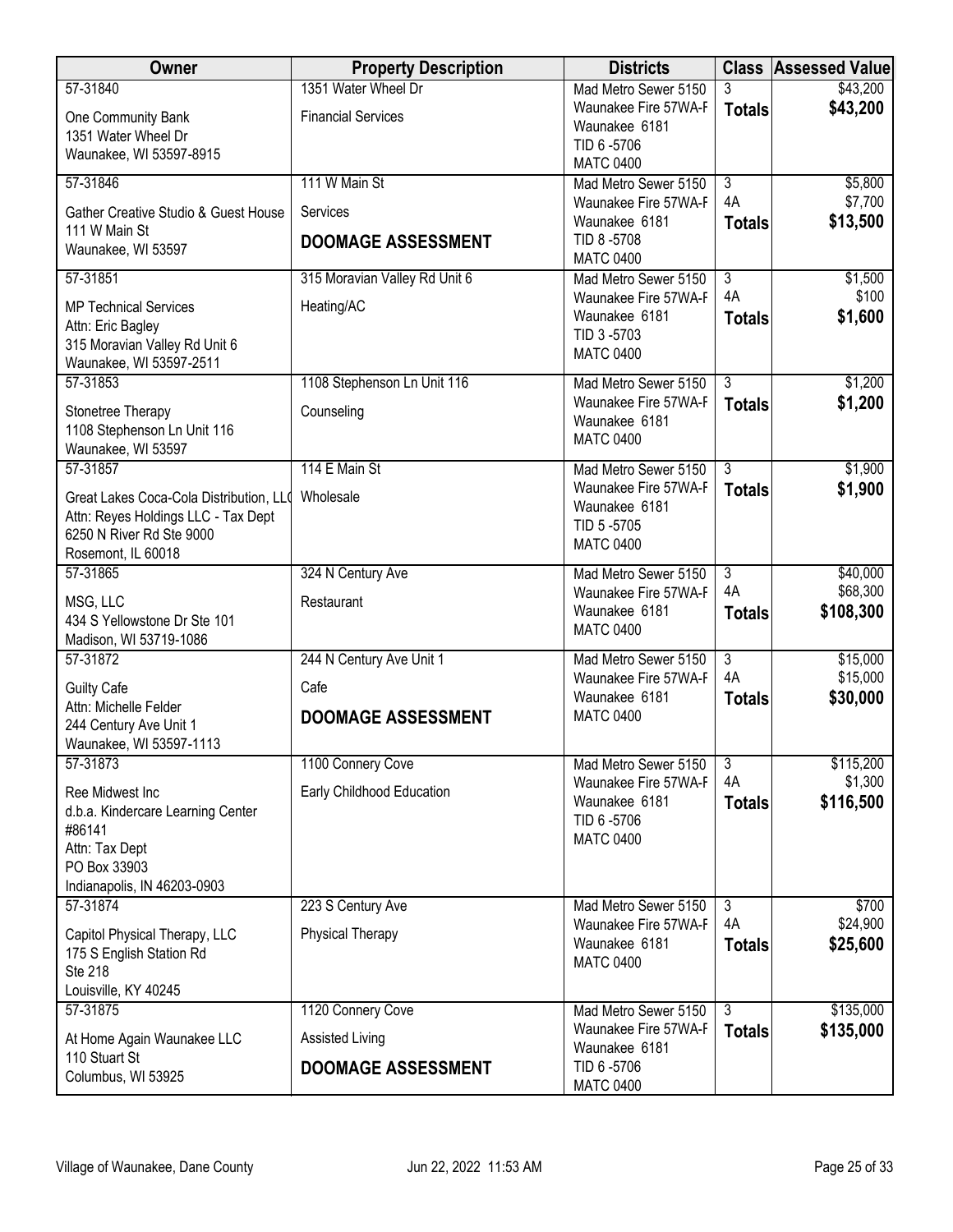| <b>Owner</b>                                                                                                           | <b>Property Description</b> | <b>Districts</b>                                                        |                     | <b>Class Assessed Value</b> |
|------------------------------------------------------------------------------------------------------------------------|-----------------------------|-------------------------------------------------------------------------|---------------------|-----------------------------|
| 57-31876                                                                                                               | 114 E Main St Unit 213      | Mad Metro Sewer 5150                                                    |                     | \$3,000                     |
| Insurance & Investment Professionals,<br>Inc                                                                           | <b>Insurance Services</b>   | Waunakee Fire 57WA-F<br>Waunakee 6181                                   | <b>Totals</b>       | \$3,000                     |
| 114 E Main St Unit 213<br>Waunakee, WI 53597                                                                           |                             | TID 5-5705<br><b>MATC 0400</b>                                          |                     |                             |
| 57-31878                                                                                                               | 1001 Arboretum Dr Unit 3A   | Mad Metro Sewer 5150                                                    | $\overline{3}$      | \$1,900                     |
| Scullion Builders, LLC                                                                                                 | Construction                | Waunakee Fire 57WA-F<br>Waunakee 6181                                   | <b>Totals</b>       | \$1,900                     |
| 1001 Arboretum Dr Ste 3a<br>Waunakee, WI 53597                                                                         | <b>DOOMAGE ASSESSMENT</b>   | <b>MATC 0400</b>                                                        |                     |                             |
| 57-31879                                                                                                               | 1221 Dartmouth Dr           | Mad Metro Sewer 5150                                                    | $\overline{3}$      | \$100                       |
| Capital College & Career<br>1221 Dartmouth Dr<br>Waunakee, WI 53597                                                    | Consulting                  | Waunakee Fire 57WA-F<br>Waunakee 6181<br><b>MATC 0400</b>               | 4A<br><b>Totals</b> | \$100<br>\$200              |
| 57-31881                                                                                                               | 1131 Uniek Dr               | Mad Metro Sewer 5150                                                    | $\overline{3}$      | \$4,700                     |
| Untitled Art, LLC<br>1131 Uniek Dr<br>Waunakee, WI 53597                                                               | <b>Brewery</b>              | Waunakee Fire 57WA-F<br>Waunakee 6181<br>TID 3-5703<br><b>MATC 0400</b> | 4A<br><b>Totals</b> | \$2,200<br>\$6,900          |
| 57-31882                                                                                                               | 114 E Main St Unit 219      | Mad Metro Sewer 5150                                                    | $\overline{3}$      | \$1,700                     |
| Edward D Jones & Co., L.P.<br>d.b.a. Tax Reporting #95467<br>PO Box 66528<br>St. Louis, MO 63166-6528                  | Stockbroker/Dealer          | Waunakee Fire 57WA-F<br>Waunakee 6181<br>TID 5-5705<br><b>MATC 0400</b> | 4A<br><b>Totals</b> | \$9,900<br>\$11,600         |
| 57-31885                                                                                                               | 114 E Main St Unit 211      | Mad Metro Sewer 5150                                                    | $\overline{3}$      | \$100                       |
| West & Dunn LLC<br>PO Box 37<br>Waunakee, WI 53597                                                                     | Attorney                    | Waunakee Fire 57WA-F<br>Waunakee 6181<br>TID 5-5705<br><b>MATC 0400</b> | 4A<br><b>Totals</b> | \$200<br>\$300              |
| 57-31886                                                                                                               | 114 E Main St Unit 225      | Mad Metro Sewer 5150                                                    | $\overline{3}$      | \$15,800                    |
| Communications Innovations, Inc.<br>d.b.a. Pediatric Therapy Centers<br>2927 S Fish Hatchery Rd<br>Fitchburg, WI 53711 | Speech/Physical Therapy     | Waunakee Fire 57WA-F<br>Waunakee 6181<br>TID 5-5705<br><b>MATC 0400</b> | 4A<br><b>Totals</b> | \$400<br>\$16,200           |
| 57-31887                                                                                                               | 215 S Century Ave           | Mad Metro Sewer 5150                                                    | $\overline{3}$      | \$30,700                    |
| Wells Fargo Vendor Financial Services<br>LLC<br>PO Box 36200<br>Billings, MT 59107-6200                                | Leasing                     | Waunakee Fire 57WA-F<br>Waunakee 6181<br><b>MATC 0400</b>               | <b>Totals</b>       | \$30,700                    |
| 57-31889                                                                                                               | 331 E Main St Unit 102      | Mad Metro Sewer 5150                                                    | $\overline{3}$      | \$600                       |
| State Farm Mutual Auto Insurance<br>Company<br>Attn: Tax & Compliance Property Tax                                     | <b>Insurance Services</b>   | Waunakee Fire 57WA-F<br>Waunakee 6181<br>TID 5-5705<br><b>MATC 0400</b> | <b>Totals</b>       | \$600                       |
| PO Box 2155                                                                                                            |                             |                                                                         |                     |                             |
| Bloomington, IL 61702                                                                                                  |                             |                                                                         |                     |                             |
| 57-31890                                                                                                               | 119 W Main St               | Mad Metro Sewer 5150<br>Waunakee Fire 57WA-F                            | 3<br>4A             | \$1,000<br>\$1,200          |
| <b>Wisconsin Candle Company</b><br>Attn: D Riphan                                                                      | Retail                      | Waunakee 6181                                                           | <b>Totals</b>       | \$2,200                     |
| 119 W Main St<br>Waunakee, WI 53597-1202                                                                               | <b>DOOMAGE ASSESSMENT</b>   | TID 8-5708<br><b>MATC 0400</b>                                          |                     |                             |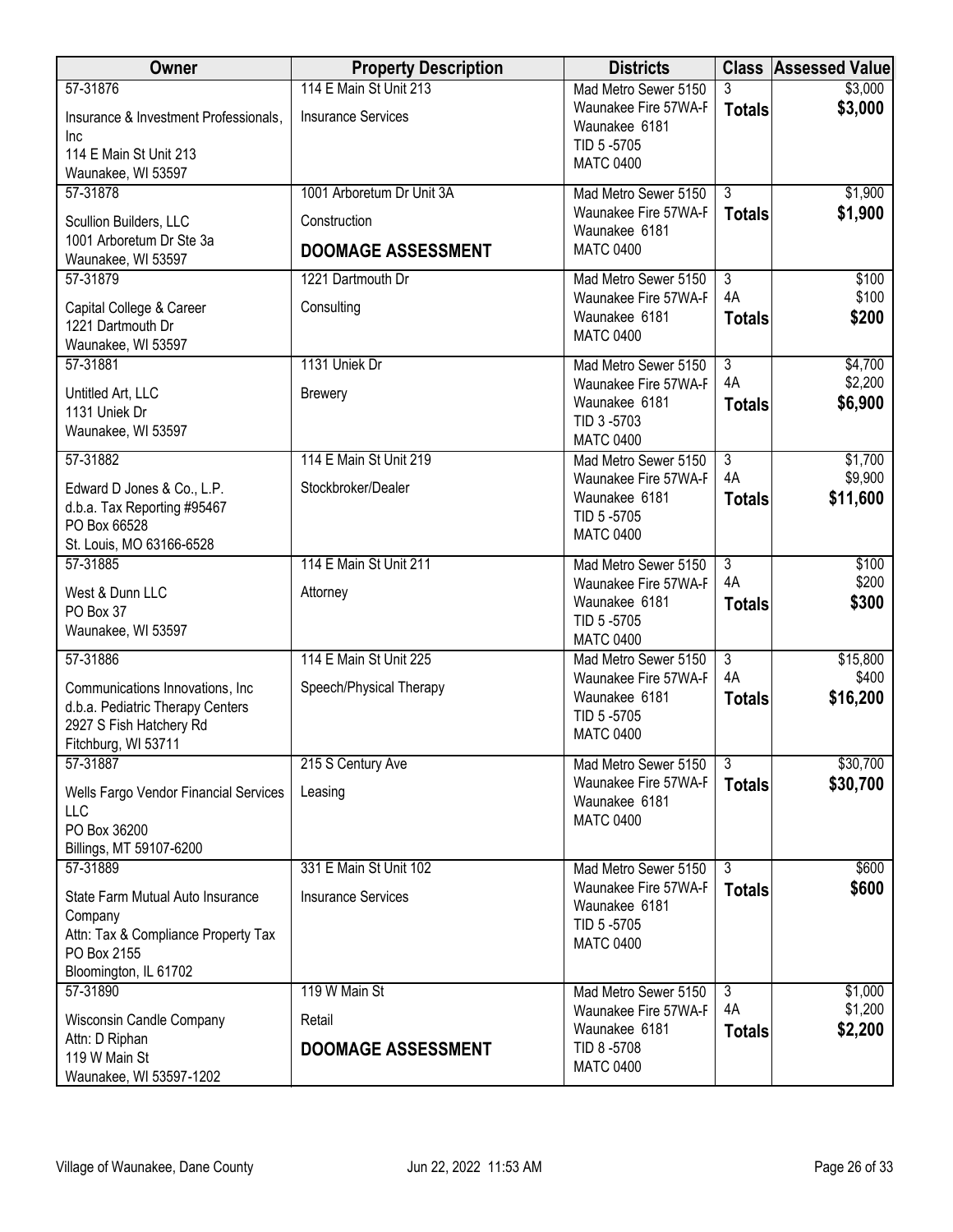| Owner                                                                                                         | <b>Property Description</b>                              | <b>Districts</b>                                                                                |                                       | <b>Class Assessed Value</b>   |
|---------------------------------------------------------------------------------------------------------------|----------------------------------------------------------|-------------------------------------------------------------------------------------------------|---------------------------------------|-------------------------------|
| 57-31892<br>Van Go<br>PO Box 454<br>Waunakee, WI 53597                                                        | 105 E Second St Unit C<br><b>Transportation Services</b> | Mad Metro Sewer 5150<br>Waunakee Fire 57WA-F<br>Waunakee 6181<br>TID 8-5708<br><b>MATC 0400</b> | <b>Totals</b>                         |                               |
| 57-31893<br>Reimer Ventures LLC                                                                               | 112 N Madison St<br><b>Business Services</b>             | Mad Metro Sewer 5150<br>Waunakee Fire 57WA-F<br>Waunakee 6181                                   | $\overline{3}$<br>4A<br><b>Totals</b> | \$1,300<br>\$1,000<br>\$2,300 |
| PO Box 364<br>Waunakee, WI 53597                                                                              | <b>DOOMAGE ASSESSMENT</b>                                | TID 8-5708<br><b>MATC 0400</b>                                                                  |                                       |                               |
| 57-31894                                                                                                      | 109 South St                                             | Mad Metro Sewer 5150                                                                            | $\overline{3}$<br>4A                  | \$4,600<br>\$100              |
| Milestones HR, LLC<br>606 S Meadowbrook Ln<br>Waunakee, WI 53597                                              | Consulting                                               | Waunakee Fire 57WA-F<br>Waunakee 6181<br>TID 8-5708<br><b>MATC 0400</b>                         | <b>Totals</b>                         | \$4,700                       |
| 57-31895                                                                                                      | 1340 Water Wheel Dr                                      | Mad Metro Sewer 5150                                                                            | $\overline{3}$                        | \$22,200                      |
| Animart Pet Inc<br>4303 E Towne Way<br>Madison, WI 53704                                                      | Retail                                                   | Waunakee Fire 57WA-F<br>Waunakee 6181<br>TID 6-5706<br><b>MATC 0400</b>                         | 4A<br><b>Totals</b>                   | \$11,300<br>\$33,500          |
| 57-31896                                                                                                      | 1001 Quinn Dr                                            | Mad Metro Sewer 5150                                                                            | $\overline{3}$                        | \$149,300                     |
| S&J Waunakee Properties<br>Attn: Jeffrey Tews<br>3240 University Ave #3A<br>Madison, WI 53705                 | Assisted Living                                          | Waunakee Fire 57WA-F<br>Waunakee 6181<br><b>MATC 0400</b>                                       | 4A<br><b>Totals</b>                   | \$800<br>\$150,100            |
| 57-31897                                                                                                      | 331 E Main St Unit 102                                   | Mad Metro Sewer 5150                                                                            | $\overline{3}$                        | \$400                         |
| Troy Salisbury Insurance Agency, Inc<br>331 E Main St Ste 102<br>Waunakee, WI 53597                           | <b>Insurance Services</b>                                | Waunakee Fire 57WA-F<br>Waunakee 6181<br>TID 5-5705<br><b>MATC 0400</b>                         | 4A<br><b>Totals</b>                   | \$200<br>\$600                |
| 57-31898                                                                                                      | 114 E Main St Unit 113                                   | Mad Metro Sewer 5150                                                                            | $\overline{3}$                        | \$34,600                      |
| Next Right Thing, LLC<br>114 E Main St Unit 113<br>Waunakee, WI 53597                                         | <b>Fitness</b>                                           | Waunakee Fire 57WA-F<br>Waunakee 6181<br>TID 5-5705<br><b>MATC 0400</b>                         | 4A<br><b>Totals</b>                   | \$100<br>\$34,700             |
| 57-31899                                                                                                      | 138 W Main St                                            | Mad Metro Sewer 5150                                                                            | $\overline{3}$                        | \$2,500                       |
| Kee-Kee Boutique                                                                                              | Retail                                                   | Waunakee Fire 57WA-F                                                                            | 4A                                    | \$2,500                       |
| Attn: Anna Bhokya<br>138 W Main St<br>Waunakee, WI 53597-1128                                                 | <b>DOOMAGE ASSESSMENT</b>                                | Waunakee 6181<br>TID 8-5708<br><b>MATC 0400</b>                                                 | <b>Totals</b>                         | \$5,000                       |
| 57-31901                                                                                                      | 204 Moravian Valley Rd Unit N                            | Mad Metro Sewer 5150                                                                            | $\overline{3}$                        | \$3,900                       |
| De Lage Landen Financial Services, Inc<br>Attn: Tax Department<br>1111 Old Eagle School Rd<br>Wayne, PA 19087 | Leasing                                                  | Waunakee Fire 57WA-F<br>Waunakee 6181<br>TID 3-5703<br><b>MATC 0400</b>                         | <b>Totals</b>                         | \$3,900                       |
| 57-31903                                                                                                      | (scattered)                                              | Mad Metro Sewer 5150                                                                            | دی                                    | \$1,500                       |
| Data Sales Co., Inc<br>3450 W Burnsville Pkwy<br>Burnsville, MN 55337                                         | Leasing                                                  | Waunakee Fire 57WA-F<br>Waunakee 6181<br><b>MATC 0400</b>                                       | <b>Totals</b>                         | \$1,500                       |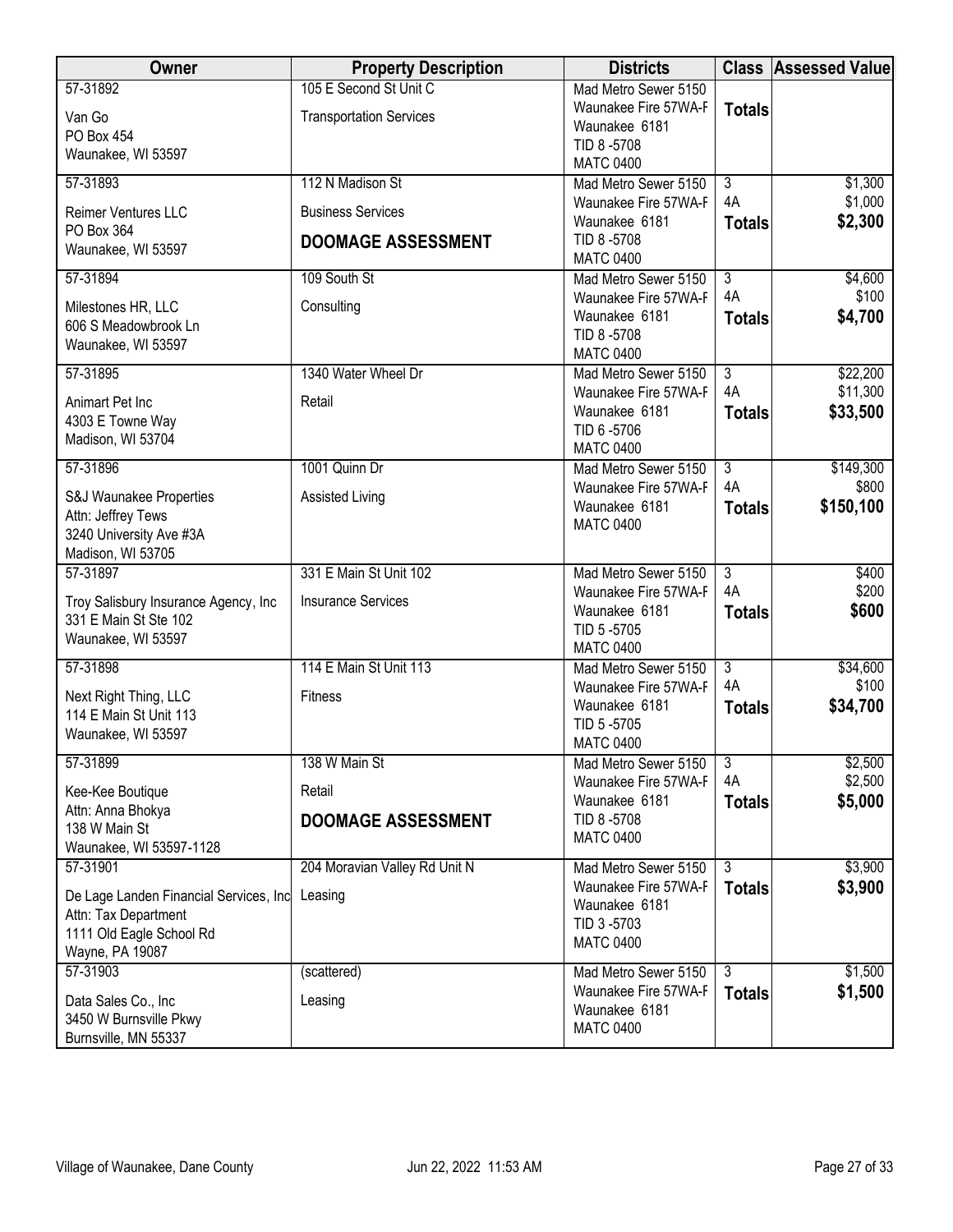| Owner                                                              | <b>Property Description</b> | <b>Districts</b>                             | <b>Class</b>              | <b>Assessed Value</b> |
|--------------------------------------------------------------------|-----------------------------|----------------------------------------------|---------------------------|-----------------------|
| 57-31904                                                           | 233 S Century Ave           | Mad Metro Sewer 5150                         | 3                         | \$3,700               |
| Hometown Pharmacy                                                  | Pharmacy                    | Waunakee Fire 57WA-F                         | 4A                        | \$1,800               |
| Attn: Daniel G Strause                                             |                             | Waunakee 6181<br><b>MATC 0400</b>            | <b>Totals</b>             | \$5,500               |
| 333 Lowville Rd                                                    |                             |                                              |                           |                       |
| Rio, WI 53960                                                      |                             |                                              |                           |                       |
| 57-31905                                                           | 800 S Division St Unit F    | Mad Metro Sewer 5150                         | $\overline{3}$            | \$1,000               |
| Definitive Detail, LLC                                             | <b>Auto Services</b>        | Waunakee Fire 57WA-F<br>Waunakee 6181        | 4A                        | \$1,200<br>\$2,200    |
| 501 S Holiday Dr                                                   | <b>DOOMAGE ASSESSMENT</b>   | <b>MATC 0400</b>                             | <b>Totals</b>             |                       |
| Waunakee, WI 53597-1506                                            |                             |                                              |                           |                       |
| 57-31909                                                           | 975 Frank H St              | Mad Metro Sewer 5150                         | $\overline{\overline{3}}$ | \$500                 |
| Vitality Foodservice Inc                                           | Sales                       | Waunakee Fire 57WA-F<br>Waunakee 6181        | <b>Totals</b>             | \$500                 |
| Attn: Property Tax                                                 |                             | <b>MATC 0400</b>                             |                           |                       |
| PO Box 330219                                                      |                             |                                              |                           |                       |
| Nashville, TN 37203                                                |                             |                                              |                           |                       |
| 57-31911                                                           | 259 S Century Ave           | Mad Metro Sewer 5150<br>Waunakee Fire 57WA-F | $\overline{3}$<br>4A      | \$34,200<br>\$400     |
| Dollar Tree Stores Inc.                                            | Retail                      | Waunakee 6181                                | <b>Totals</b>             | \$34,600              |
| PO Box 460389                                                      |                             | <b>MATC 0400</b>                             |                           |                       |
| Dept 120                                                           |                             |                                              |                           |                       |
| Houston, TX 77056<br>57-31914                                      | (scattered)                 | Mad Metro Sewer 5150                         | $\overline{3}$            | \$3,700               |
|                                                                    |                             | Waunakee Fire 57WA-F                         | <b>Totals</b>             | \$3,700               |
| <b>Baxter Healthcare</b>                                           | <b>Medical Equipment</b>    | Waunakee 6181                                |                           |                       |
| Attn: Ryan LLC Dept 313<br>PO Box 4900                             |                             | TID 5-5705                                   |                           |                       |
| Scottsdale, AZ 85261                                               |                             | <b>MATC 0400</b>                             |                           |                       |
| 57-31915                                                           | 259 S Century Ave           | Mad Metro Sewer 5150                         | $\overline{3}$            | \$400                 |
|                                                                    |                             | Waunakee Fire 57WA-F                         | <b>Totals</b>             | \$400                 |
| <b>National Entertainment Network</b><br>246 S Taylor Ave Unit 200 | Amusement Vending           | Waunakee 6181                                |                           |                       |
| Louisville, CO 80027                                               |                             | <b>MATC 0400</b>                             |                           |                       |
| 57-31917                                                           | 304 E Main St               | Mad Metro Sewer 5150                         | $\overline{3}$            | \$2,600               |
|                                                                    |                             | Waunakee Fire 57WA-F                         | <b>Totals</b>             | \$2,600               |
| Gordon Flesch Company, Inc/GFC<br>Leasing                          | Leasing                     | Waunakee 6181                                |                           |                       |
| 2675 Research Park Dr                                              |                             | TID 5-5705                                   |                           |                       |
| Madison, WI 53711                                                  |                             | <b>MATC 0400</b>                             |                           |                       |
| 57-31918                                                           | 1001 Quinn Dr               | Mad Metro Sewer 5150                         | $\overline{3}$            | \$4,300               |
| Gordon Flesch Company, Inc/GFC                                     | Leasing                     | Waunakee Fire 57WA-F                         | <b>Totals</b>             | \$4,300               |
| Leasing                                                            |                             | Waunakee 6181                                |                           |                       |
| 2675 Research Park Dr                                              |                             | <b>MATC 0400</b>                             |                           |                       |
| Madison, WI 53711                                                  |                             |                                              |                           |                       |
| 57-31919                                                           | 209 S Klein Dr              | Mad Metro Sewer 5150                         | 3                         | \$200                 |
| Mystic Nails & Tanning                                             | Salon                       | Waunakee Fire 57WA-F                         | 4A                        | \$1,100               |
| Attn: Bobbie Kite                                                  |                             | Waunakee 6181                                | <b>Totals</b>             | \$1,300               |
| 18 Sunrise Ct                                                      |                             | <b>MATC 0400</b>                             |                           |                       |
| Dane, WI 53529                                                     |                             |                                              |                           |                       |
| 57-31922                                                           | 124 W Main St               | Mad Metro Sewer 5150                         |                           |                       |
| Wisco Green, LLC                                                   | Retail                      | Waunakee Fire 57WA-F                         | <b>Totals</b>             |                       |
| Attn: John Schoville                                               |                             | Waunakee 6181<br>TID 8-5708                  |                           |                       |
| 602 W Verona Ave                                                   |                             | <b>MATC 0400</b>                             |                           |                       |
| Verona, WI 53593                                                   |                             |                                              |                           |                       |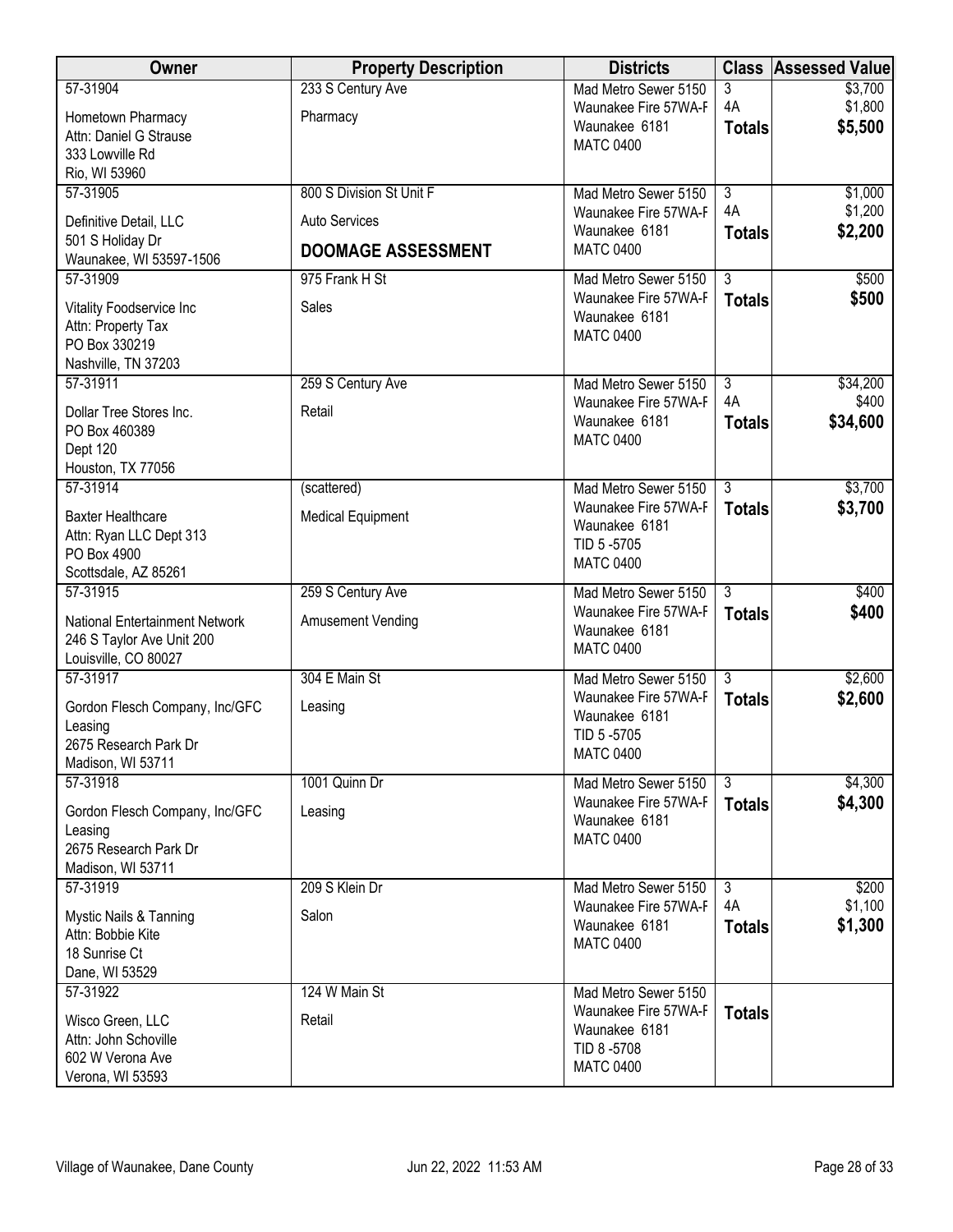| Owner                                                                      | <b>Property Description</b>    | <b>Districts</b>                      | <b>Class</b>        | Assessed Value     |
|----------------------------------------------------------------------------|--------------------------------|---------------------------------------|---------------------|--------------------|
| 57-31927                                                                   | 201 Moravian Valley Rd Unit K  | Mad Metro Sewer 5150                  | 4A                  | \$3,100            |
| Insight Pest Solutions                                                     | <b>Professional Services</b>   | Waunakee Fire 57WA-F                  | <b>Totals</b>       | \$3,100            |
| d.b.a. Pest Control                                                        | <b>DOOMAGE ASSESSMENT</b>      | Waunakee 6181<br>TID 3-5703           |                     |                    |
| 201 Moravian Valley Rd Unit K                                              |                                | <b>MATC 0400</b>                      |                     |                    |
| Waunakee, WI 53597<br>57-31928                                             | 316 N Century Ave              | Mad Metro Sewer 5150                  | $\overline{3}$      | \$28,400           |
|                                                                            |                                | Waunakee Fire 57WA-F                  | 4A                  | \$31,600           |
| Mobile Life, Inc/Verizon Authorized                                        | Retail                         | Waunakee 6181                         | <b>Totals</b>       | \$60,000           |
| Retailer<br>316 N Century Ave                                              | <b>DOOMAGE ASSESSMENT</b>      | <b>MATC 0400</b>                      |                     |                    |
| Waunakee, WI 53597                                                         |                                |                                       |                     |                    |
| 57-31929                                                                   | 204 S Century Ave Unit A-3     | Mad Metro Sewer 5150                  | $\overline{3}$      | \$3,000            |
| Vibrant Life Family Chiropractic                                           | <b>Chiropractic Services</b>   | Waunakee Fire 57WA-F<br>Waunakee 6181 | 4A<br><b>Totals</b> | \$3,800<br>\$6,800 |
| Attn: Taylor Brown<br>204 S Century Ave Ste A-3<br>Waunakee, WI 53597-1272 | <b>DOOMAGE ASSESSMENT</b>      | <b>MATC 0400</b>                      |                     |                    |
| 57-31930                                                                   | 203 E Main St                  | Mad Metro Sewer 5150                  | $\overline{3}$      | \$262,600          |
| 203 Main, LLC                                                              | Residential/Commercial Leasing | Waunakee Fire 57WA-F<br>Waunakee 6181 | 4A                  | \$100              |
| Attn: Hovde Master, LLC                                                    |                                | TID 8-5708                            | <b>Totals</b>       | \$262,700          |
| 122 W Washington Ste 350<br>Madison, WI 53597-2715                         |                                | <b>MATC 0400</b>                      |                     |                    |
| 57-31932                                                                   | 1100 Connery Cove              | Mad Metro Sewer 5150                  | $\overline{3}$      | \$2,000            |
| Canon Financial Services Inc                                               | Leasing                        | Waunakee Fire 57WA-F                  | <b>Totals</b>       | \$2,000            |
| PO Box 5008                                                                |                                | Waunakee 6181                         |                     |                    |
| 158 Gaither Dr                                                             |                                | TID 6-5706<br><b>MATC 0400</b>        |                     |                    |
| Mount Laurel, NJ 08054                                                     |                                |                                       |                     |                    |
| 57-31933                                                                   | 509 E Main St Unit A           | Mad Metro Sewer 5150                  | $\overline{3}$      | \$19,800           |
| AG Resource Servicing, LLC                                                 | Services                       | Waunakee Fire 57WA-F<br>Waunakee 6181 | <b>Totals</b>       | \$19,800           |
| Attn: Jason Brown                                                          |                                | TID 5-5705                            |                     |                    |
| PO Box 278<br>Waunakee, WI 53597-0278                                      |                                | <b>MATC 0400</b>                      |                     |                    |
| 57-31934                                                                   | (scattered)                    | Mad Metro Sewer 5150                  | 4A                  | \$200              |
| Amerigas Propane LP                                                        | Retail                         | Waunakee Fire 57WA-F                  | <b>Totals</b>       | \$200              |
| PO Box 798                                                                 |                                | Waunakee 6181                         |                     |                    |
| Valley Forge, PA 19482                                                     |                                | <b>MATC 0400</b>                      |                     |                    |
| 57-31935                                                                   | 330 N Century Ave              | Mad Metro Sewer 5150                  | $\overline{3}$      | \$7,900            |
| Beneficial Equipment Finance Corp.                                         | Leasing                        | Waunakee Fire 57WA-F<br>Waunakee 6181 | <b>Totals</b>       | \$7,900            |
| PO Box 1323                                                                |                                | <b>MATC 0400</b>                      |                     |                    |
| Northbrook, IL 60065<br>57-31936                                           | 1001 Arboretum Dr Unit 130     | Mad Metro Sewer 5150                  | $\overline{3}$      | \$1,400            |
|                                                                            |                                | Waunakee Fire 57WA-F                  | <b>Totals</b>       | \$1,400            |
| Wells Fargo Vendor Financial Services<br>LLC                               | Leasing                        | Waunakee 6181                         |                     |                    |
| PO Box 36200                                                               |                                | <b>MATC 0400</b>                      |                     |                    |
| Billings, MT 59107-6200                                                    |                                |                                       |                     |                    |
| 57-31937                                                                   | 1001 Arboretum Dr Unit 130     | Mad Metro Sewer 5150                  | 3                   | \$6,400            |
| Randy Adler Insurance Agency                                               | <b>Insurance Services</b>      | Waunakee Fire 57WA-F<br>Waunakee 6181 | 4A<br><b>Totals</b> | \$2,100<br>\$8,500 |
| Attn: Randy Adler                                                          | <b>DOOMAGE ASSESSMENT</b>      | <b>MATC 0400</b>                      |                     |                    |
| 1001 Arboretum Dr Ste 130<br>Waunakee, WI 53597-2670                       |                                |                                       |                     |                    |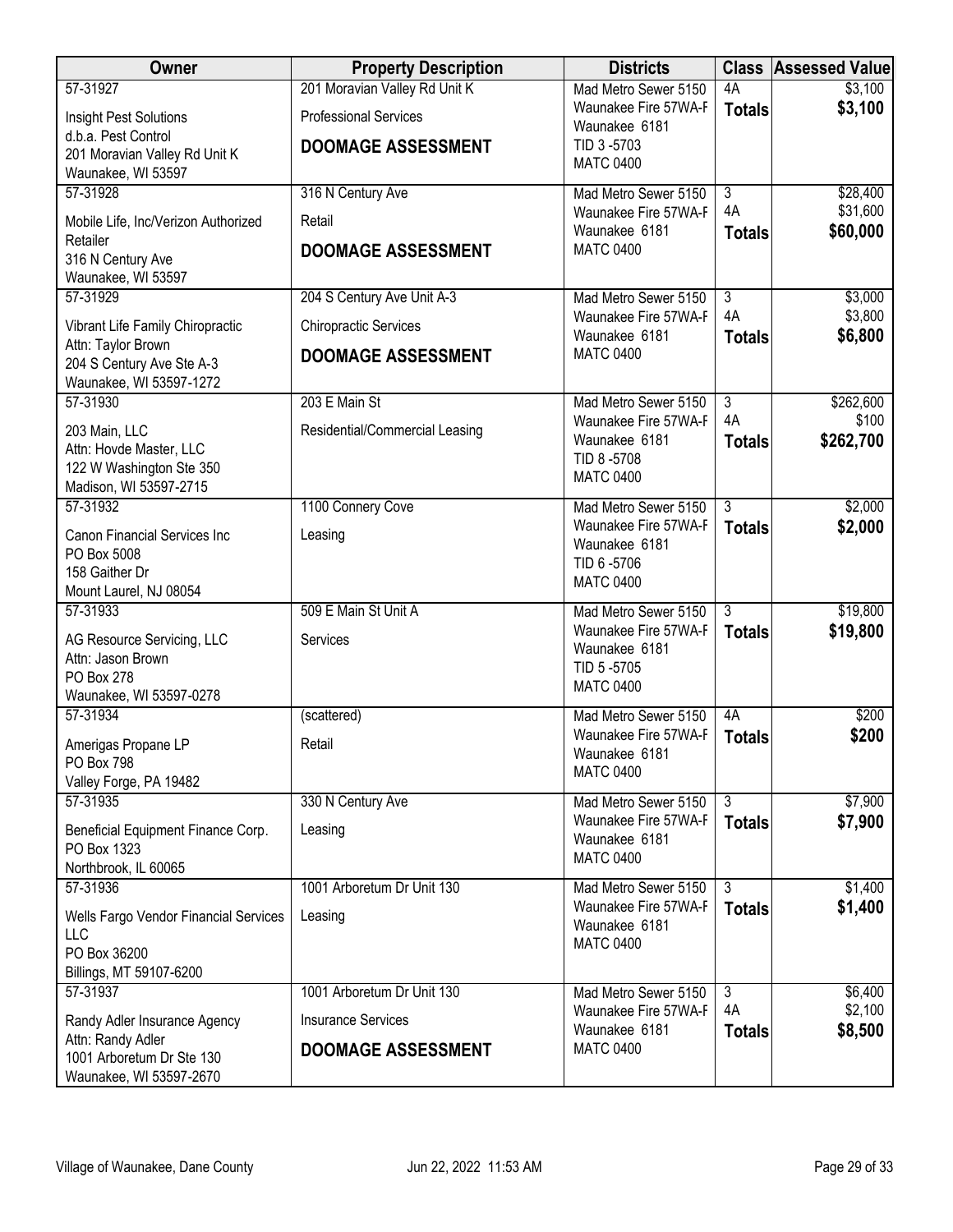| <b>Owner</b>                                                                                                    | <b>Property Description</b>            | <b>Districts</b>                                                                  |                                 | <b>Class Assessed Value</b> |
|-----------------------------------------------------------------------------------------------------------------|----------------------------------------|-----------------------------------------------------------------------------------|---------------------------------|-----------------------------|
| 57-31938<br>Wells Fargo Financial Leasing, Inc<br>d.b.a. Wells<br>Attn: Property Tax Compliance<br>PO Box 36200 | 1330 Montondon Ave<br>Leasing          | Mad Metro Sewer 5150<br>Waunakee Fire 57WA-F<br>Waunakee 6181<br><b>MATC 0400</b> | 3<br><b>Totals</b>              | \$4,100<br>\$4,100          |
| Billings, MT 59107                                                                                              |                                        |                                                                                   |                                 |                             |
| 57-31939<br>PP Acquisition Company, LLC<br>PO Box 72000<br>Phoenix, AZ 85050                                    | 801 S Klein Dr<br>Leasing              | Mad Metro Sewer 5150<br>Waunakee Fire 57WA-F<br>Waunakee 6181<br><b>MATC 0400</b> | $\overline{3}$<br><b>Totals</b> | \$5,700<br>\$5,700          |
| 57-31940                                                                                                        | 801 S Klein Dr                         | Mad Metro Sewer 5150                                                              | 3                               | \$35,300                    |
| Gahc4 Waunakee WI S.C., LLC<br>18191 Von Karman Ave Ste 300<br>Irvine, CA 92612                                 | <b>Assisted Living</b>                 | Waunakee Fire 57WA-F<br>Waunakee 6181<br><b>MATC 0400</b>                         | <b>Totals</b>                   | \$35,300                    |
| 57-31942                                                                                                        | 316 Raemisch Rd                        | Mad Metro Sewer 5150                                                              | $\overline{3}$                  | \$1,300                     |
| <b>Tri State Business Machines</b><br>3310 State Rd 157<br>LaCrosse, WI 54601                                   | Leasing                                | Waunakee Fire 57WA-F<br>Waunakee 6181<br><b>MATC 0400</b>                         | <b>Totals</b>                   | \$1,300                     |
| 57-31943                                                                                                        | 509 E Main St                          | Mad Metro Sewer 5150                                                              | $\overline{3}$                  | \$300                       |
| American Family Mutual Insurance Co.<br>S.I.<br>PO Box 4747<br>Oak Brrok, IL 60522-4747                         | Services                               | Waunakee Fire 57WA-F<br>Waunakee 6181<br>TID 5-5705<br><b>MATC 0400</b>           | <b>Totals</b>                   | \$300                       |
| 57-31945                                                                                                        | (scattered)                            | Mad Metro Sewer 5150                                                              | 3                               | \$5,100                     |
| Pitney Bowes Global Financial Svcs LLC<br>600 N Westshore Blvd Ste 810<br>Tampa, FL 33609                       | Leasing                                | Waunakee Fire 57WA-F<br>Waunakee 6181<br><b>MATC 0400</b>                         | <b>Totals</b>                   | \$5,100                     |
| 57-31946                                                                                                        | (scattered)                            | Mad Metro Sewer 5150                                                              | $\overline{3}$                  | \$4,400                     |
| Pitney Bowes Global Financial Svcs LLO<br>600 N Westshore Blvd Ste 810<br>Tampa, FL 33609                       | Leasing                                | Waunakee Fire 57WA-F<br>Waunakee 6181<br>TID 3-5703<br><b>MATC 0400</b>           | <b>Totals</b>                   | \$4,400                     |
| 57-31947                                                                                                        | 507 W Main St Unit A                   | Mad Metro Sewer 5150                                                              | $\overline{3}$                  | \$800                       |
| Grams & Christoffersen, S. C.<br>Attn: Liz Theobald                                                             | <b>Estate &amp; Business Attorneys</b> | Waunakee Fire 57WA-F<br>Waunakee 6181                                             | 4A<br><b>Totals</b>             | \$200<br>\$1,000            |
| 999 Fourier Dr Ste 302<br>Madison, WI 53717-2914                                                                | <b>DOOMAGE ASSESSMENT</b>              | <b>MATC 0400</b>                                                                  |                                 |                             |
| 57-31948                                                                                                        | 114 E Main St Unit 115                 | Mad Metro Sewer 5150                                                              | 3                               | \$6,400                     |
| Madison Vein and Laser Institute S.C.<br>114 E Main St Ste 15<br>Waunakee, WI 53597-1274                        | <b>Professional Services</b>           | Waunakee Fire 57WA-F<br>Waunakee 6181<br>TID 5-5705<br><b>MATC 0400</b>           | 4A<br><b>Totals</b>             | \$174,900<br>\$181,300      |
| 57-31949                                                                                                        | 1100 Frank H St Unit 1-6               | Mad Metro Sewer 5150                                                              | 3<br>4A                         | \$11,900                    |
| <b>BSN Sports, LLC</b><br>Attn: Tax Dept<br>14460 Varsity Brands Way<br>Farmers Branch, TX 75244-1200           | Distribution                           | Waunakee Fire 57WA-F<br>Waunakee 6181<br>TID 3-5703<br><b>MATC 0400</b>           | <b>Totals</b>                   | \$16,600<br>\$28,500        |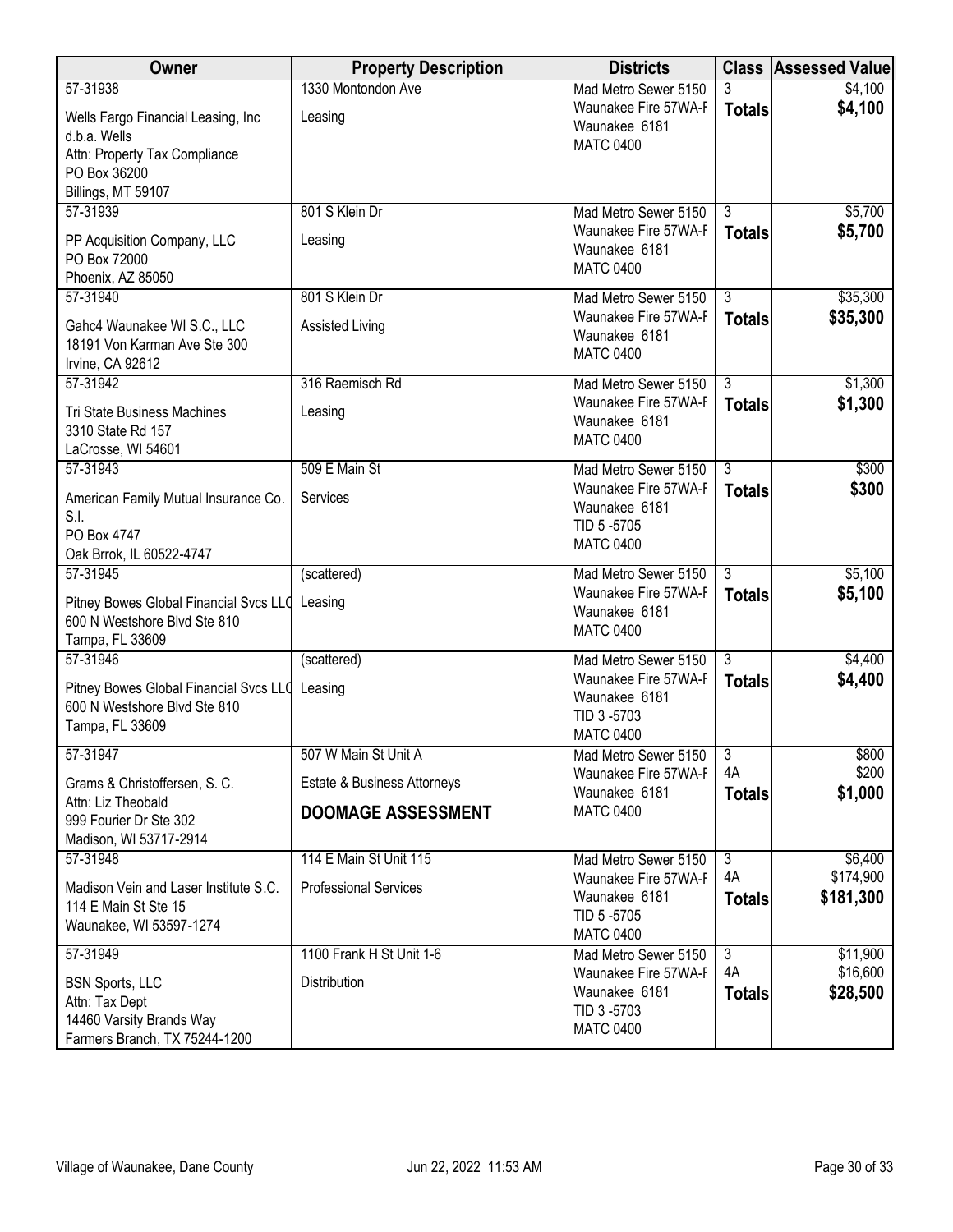| Owner                                                               | <b>Property Description</b>   | <b>Districts</b>                             |                      | <b>Class Assessed Value</b> |
|---------------------------------------------------------------------|-------------------------------|----------------------------------------------|----------------------|-----------------------------|
| 57-31950                                                            | 1120 Connery Cove             | Mad Metro Sewer 5150                         | 3                    | \$2,600                     |
| Vitality Foodservice Inc                                            | Sales                         | Waunakee Fire 57WA-F<br>Waunakee 6181        | <b>Totals</b>        | \$2,600                     |
| Attn: Property Tax<br>PO Box 330219                                 | <b>DOOMAGE ASSESSMENT</b>     | TID 6-5706                                   |                      |                             |
| Nashville, TN 37203                                                 |                               | <b>MATC 0400</b>                             |                      |                             |
| 57-31951                                                            | 206 S Century Ave             | Mad Metro Sewer 5150                         | $\overline{3}$       | \$4,500                     |
| Amazon.Com Services, LLC                                            | Wholesale                     | Waunakee Fire 57WA-F                         | <b>Totals</b>        | \$4,500                     |
| PO Box 743068                                                       |                               | Waunakee 6181<br><b>MATC 0400</b>            |                      |                             |
| Dallas, TX 75374                                                    |                               |                                              |                      |                             |
| 57-31952                                                            | 1350 Water Wheel Dr           | Mad Metro Sewer 5150<br>Waunakee Fire 57WA-F | $\overline{3}$<br>4A | \$175,600<br>\$100          |
| Kwik Trip, Inc                                                      | C-Store                       | Waunakee 6181                                | <b>Totals</b>        | \$175,700                   |
| d.b.a. Kwik Trip # 1059<br>1626 Oak St                              |                               | TID 6-5706                                   |                      |                             |
| La Crosse, WI 54603                                                 |                               | <b>MATC 0400</b>                             |                      |                             |
| 57-31953                                                            | 1100 Frank H St Unit 13-14    | Mad Metro Sewer 5150                         | $\overline{3}$       | \$25,400                    |
| Sports Advantedge, LLC                                              | Sports Training               | Waunakee Fire 57WA-F                         | <b>Totals</b>        | \$25,400                    |
| 1100 Frank H St Ste 13-14                                           |                               | Waunakee 6181<br>TID 3-5703                  |                      |                             |
| Waunakee, WI 53597-2517                                             |                               | <b>MATC 0400</b>                             |                      |                             |
| 57-31955                                                            | 801 S Klein Dr                | Mad Metro Sewer 5150                         | $\overline{3}$       | \$40,900                    |
| <b>Waunakee Operations LLC</b>                                      | Assisted Living/Nursing Home  | Waunakee Fire 57WA-F                         | 4A                   | \$9,800                     |
| Attn: Chad Nechvatal                                                |                               | Waunakee 6181<br><b>MATC 0400</b>            | <b>Totals</b>        | \$50,700                    |
| 801 S Klein Dr                                                      |                               |                                              |                      |                             |
| Waunakee, WI 92612<br>57-31956                                      | 202 Moravian Valley Rd Unit J | Mad Metro Sewer 5150                         | $\overline{3}$       | \$10,000                    |
|                                                                     |                               | Waunakee Fire 57WA-F                         | 4A                   | \$5,000                     |
| Integrative Sport and Physiotherapy<br>202 Moravian Valley Rd Ste J | Sports Training               | Waunakee 6181                                | <b>Totals</b>        | \$15,000                    |
| Waunakee, WI 53597-2513                                             | <b>DOOMAGE ASSESSMENT</b>     | TID 3-5703<br><b>MATC 0400</b>               |                      |                             |
| 57-31957                                                            | 105 E Main St                 | Mad Metro Sewer 5150                         | $\overline{3}$       | \$5,000                     |
|                                                                     | Retail                        | Waunakee Fire 57WA-F                         | <b>Totals</b>        | \$5,000                     |
| Evie and Co Boutique, LLC<br>105 E Main St                          |                               | Waunakee 6181                                |                      |                             |
| Waunakee, WI 53597-1123                                             | <b>DOOMAGE ASSESSMENT</b>     | TID 8-5708<br><b>MATC 0400</b>               |                      |                             |
| 57-31958                                                            | 203 E Main St Unit E & D      | Mad Metro Sewer 5150                         | $\overline{3}$       | \$10,000                    |
| Indulgence Nail Garden                                              |                               | Waunakee Fire 57WA-F                         | 4A                   | \$5,000                     |
| 203 E Main St Unit E & D                                            |                               | Waunakee 6181<br>TID 8-5708                  | <b>Totals</b>        | \$15,000                    |
| Waunakee, WI 53597                                                  | <b>DOOMAGE ASSESSMENT</b>     | <b>MATC 0400</b>                             |                      |                             |
| 57-31959                                                            | 6101 Hogan Rd                 | Mad Metro Sewer 5150                         | $\overline{3}$       | \$12,200                    |
| Carl F Statz & Sons                                                 | Sales & Service               | Waunakee Fire 57WA-F                         | 4A                   | \$7,500                     |
| 6101 Hogan Rd                                                       |                               | Waunakee 6181<br>TID 8-5708                  | <b>Totals</b>        | \$19,700                    |
| Waunakee, WI 53597-0038                                             |                               | <b>MATC 0400</b>                             |                      |                             |
| 57-31960                                                            | 2810 Sarah Ln                 | Mad Metro Sewer 5150                         | 3                    | \$21,200                    |
| The Sherwin-Williams Company                                        | Retail                        | Waunakee Fire 57WA-F<br>Waunakee 6181        | 4A                   | \$600                       |
| d.b.a. #727641                                                      |                               | <b>MATC 0400</b>                             | <b>Totals</b>        | \$21,800                    |
| PO Box 6027<br>Cleveland, OH 44101                                  |                               |                                              |                      |                             |
| 57-31961                                                            | (scattered)                   | Mad Metro Sewer 5150                         | 4A                   | \$700                       |
| Aramark Refreshment Services, LLC                                   | Services                      | Waunakee Fire 57WA-F                         | <b>Totals</b>        | \$700                       |
| PO Box 5316                                                         |                               | Waunakee 6181                                |                      |                             |
| Oak Brook, IL 60522                                                 |                               | <b>MATC 0400</b>                             |                      |                             |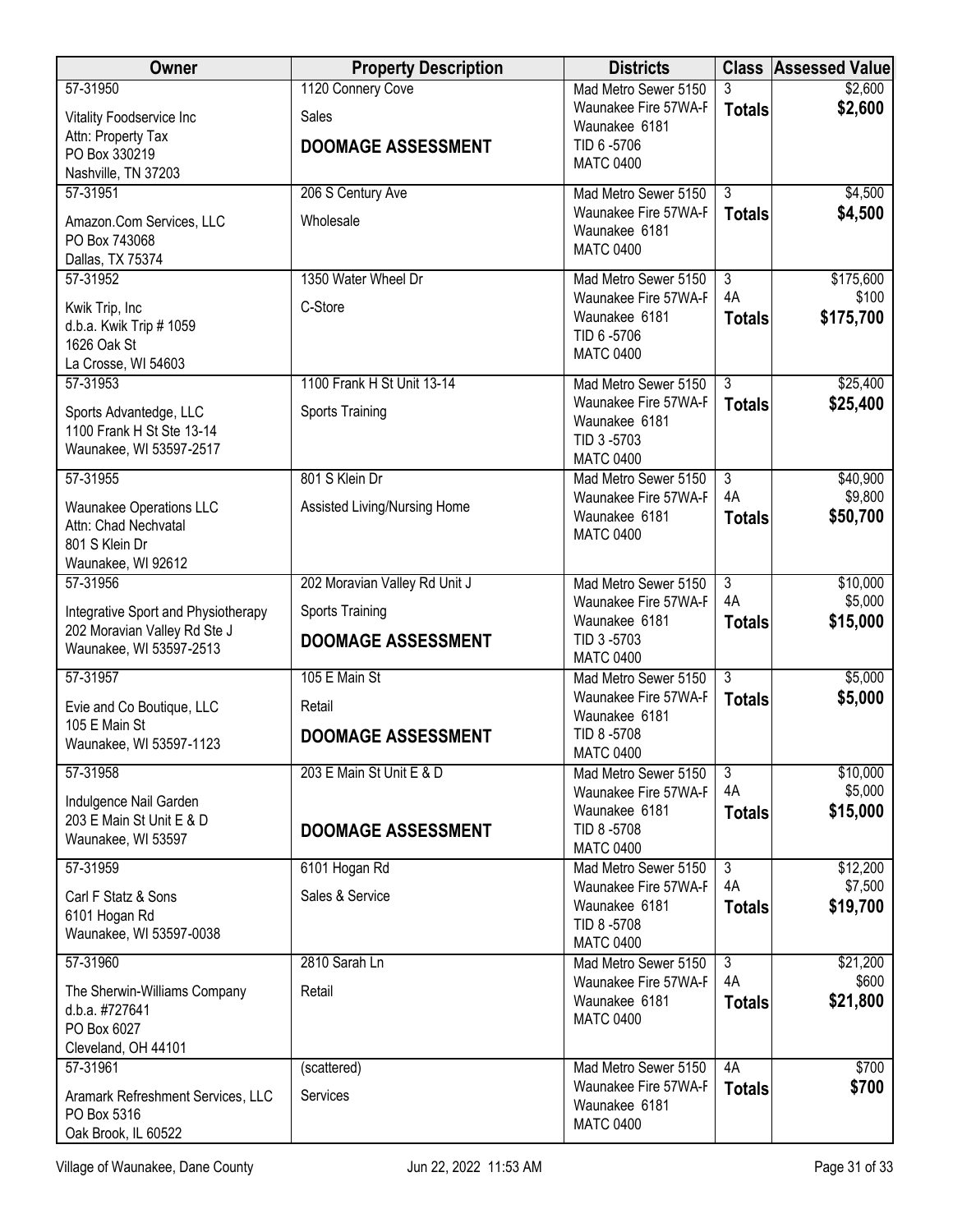| Owner                                             | <b>Property Description</b> | <b>Districts</b>                             |                     | <b>Class Assessed Value</b> |
|---------------------------------------------------|-----------------------------|----------------------------------------------|---------------------|-----------------------------|
| 57-31962                                          | 1345 Water Wheel Dr         | Mad Metro Sewer 5150                         | 3                   | \$50,000                    |
| Jimmy John's                                      | Restaurant                  | Waunakee Fire 57WA-F<br>Waunakee 6181        | 4A                  | \$5,000<br>\$55,000         |
| 1345 Water Wheel Dr                               | <b>DOOMAGE ASSESSMENT</b>   | TID 6-5706                                   | <b>Totals</b>       |                             |
| Waunakee, WI 53597-8915                           |                             | <b>MATC 0400</b>                             |                     |                             |
| 57-31963                                          | 975 Frank H St              | Mad Metro Sewer 5150                         | $\overline{3}$      | \$3,800                     |
| Xerox Financial Services, LLC                     | Leasing                     | Waunakee Fire 57WA-F                         | <b>Totals</b>       | \$3,800                     |
| Attn: Tax Dept                                    |                             | Waunakee 6181<br><b>MATC 0400</b>            |                     |                             |
| PO Box 909                                        |                             |                                              |                     |                             |
| Webster, NY 14580<br>57-31964                     | 203 E Main St               | Mad Metro Sewer 5150                         | $\overline{3}$      | \$2,900                     |
|                                                   |                             | Waunakee Fire 57WA-F                         | <b>Totals</b>       | \$2,900                     |
| Brook Furniture Rental, Inc<br>100 Field Dr # 220 | <b>Furniture Rental</b>     | Waunakee 6181                                |                     |                             |
| Lake Forest, IL 60045                             |                             | TID 8-5708                                   |                     |                             |
| 57-31965                                          | 1001 Arboretum Dr Unit 110  | <b>MATC 0400</b><br>Mad Metro Sewer 5150     | $\overline{3}$      | \$2,900                     |
|                                                   |                             | Waunakee Fire 57WA-F                         | 4A                  | \$200                       |
| <b>Trailways Counseling</b><br>PO Box 92          | Counseling                  | Waunakee 6181                                | <b>Totals</b>       | \$3,100                     |
| McFarland, WI 53558-0092                          |                             | <b>MATC 0400</b>                             |                     |                             |
| 57-31966                                          | 651 W Main St               | Mad Metro Sewer 5150                         | $\overline{3}$      | \$5,000                     |
| Huntington Technology Finance                     | Leasing                     | Waunakee Fire 57WA-F                         | <b>Totals</b>       | \$5,000                     |
| 2285 Franklin Rd                                  |                             | Waunakee 6181<br><b>MATC 0400</b>            |                     |                             |
| PO Box 2017                                       |                             |                                              |                     |                             |
| Bloomfield Hills, MI 48302                        |                             |                                              |                     |                             |
| 57-31967                                          | (scattered)                 | Mad Metro Sewer 5150<br>Waunakee Fire 57WA-F | 4A<br><b>Totals</b> | \$11,200<br>\$11,200        |
| Waste Management of Wisconsin Inc                 | <b>Waste Collection</b>     | Waunakee 6181                                |                     |                             |
| Attn: Marvin F Poer & Company<br>PO Box 802206    |                             | <b>MATC 0400</b>                             |                     |                             |
| Dallas, TX 75380-2206                             |                             |                                              |                     |                             |
| 57-31968                                          | (scattered)                 | Mad Metro Sewer 5150                         | 4A                  | \$600                       |
| Quench USA, Inc                                   | Services                    | Waunakee Fire 57WA-F                         | <b>Totals</b>       | \$600                       |
| PO Box 5166                                       |                             | Waunakee 6181<br><b>MATC 0400</b>            |                     |                             |
| Oak Brook, IL 60522-5166                          |                             |                                              |                     |                             |
| 57-31969                                          | 600 W Main St               | Mad Metro Sewer 5150                         | $\overline{3}$      | \$3,300                     |
| Fifth Third Bank, National Association            | Leasing                     | Waunakee Fire 57WA-F<br>Waunakee 6181        | <b>Totals</b>       | \$3,300                     |
| d.b.a. Currency Processing Solutions              |                             | <b>MATC 0400</b>                             |                     |                             |
| 38 Fountain Square Plaza<br>MD1090HM              |                             |                                              |                     |                             |
| Cincinnati, OH 45263                              |                             |                                              |                     |                             |
| 57-31970                                          | 1351 Water Wheel Dr         | Mad Metro Sewer 5150                         | $\overline{3}$      | \$9,500                     |
| De Lage Landen Financial Services, Inc            | Leasing                     | Waunakee Fire 57WA-F                         | <b>Totals</b>       | \$9,500                     |
| Attn: Tax Department                              |                             | Waunakee 6181<br>TID 6-5706                  |                     |                             |
| 1111 Old Eagle School Rd                          |                             | <b>MATC 0400</b>                             |                     |                             |
| Wayne, PA 19087<br>57-31971                       | 300 Raemisch Rd             | Mad Metro Sewer 5150                         | $\overline{3}$      | \$5,100                     |
|                                                   |                             | Waunakee Fire 57WA-F                         | <b>Totals</b>       | \$5,100                     |
| Lytx, Inc                                         | Driver Risk Management      | Waunakee 6181                                |                     |                             |
| PO Box 80615<br>Indianapolis, IN 46280            |                             | <b>MATC 0400</b>                             |                     |                             |